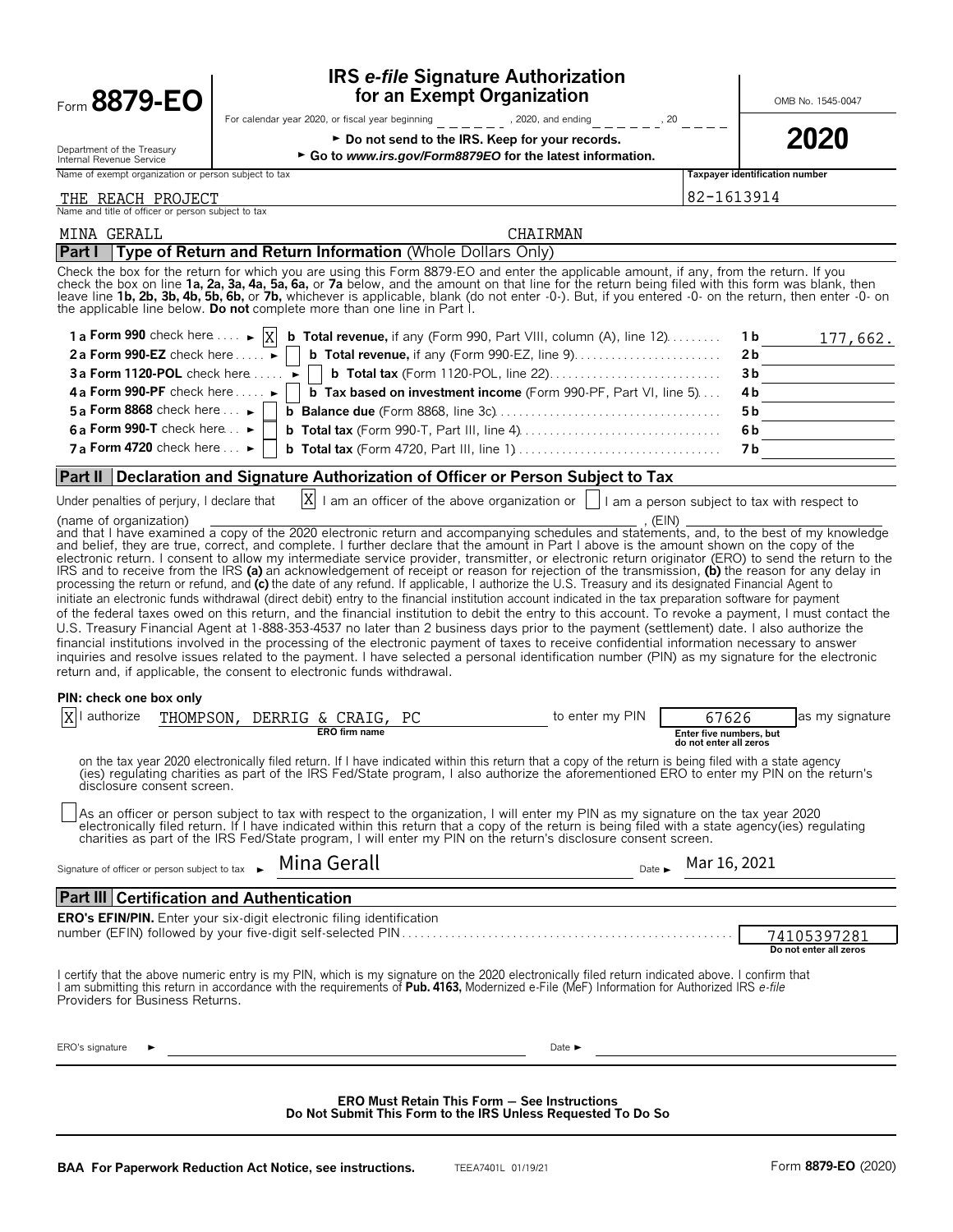

# **CEL THOMPSON, DERRIG & CRAIG, P.C.**<br>Certified Public Accountants

**1598 COPPERFIELD PKWY COLLEGE STATION, TX 77845 (979) 260-9696**

March 16, 2021

The Reach Project 15953 Malibu West Willis, TX 77318

Dear Client:

Your 2020 Federal Return of Organization Exempt from Income Tax will be electronically filed with the Internal Revenue Service upon receipt of a signed Form 8879-EO - IRS e-file Signature Authorization. We must receive the signed E-File form by May 17, 2021. No tax is payable with the filing of this return.

Please be sure to call us if you have any questions.

Sincerely,

Durwood Thompson, Jr.,CPA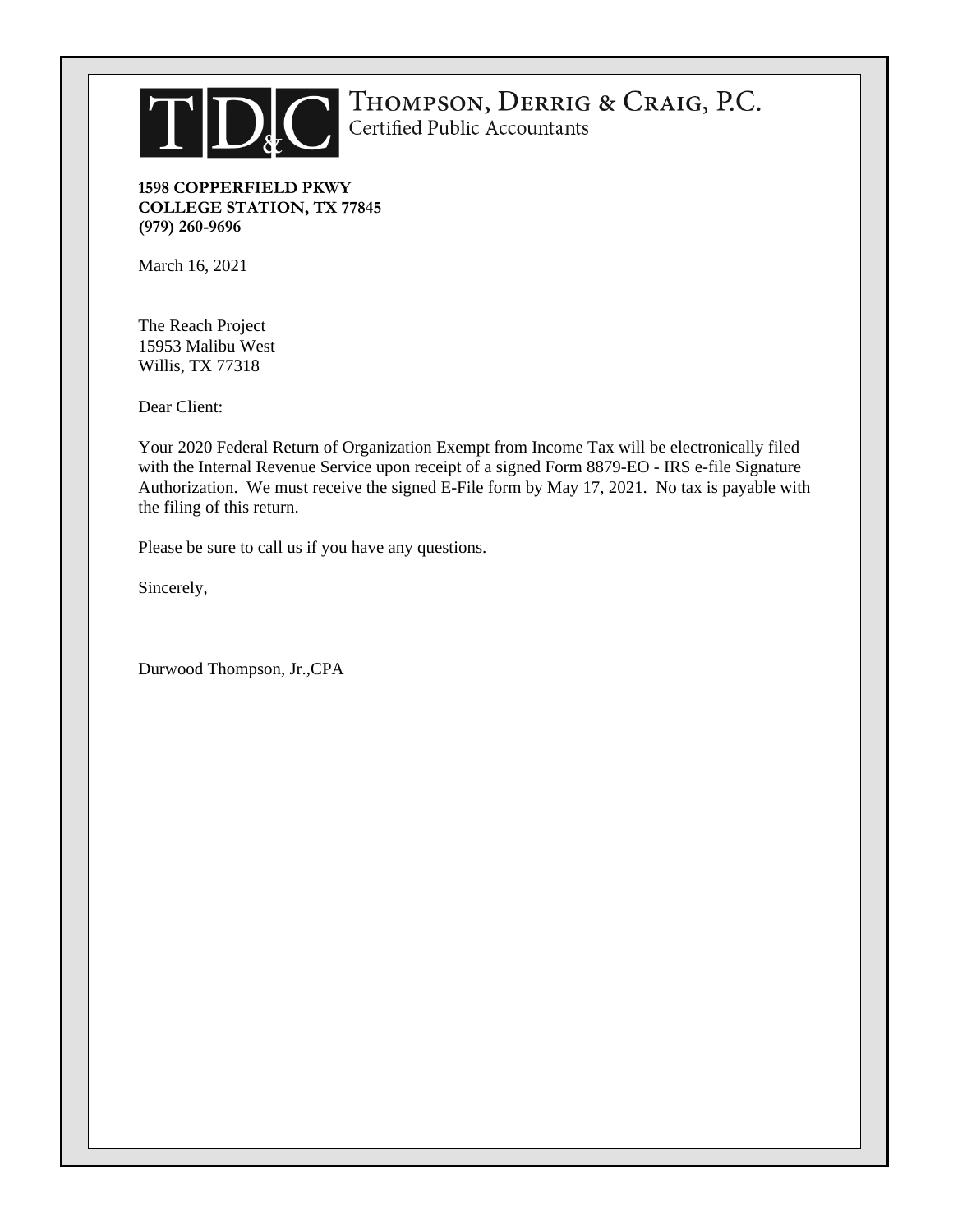| 2020                                                         | FEDERAL EXEMPT ORGANIZATION TAX SUMMARY                         |                  |               | <b>PAGE 1</b>    |
|--------------------------------------------------------------|-----------------------------------------------------------------|------------------|---------------|------------------|
|                                                              | THE REACH PROJECT                                               |                  |               | 82-1613914       |
|                                                              |                                                                 | 2020             | 2019          | <b>DIFF</b>      |
| <b>REVENUE</b>                                               | CONTRIBUTIONS AND GRANTS                                        | 177,629<br>33    | 0<br>$\Omega$ | 177,629<br>33    |
|                                                              |                                                                 | 177,662          | 0             | 177,662          |
| <b>EXPENSES</b>                                              |                                                                 | 134,011          | $\Omega$      | 134,011          |
|                                                              |                                                                 | 134,011          | 0             | 134,011          |
| <b>NET ASSETS OR FUND BALANCES</b><br>REVENUE LESS EXPENSES. | TOTAL ASSETS AT END OF YEAR<br>TOTAL LIABILITIES AT END OF YEAR | 43,651<br>72,443 |               | 43,651<br>72,443 |
|                                                              | NET ASSETS/FUND BALANCES AT END OF YEAR.                        | 72,443           | 28,792        | 43,651           |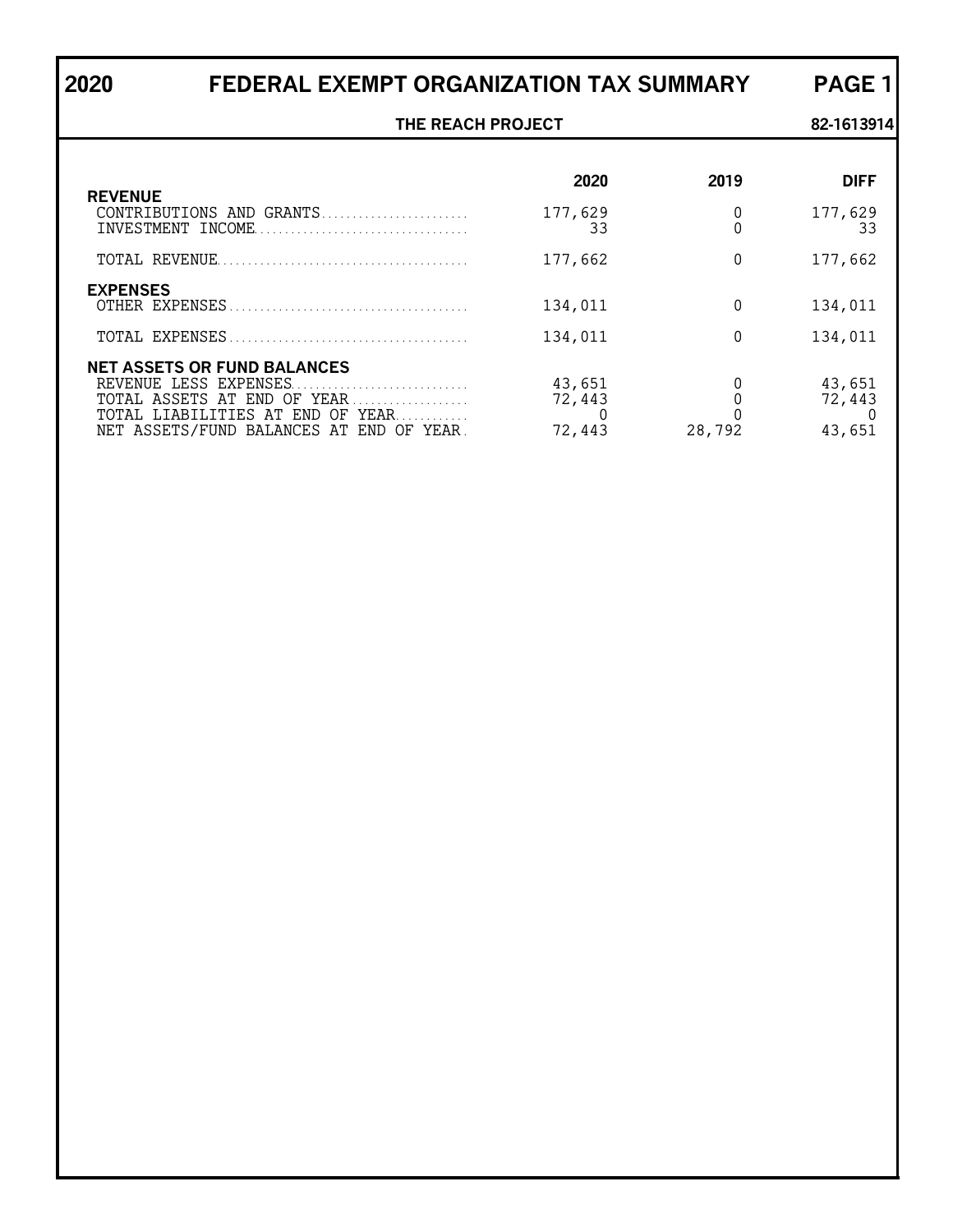| Form $\bm{\omega}$ | <b>90</b><br>n |
|--------------------|----------------|
|--------------------|----------------|

#### **Return of Organization Exempt From Income Tax 2020**

**Under section 501(c), 527, or 4947(a)(1) of the Internal Revenue Code (except private foundations)**

Department of the Treasury **and County of the Treasury and County of the County of Science County of County of County of the Donot enter social security numbers on this form as it may be made public. County the Treasury C** 

OMB No. 1545-0047

| А                                      |                      |                                      | For the 2020 calendar year, or tax year beginning |                       | ab to www.as.gov/romaso for mistractions and the fatest miorination.                                                                                                                                                           |                             |               | , 2020, and ending        |                    |                                                                                 |                       | , 20                             |                       |
|----------------------------------------|----------------------|--------------------------------------|---------------------------------------------------|-----------------------|--------------------------------------------------------------------------------------------------------------------------------------------------------------------------------------------------------------------------------|-----------------------------|---------------|---------------------------|--------------------|---------------------------------------------------------------------------------|-----------------------|----------------------------------|-----------------------|
| в                                      | Check if applicable: |                                      | C                                                 |                       |                                                                                                                                                                                                                                |                             |               |                           |                    |                                                                                 |                       | D Employer identification number |                       |
|                                        |                      | Address change                       | THE REACH PROJECT                                 |                       |                                                                                                                                                                                                                                |                             |               |                           |                    |                                                                                 | 82-1613914            |                                  |                       |
|                                        |                      | Name change                          | 15953 MALIBU WEST                                 |                       |                                                                                                                                                                                                                                |                             |               |                           |                    | E Telephone number                                                              |                       |                                  |                       |
|                                        |                      | Initial return                       | WILLIS, TX 77318                                  |                       |                                                                                                                                                                                                                                |                             |               |                           |                    |                                                                                 |                       | 713-373-9263                     |                       |
|                                        |                      | Final return/terminated              |                                                   |                       |                                                                                                                                                                                                                                |                             |               |                           |                    |                                                                                 |                       |                                  |                       |
|                                        |                      | Amended return                       |                                                   |                       |                                                                                                                                                                                                                                |                             |               |                           |                    | G Gross receipts $\varsigma$                                                    |                       |                                  | 177,662.              |
|                                        |                      | Application pending                  |                                                   |                       | F Name and address of principal officer: MINA GERALL                                                                                                                                                                           |                             |               |                           |                    | H(a) Is this a group return for subordinates?                                   |                       |                                  | $X_{N0}$<br>Yes       |
|                                        |                      |                                      | SAME AS C ABOVE                                   |                       |                                                                                                                                                                                                                                |                             |               |                           |                    | H(b) Are all subordinates included?<br>If "No," attach a list. See instructions |                       |                                  | Yes<br>No             |
|                                        |                      | Tax-exempt status:                   | $\overline{X}$ 501(c)(3)                          | $501(c)$ (            | )◄                                                                                                                                                                                                                             | (insert no.)                | 4947(a)(1) or | 527                       |                    |                                                                                 |                       |                                  |                       |
| J                                      |                      | Website: $\blacktriangleright$ N/A   |                                                   |                       |                                                                                                                                                                                                                                |                             |               |                           |                    | $H(c)$ Group exemption number $\blacktriangleright$                             |                       |                                  |                       |
| Κ                                      |                      | Form of organization:                | X Corporation                                     | Trust                 | Association                                                                                                                                                                                                                    | Other $\blacktriangleright$ |               | L Year of formation: 2017 |                    |                                                                                 |                       | M State of legal domicile: TX    |                       |
|                                        | Part I               | <b>Summary</b>                       |                                                   |                       |                                                                                                                                                                                                                                |                             |               |                           |                    |                                                                                 |                       |                                  |                       |
|                                        | 1                    |                                      |                                                   |                       | Briefly describe the organization's mission or most significant activities: TO PURSUE COMMUNITY DEVELOPMENT,                                                                                                                   |                             |               |                           |                    |                                                                                 |                       |                                  |                       |
|                                        |                      |                                      |                                                   |                       | LIFELONG LEARNING, QUALITY WORKFORCE HOUSING, AND HEALTH AND ECONOMIC SECURITY FOR                                                                                                                                             |                             |               |                           |                    |                                                                                 |                       |                                  |                       |
| Governance                             |                      |                                      |                                                   |                       | AGGIE WORKERS THROUGH CREATING OPPORTUNITIES FOR THE ENTIRE AGGIE COMMUNITY TO BE                                                                                                                                              |                             |               |                           |                    |                                                                                 |                       |                                  |                       |
|                                        |                      | WOVEN TOGETHER.                      |                                                   |                       |                                                                                                                                                                                                                                |                             |               |                           |                    |                                                                                 |                       |                                  |                       |
|                                        | 2                    | Check this box $\blacktriangleright$ |                                                   |                       | if the organization discontinued its operations or disposed of more than 25% of its net assets.                                                                                                                                |                             |               |                           |                    |                                                                                 |                       |                                  |                       |
|                                        | 3                    |                                      |                                                   |                       | Number of voting members of the governing body (Part VI, line 1a)                                                                                                                                                              |                             |               |                           |                    |                                                                                 | 3                     |                                  | 7                     |
|                                        | 4                    |                                      |                                                   |                       | Number of independent voting members of the governing body (Part VI, line 1b)                                                                                                                                                  |                             |               |                           |                    |                                                                                 | 4                     |                                  | 7                     |
|                                        | 5                    |                                      |                                                   |                       | Total number of individuals employed in calendar year 2020 (Part V, line 2a)                                                                                                                                                   |                             |               |                           |                    |                                                                                 | 5                     |                                  | $\mathbf{0}$          |
| <b>Activities &amp;</b>                |                      |                                      |                                                   |                       |                                                                                                                                                                                                                                |                             |               |                           |                    |                                                                                 | $6\overline{6}$<br>7a |                                  | 100                   |
|                                        |                      |                                      |                                                   |                       | <b>b</b> Net unrelated business taxable income from Form 990-T, Part I, line 11                                                                                                                                                |                             |               |                           |                    |                                                                                 | 7b                    |                                  | 0.<br>$0$ .           |
|                                        |                      |                                      |                                                   |                       |                                                                                                                                                                                                                                |                             |               |                           |                    | <b>Prior Year</b>                                                               |                       |                                  | <b>Current Year</b>   |
|                                        | 8                    |                                      |                                                   |                       |                                                                                                                                                                                                                                |                             |               |                           |                    |                                                                                 |                       |                                  | 177,629.              |
|                                        | 9                    |                                      |                                                   |                       |                                                                                                                                                                                                                                |                             |               |                           |                    |                                                                                 |                       |                                  |                       |
| Revenue                                | 10                   |                                      |                                                   |                       |                                                                                                                                                                                                                                |                             |               |                           |                    |                                                                                 |                       |                                  | 33.                   |
|                                        | 11                   |                                      |                                                   |                       | Other revenue (Part VIII, column (A), lines 5, 6d, 8c, 9c, 10c, and 11e)                                                                                                                                                       |                             |               |                           |                    |                                                                                 |                       |                                  |                       |
|                                        | 12                   |                                      |                                                   |                       | Total revenue - add lines 8 through 11 (must equal Part VIII, column (A), line 12)                                                                                                                                             |                             |               |                           |                    |                                                                                 |                       |                                  | 177,662.              |
|                                        | 13                   |                                      |                                                   |                       | Grants and similar amounts paid (Part IX, column (A), lines 1-3)                                                                                                                                                               |                             |               |                           |                    |                                                                                 |                       |                                  |                       |
|                                        | 14                   |                                      |                                                   |                       | Benefits paid to or for members (Part IX, column (A), line 4)                                                                                                                                                                  |                             |               |                           |                    |                                                                                 |                       |                                  |                       |
|                                        | 15                   |                                      |                                                   |                       | Salaries, other compensation, employee benefits (Part IX, column (A), lines 5-10)                                                                                                                                              |                             |               |                           |                    |                                                                                 |                       |                                  |                       |
| Expenses                               |                      |                                      |                                                   |                       |                                                                                                                                                                                                                                |                             |               |                           |                    |                                                                                 |                       |                                  |                       |
|                                        |                      |                                      |                                                   |                       | <b>b</b> Total fundraising expenses (Part IX, column (D), line 25) $\blacktriangleright$                                                                                                                                       |                             |               | 300.                      |                    |                                                                                 |                       |                                  |                       |
|                                        | 17                   |                                      |                                                   |                       |                                                                                                                                                                                                                                |                             |               |                           |                    |                                                                                 |                       |                                  | 134,011.              |
|                                        | 18                   |                                      |                                                   |                       | Total expenses. Add lines 13-17 (must equal Part IX, column (A), line 25)                                                                                                                                                      |                             |               |                           |                    |                                                                                 |                       |                                  | 134,011.              |
|                                        | 19                   |                                      |                                                   |                       | Revenue less expenses. Subtract line 18 from line 12                                                                                                                                                                           |                             |               |                           |                    |                                                                                 |                       |                                  | 43,651.               |
|                                        |                      |                                      |                                                   |                       |                                                                                                                                                                                                                                |                             |               |                           |                    | <b>Beginning of Current Year</b>                                                |                       |                                  | <b>End of Year</b>    |
| <b>Net Assets or<br/>Fund Balances</b> | 20                   |                                      |                                                   |                       |                                                                                                                                                                                                                                |                             |               |                           |                    | 28,792                                                                          |                       |                                  | $\overline{7}2, 443.$ |
|                                        | 21                   |                                      |                                                   |                       |                                                                                                                                                                                                                                |                             |               |                           |                    |                                                                                 | 0.                    |                                  | 0.                    |
|                                        | 22                   |                                      |                                                   |                       | Net assets or fund balances. Subtract line 21 from line 20                                                                                                                                                                     |                             |               |                           |                    | 28,792.                                                                         |                       |                                  | 72,443.               |
|                                        | Part II              | <b>Signature Block</b>               |                                                   |                       |                                                                                                                                                                                                                                |                             |               |                           |                    |                                                                                 |                       |                                  |                       |
|                                        |                      |                                      |                                                   |                       |                                                                                                                                                                                                                                |                             |               |                           |                    |                                                                                 |                       |                                  |                       |
|                                        |                      |                                      |                                                   |                       | Under penalties of perjury, I declare that I have examined this return, including accompanying schedules and statements, and to the best of my knowledge and belief, it is true, correct, and complete. Declaration of prepare |                             |               |                           |                    |                                                                                 |                       |                                  |                       |
|                                        |                      |                                      |                                                   |                       |                                                                                                                                                                                                                                |                             |               |                           |                    |                                                                                 |                       |                                  |                       |
| Sign                                   |                      |                                      | Signature of officer                              |                       |                                                                                                                                                                                                                                |                             |               |                           |                    | Date                                                                            |                       |                                  |                       |
| Here                                   |                      |                                      | MINA GERALL                                       |                       |                                                                                                                                                                                                                                |                             |               |                           | CHAIRMAN           |                                                                                 |                       |                                  |                       |
|                                        |                      |                                      | Type or print name and title                      |                       |                                                                                                                                                                                                                                |                             |               |                           |                    |                                                                                 |                       |                                  |                       |
|                                        |                      |                                      | Print/Type preparer's name                        |                       | Preparer's signature                                                                                                                                                                                                           |                             |               | Date                      |                    | Check                                                                           | if                    | PTIN                             |                       |
| Paid                                   |                      |                                      | DURWOOD THOMPSON, JR., CPA                        |                       |                                                                                                                                                                                                                                |                             |               |                           |                    | self-employed                                                                   |                       | P00297281                        |                       |
|                                        | Preparer             | Firm's name                          |                                                   |                       | THOMPSON, DERRIG & CRAIG, PC                                                                                                                                                                                                   |                             |               |                           |                    |                                                                                 |                       |                                  |                       |
|                                        | Use Only             | Firm's address                       |                                                   | 1598 COPPERFIELD PKWY |                                                                                                                                                                                                                                |                             |               |                           |                    | Firm's EIN ▶                                                                    |                       | 74-2581874                       |                       |
|                                        |                      |                                      |                                                   |                       | COLLEGE STATION, TX 77845                                                                                                                                                                                                      |                             |               |                           |                    | Phone no.                                                                       | (979)                 | 260-9696                         |                       |
|                                        |                      |                                      |                                                   |                       | May the IRS discuss this return with the preparer shown above? See instructions                                                                                                                                                |                             |               |                           |                    |                                                                                 |                       | X Yes                            | No                    |
|                                        |                      |                                      |                                                   |                       | BAA For Paperwork Reduction Act Notice, see the separate instructions.                                                                                                                                                         |                             |               |                           | TEEA0101L 01/19/21 |                                                                                 |                       |                                  | Form 990 (2020)       |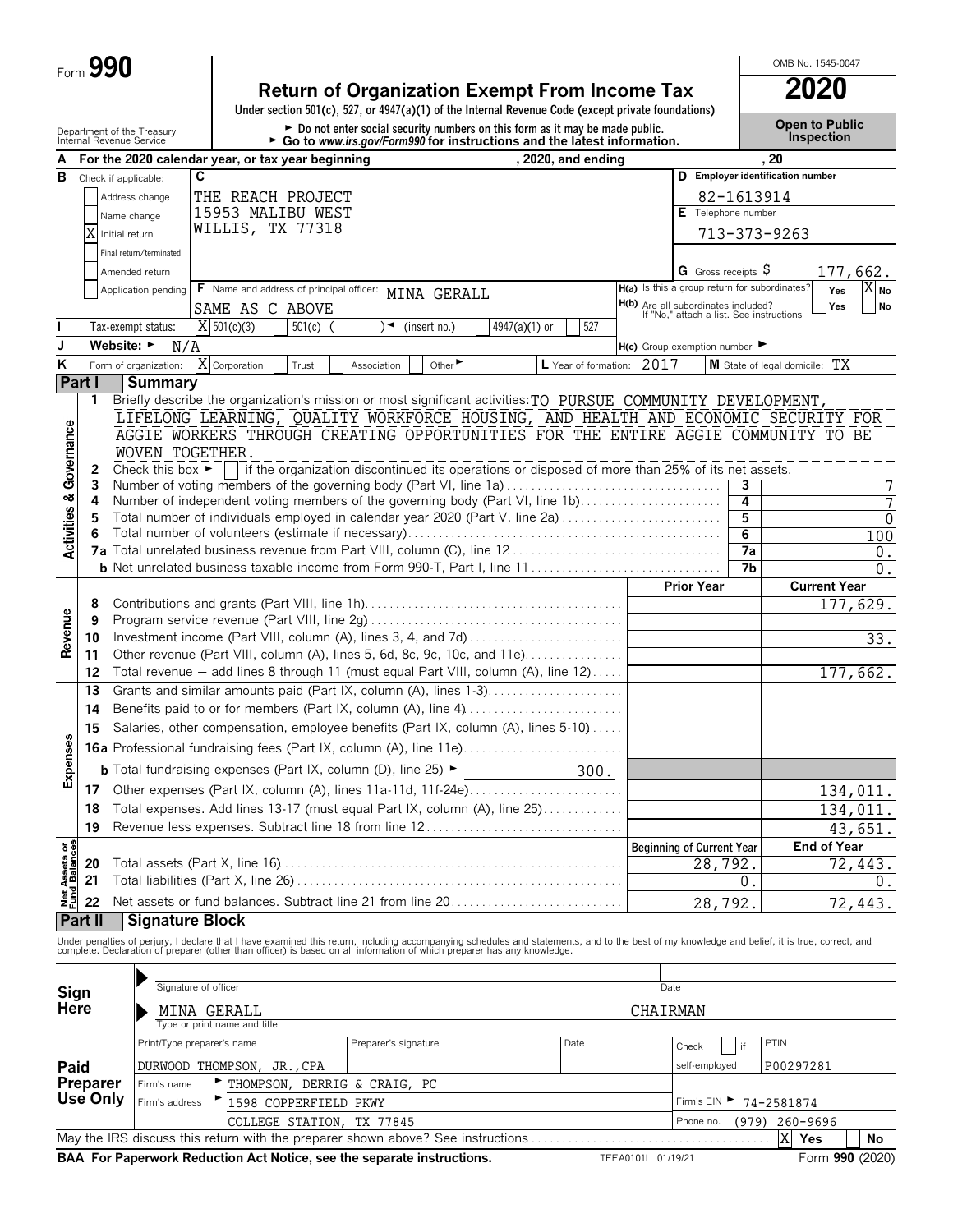|            | Form 990 (2020)<br>THE REACH PROJECT                                                                                                                                                                | 82-1613914               | Page 2          |
|------------|-----------------------------------------------------------------------------------------------------------------------------------------------------------------------------------------------------|--------------------------|-----------------|
| Part III   | <b>Statement of Program Service Accomplishments</b>                                                                                                                                                 |                          |                 |
|            | Check if Schedule O contains a response or note to any line in this Part III                                                                                                                        |                          |                 |
| 1          | Briefly describe the organization's mission:                                                                                                                                                        |                          |                 |
|            | TO PURSUE COMMUNITY DEVELOPMENT, LIFELONG LEARNING, QUALITY WORKFORCE HOUSING, AND                                                                                                                  |                          |                 |
|            | HEALTH AND ECONOMIC SECURITY FOR AGGIE WORKERS THROUGH CREATING OPPORTUNITIES FOR THE                                                                                                               |                          |                 |
|            | ENTIRE AGGIE COMMUNITY TO BE WOVEN TOGETHER.                                                                                                                                                        |                          |                 |
|            | 2 Did the organization undertake any significant program services during the year which were not listed on the prior                                                                                |                          |                 |
|            | Form 990 or 990-EZ?                                                                                                                                                                                 | Yes                      | X<br>No         |
|            | If "Yes," describe these new services on Schedule O.                                                                                                                                                |                          |                 |
| 3          | Did the organization cease conducting, or make significant changes in how it conducts, any program services?                                                                                        | Yes                      | No              |
|            | If "Yes," describe these changes on Schedule O.                                                                                                                                                     |                          |                 |
|            | 4 Describe the organization's program service accomplishments for each of its three largest program services, as measured by expenses.                                                              |                          |                 |
|            | Section 501(c)(3) and 501(c)(4) organizations are required to report the amount of grants and allocations to others, the total expenses,<br>and revenue, if any, for each program service reported. |                          |                 |
|            |                                                                                                                                                                                                     |                          |                 |
|            | ) (Expenses $\frac{132}{390}$ , including grants of $\frac{12}{3}$<br>4a (Code:                                                                                                                     | ) (Revenue $\frac{1}{2}$ |                 |
|            | PROVIDED MEALS AND OTHER ASSISTANCE TO "INVISIBLE AGGIES" AT TEXAS A&M UNIVERSITY.                                                                                                                  |                          |                 |
|            |                                                                                                                                                                                                     |                          |                 |
|            |                                                                                                                                                                                                     |                          |                 |
|            |                                                                                                                                                                                                     |                          |                 |
|            |                                                                                                                                                                                                     |                          |                 |
|            |                                                                                                                                                                                                     |                          |                 |
|            |                                                                                                                                                                                                     |                          |                 |
|            |                                                                                                                                                                                                     |                          |                 |
|            |                                                                                                                                                                                                     |                          |                 |
|            |                                                                                                                                                                                                     |                          |                 |
|            |                                                                                                                                                                                                     |                          |                 |
|            |                                                                                                                                                                                                     |                          |                 |
|            | $(Express 5$ including grants of $\$$<br>(Revenue) (Revenue<br>4b (Code:                                                                                                                            |                          |                 |
|            |                                                                                                                                                                                                     |                          |                 |
|            |                                                                                                                                                                                                     |                          |                 |
|            |                                                                                                                                                                                                     |                          |                 |
|            |                                                                                                                                                                                                     |                          |                 |
|            |                                                                                                                                                                                                     |                          |                 |
|            |                                                                                                                                                                                                     |                          |                 |
|            |                                                                                                                                                                                                     |                          |                 |
|            |                                                                                                                                                                                                     |                          |                 |
|            |                                                                                                                                                                                                     |                          |                 |
|            |                                                                                                                                                                                                     |                          |                 |
|            |                                                                                                                                                                                                     |                          |                 |
|            |                                                                                                                                                                                                     |                          |                 |
|            | including grants of $\frac{1}{2}$<br>4c (Code:<br>) (Expenses \$                                                                                                                                    | ) (Revenue \$            |                 |
|            |                                                                                                                                                                                                     |                          |                 |
|            |                                                                                                                                                                                                     |                          |                 |
|            |                                                                                                                                                                                                     |                          |                 |
|            |                                                                                                                                                                                                     |                          |                 |
|            |                                                                                                                                                                                                     |                          |                 |
|            |                                                                                                                                                                                                     |                          |                 |
|            |                                                                                                                                                                                                     |                          |                 |
|            |                                                                                                                                                                                                     |                          |                 |
|            |                                                                                                                                                                                                     |                          |                 |
|            |                                                                                                                                                                                                     |                          |                 |
|            |                                                                                                                                                                                                     |                          |                 |
|            | 4d Other program services (Describe on Schedule O.)                                                                                                                                                 |                          |                 |
|            | \$<br>including grants of<br>(Expenses<br>) (Revenue \$<br>Ş                                                                                                                                        |                          |                 |
|            | 4e Total program service expenses<br>132,390.<br>▶                                                                                                                                                  |                          |                 |
| <b>BAA</b> | TEEA0102L 10/07/20                                                                                                                                                                                  |                          | Form 990 (2020) |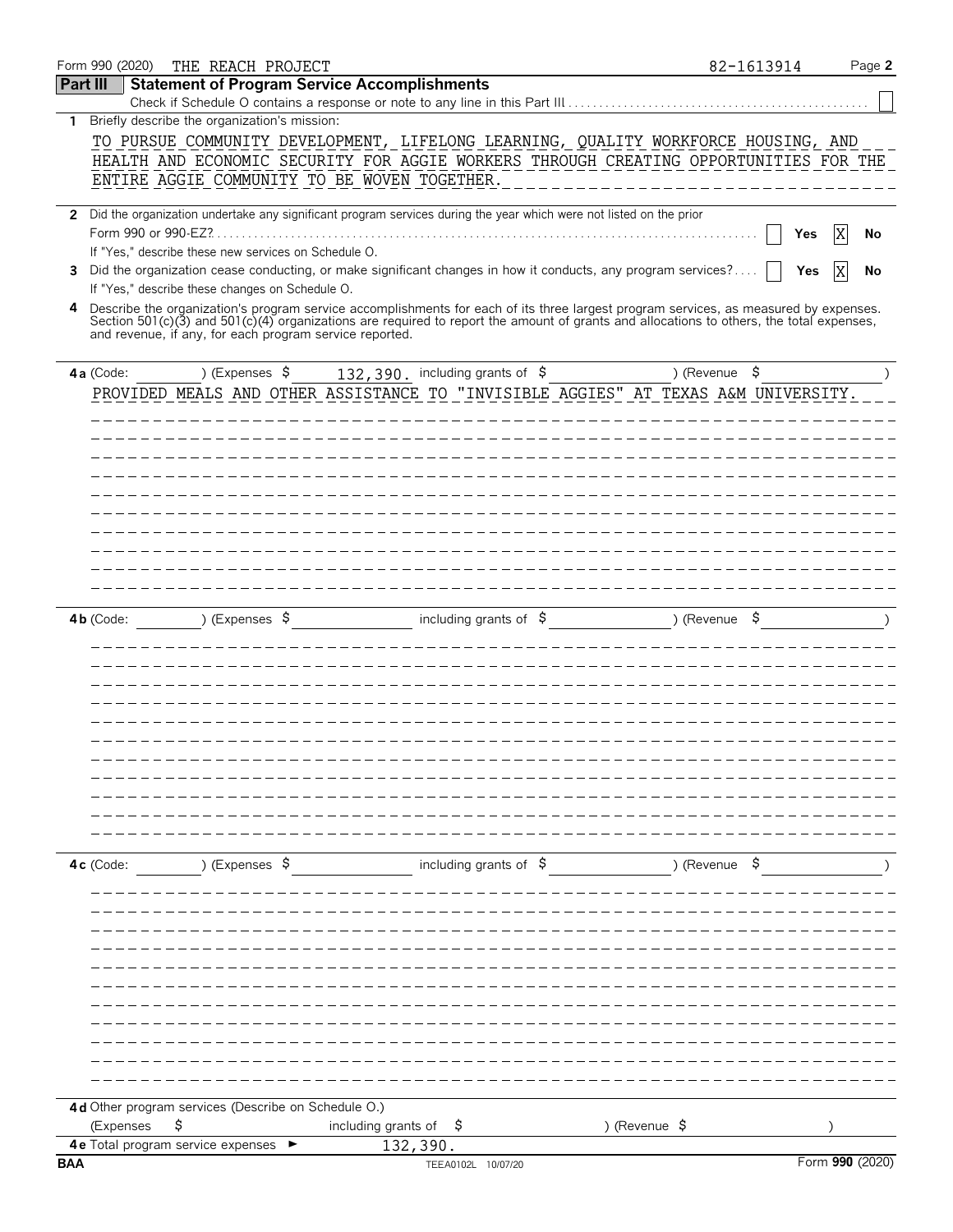Form 990 (2020) Page **3** THE REACH PROJECT 82-1613914

|            | <b>Checklist of Required Schedules</b><br>Part IV                                                                                                                                                                                                            |                 |     |                 |
|------------|--------------------------------------------------------------------------------------------------------------------------------------------------------------------------------------------------------------------------------------------------------------|-----------------|-----|-----------------|
|            |                                                                                                                                                                                                                                                              |                 | Yes | No              |
|            | 1 Is the organization described in section 501(c)(3) or 4947(a)(1) (other than a private foundation)? If 'Yes,' complete                                                                                                                                     | 1               | X   |                 |
| 2          | Is the organization required to complete Schedule B, Schedule of Contributors See instructions?                                                                                                                                                              | $\overline{2}$  | X   |                 |
| 3          | Did the organization engage in direct or indirect political campaign activities on behalf of or in opposition to candidates                                                                                                                                  | 3               |     | X               |
| 4          | Section 501(c)(3) organizations. Did the organization engage in lobbying activities, or have a section 501(h) election in effect during the tax year? If 'Yes,' complete Schedule C, Part II.                                                                | 4               |     | X               |
| 5          | Is the organization a section 501(c)(4), 501(c)(5), or 501(c)(6) organization that receives membership dues, assessments, or similar amounts as defined in Revenue Procedure 98-19? If 'Yes,' complete Schedule C, Part III                                  | 5               |     | X               |
| 6          | Did the organization maintain any donor advised funds or any similar funds or accounts for which donors have the right<br>to provide advice on the distribution or investment of amounts in such funds or accounts? If 'Yes,' complete Schedule D,<br>Part I | 6               |     | X               |
|            | 7 Did the organization receive or hold a conservation easement, including easements to preserve open space, the<br>environment, historic land areas, or historic structures? If 'Yes,' complete Schedule D, Part II.                                         | $\overline{7}$  |     | Χ               |
| 8          | Did the organization maintain collections of works of art, historical treasures, or other similar assets? If 'Yes,'                                                                                                                                          | 8               |     | X               |
| 9          | Did the organization report an amount in Part X, line 21, for escrow or custodial account liability, serve as a custodian<br>for amounts not listed in Part X; or provide credit counseling, debt management, credit repair, or debt negotiation             | 9               |     | X               |
|            | 10 Did the organization, directly or through a related organization, hold assets in donor-restricted endowments                                                                                                                                              | 10              |     | X               |
|            | 11 If the organization's answer to any of the following questions is 'Yes', then complete Schedule D, Parts VI, VII, VIII, IX,<br>or X as applicable.                                                                                                        |                 |     |                 |
|            | a Did the organization report an amount for land, buildings, and equipment in Part X, line 10? If 'Yes,' complete Schedule                                                                                                                                   | 11a             |     | X               |
|            | <b>b</b> Did the organization report an amount for investments - other securities in Part X, line 12, that is 5% or more of its total                                                                                                                        | 11 <sub>b</sub> |     | X               |
|            | c Did the organization report an amount for investments - program related in Part X, line 13, that is 5% or more of its total                                                                                                                                | 11c             |     | X               |
|            | d Did the organization report an amount for other assets in Part X, line 15, that is 5% or more of its total assets reported                                                                                                                                 | 11d             | Χ   |                 |
|            | e Did the organization report an amount for other liabilities in Part X, line 25? If 'Yes,' complete Schedule D, Part X                                                                                                                                      | 11 e            |     | X               |
|            | f Did the organization's separate or consolidated financial statements for the tax year include a footnote that addresses<br>the organization's liability for uncertain tax positions under FIN 48 (ASC 740)? If 'Yes,' complete Schedule D, Part X          | 11f             |     | Χ               |
|            | 12a Did the organization obtain separate, independent audited financial statements for the tax year? If 'Yes,' complete                                                                                                                                      | 12a             |     | X               |
|            | <b>b</b> Was the organization included in consolidated, independent audited financial statements for the tax year? If 'Yes,' and                                                                                                                             | 12 <sub>b</sub> |     | X               |
|            |                                                                                                                                                                                                                                                              | 13              |     | Χ               |
|            |                                                                                                                                                                                                                                                              | 14a             |     | X               |
|            | <b>b</b> Did the organization have aggregate revenues or expenses of more than \$10,000 from grantmaking, fundraising,<br>business, investment, and program service activities outside the United States, or aggregate foreign investments valued            | 14b             |     | X               |
|            | 15 Did the organization report on Part IX, column (A), line 3, more than \$5,000 of grants or other assistance to or for any                                                                                                                                 | 15              |     | X               |
| 16.        | Did the organization report on Part IX, column (A), line 3, more than \$5,000 of aggregate grants or other assistance to<br>or for foreign individuals? If 'Yes,' complete Schedule F, Parts III and IV                                                      | 16              |     | X               |
|            | 17 Did the organization report a total of more than \$15,000 of expenses for professional fundraising services on Part IX,                                                                                                                                   | 17              |     | Χ               |
|            | 18 Did the organization report more than \$15,000 total of fundraising event gross income and contributions on Part VIII,                                                                                                                                    | 18              |     | Χ               |
|            | 19 Did the organization report more than \$15,000 of gross income from gaming activities on Part VIII, line 9a? If 'Yes,'                                                                                                                                    | 19              |     | X               |
|            |                                                                                                                                                                                                                                                              | 20a             |     | Χ               |
|            |                                                                                                                                                                                                                                                              | 20 <sub>b</sub> |     |                 |
|            | 21 Did the organization report more than \$5,000 of grants or other assistance to any domestic organization or                                                                                                                                               |                 |     | X               |
| <b>BAA</b> | TEEA0103L 10/07/20                                                                                                                                                                                                                                           | 21              |     | Form 990 (2020) |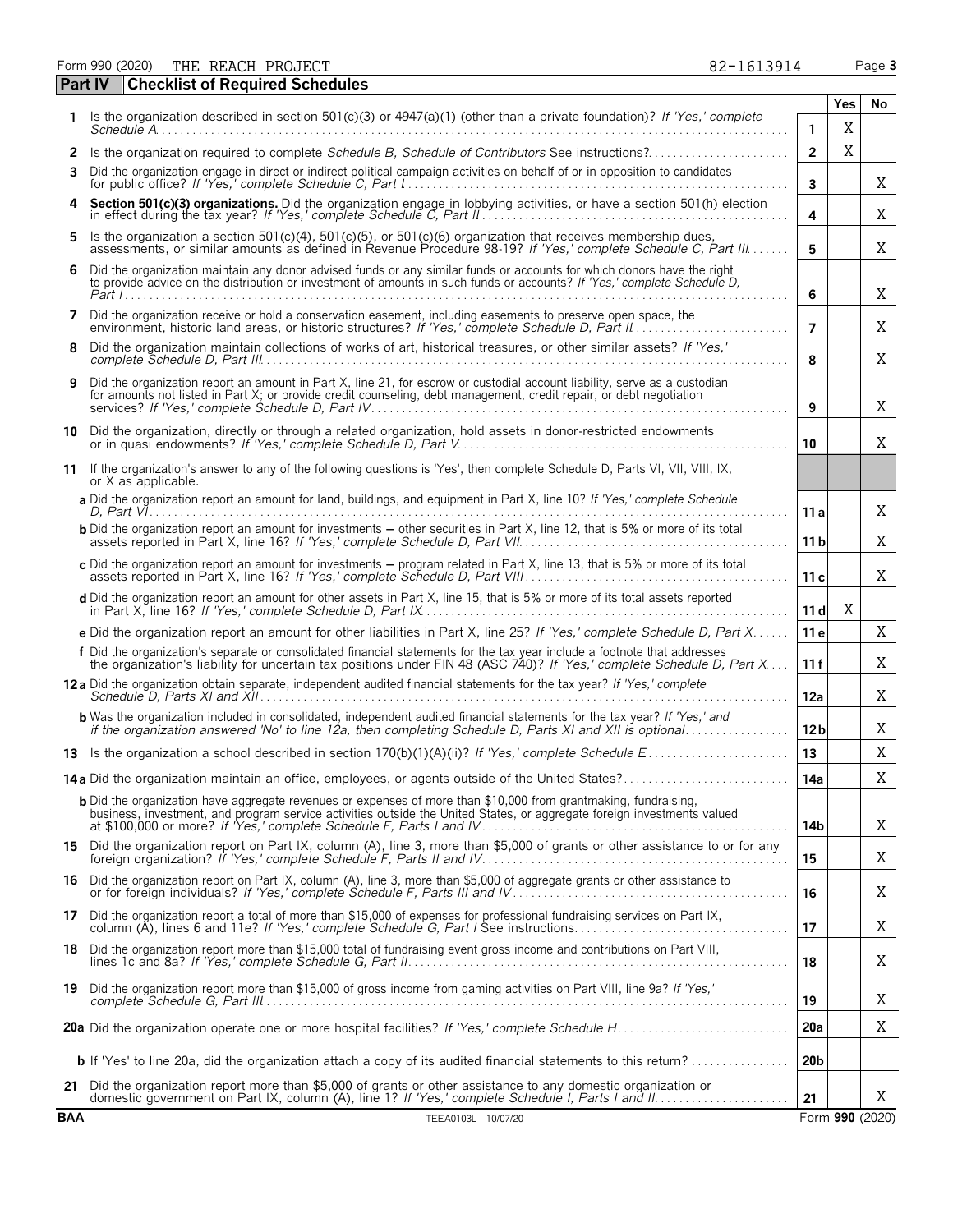**Part IV Checklist of Required Schedules** *(continued)* **Yes No 22** Did the organization report more than \$5,000 of grants or other assistance to or for domestic individuals on Part IX, column (A), line 2? *If 'Yes,' complete Schedule I, Parts I and III* . . . . . . . . . . . . . . . . . . . . . . . . . . . . . . . . . . . . . . . . . . . . . . . . . . . . . **22 23** Did the organization answer 'Yes' to Part VII, Section A, line 3, 4, or 5 about compensation of the organization's current and former officers, directors, trustees, key employees, and highest compensated employees? *If 'Yes,' complete Schedule J* . . . . . . . . . . . . . . . . . . . . . . . . . . . . . . . . . . . . . . . . . . . . . . . . . . . . . . . . . . . . . . . . . . . . . . . . . . . . . . . . . . . . . . . . . . . . . . . . . . . . . . . **23 24 a** Did the organization have a tax-exempt bond issue with an outstanding principal amount of more than \$100,000 as of the last day of the year, that was issued after December 31, 2002? *If 'Yes,' answer lines 24b through 24d and complete Schedule K. If 'No, 'go to line 25a* . . . . . . . . . . . . . . . . . . . . . . . . . . . . . . . . . . . . . . . . . . . . . . . . . . . . . . . . . . . . . . . . . . . . . . . . **24a b** Did the organization invest any proceeds of tax-exempt bonds beyond a temporary period exception?. . . . . . . . . . . . . . . . . . **24b c** Did the organization maintain an escrow account other than a refunding escrow at any time during the year to defease any tax-exempt bonds? . . . . . . . . . . . . . . . . . . . . . . . . . . . . . . . . . . . . . . . . . . . . . . . . . . . . . . . . . . . . . . . . . . . . . . . . . . . . . . . . . . . . . . . . . . . **24c d** Did the organization act as an 'on behalf of' issuer for bonds outstanding at any time during the year? . . . . . . . . . . . . . . . . . **24d 25 a Section 501(c)(3), 501(c)(4), and 501(c)(29) organizations.** Did the organization engage in an excess benefit transaction with a disqualified person during the year? *If 'Yes,' complete Schedule L, Part I* . . . . . . . . . . . . . . . . . . . . . . . . . . . **25a b** Is the organization aware that it engaged in an excess benefit transaction with a disqualified person in a prior year, and that the transaction has not been reported on any of the organization's prior Forms 990 or 990-EZ? *If 'Yes,' complete Schedule L, Part I*. . . . . . . . . . . . . . . . . . . . . . . . . . . . . . . . . . . . . . . . . . . . . . . . . . . . . . . . . . . . . . . . . . . . . . . . . . . . . . . . . . . . . . . . . . . . . . . . . **25b** 26 Did the organization report any amount on Part X, line 5 or 22, for receivables from or payables to any current or<br>former officer, director, trustee, key employee, creator or founder, substantial contributor, or 35% con 27 Did the organization provide a grant or other assistance to any current or former officer, director, trustee, key<br>employee, creator or founder, substantial contributor or employee thereof, a grant selection committee member, or to a 35% controlled entity (including an employee thereof) or family member of any of these persons? *If 'Yes,' complete Schedule L, Part III*. . . . . . . . . . . . . . . . . . . . . . . . . . . . . . . . . . . . . . . . . . . . . . . . . . . . . . . . . . . . . . . . . . . . . **27 28** Was the organization a party to a business transaction with one of the following parties (see Schedule L, Part IV instructions, for applicable filing thresholds, conditions, and exceptions): **a** A current or former officer, director, trustee, key employee, creator or founder, or substantial contributor? *If 'Yes,' complete Schedule L, Part IV*. . . . . . . . . . . . . . . . . . . . . . . . . . . . . . . . . . . . . . . . . . . . . . . . . . . . . . . . . . . . . . . . . . . . . . . . . . . . . . . . **28a b** A family member of any individual described in line 28a? *If 'Yes,' complete Schedule L, Part IV*. . . . . . . . . . . . . . . . . . . . . . . . **28b c** A 35% controlled entity of one or more individuals and/or organizations described in lines 28a or 28b? *If Yes,' complete Schedule L, Part IV*. . . . . . . . . . . . . . . . . . . . . . . . . . . . . . . . . . . . . . . . . . . . . . . . . . . . . . . . . . . . . . . . . . . . . . . . . . . . . . . . . **28c 29** Did the organization receive more than \$25,000 in non-cash contributions? *If 'Yes,' complete Schedule M*. . . . . . . . . . . . . . **29 30** Did the organization receive contributions of art, historical treasures, or other similar assets, or qualified conservation contributions? *If 'Yes,' complete Schedule M*. . . . . . . . . . . . . . . . . . . . . . . . . . . . . . . . . . . . . . . . . . . . . . . . . . . . . . . . . . . . . . . . . . . . . . . . **30 31** Did the organization liquidate, terminate, or dissolve and cease operations? *If 'Yes,' complete Schedule N, Part I*. . . . . . . **31 32** Did the organization sell, exchange, dispose of, or transfer more than 25% of its net assets? *If 'Yes,' complete Schedule N, Part II*. . . . . . . . . . . . . . . . . . . . . . . . . . . . . . . . . . . . . . . . . . . . . . . . . . . . . . . . . . . . . . . . . . . . . . . . . . . . . . . . . . . . . . . . . . . . . . . . **32 33** Did the organization own 100% of an entity disregarded as separate from the organization under Regulations sections 301.7701-2 and 301.7701-3? *If 'Yes,' complete Schedule R, Part I*. . . . . . . . . . . . . . . . . . . . . . . . . . . . . . . . . . . . . . . . . . . . . . . . . . . . **33 34** Was the organization related to any tax-exempt or taxable entity? *If 'Yes,' complete Schedule R, Part II, III, or IV, and Part V, line 1*. . . . . . . . . . . . . . . . . . . . . . . . . . . . . . . . . . . . . . . . . . . . . . . . . . . . . . . . . . . . . . . . . . . . . . . . . . . . . . . . . . . . . . . . . . . . . . . . . **34 35 a** Did the organization have a controlled entity within the meaning of section 512(b)(13)?. . . . . . . . . . . . . . . . . . . . . . . . . . . . . . . . **35a** b If 'Yes' to line 35a, did the organization receive any payment from or engage in any transaction with a controlled<br>entity within the meaning of section 512(b)(13)? If 'Yes,' complete Schedule R, Part V, line 2........... **36 Section 501(c)(3) organizations.** Did the organization make any transfers to an exempt non-charitable related organization? *If 'Yes,' complete Schedule R, Part V, line 2* . . . . . . . . . . . . . . . . . . . . . . . . . . . . . . . . . . . . . . . . . . . . . . . . . . . . . . . . . . **36** 37 Did the organization conduct more than 5% of its activities through an entity that is not a related organization and that is<br>treated as a partnership for federal income tax purposes? If 'Yes,' complete Schedule R, Part **38** Did the organization complete Schedule O and provide explanations in Schedule O for Part VI, lines 11b and 19? **Note:** All Form 990 filers are required to complete Schedule O. . . . . . . . . . . . . . . . . . . . . . . . . . . . . . . . . . . . . . . . . . . . . . . . . . . . . . . **38 Part V Statements Regarding Other IRS Filings and Tax Compliance** Check if Schedule O contains a response or note to any line in this Part V . . . . . . . . . . . . . . . . . . . . . . . . . . . . . . . . . . . . . . . . . . . . . . . . . . . . **Yes No 1 a** Enter the number reported in Box 3 of Form 1096. Enter -0- if not applicable. . . . . . . . . . . . . . **1 a b** Enter the number of Forms W-2G included in line 1a. Enter -0- if not applicable. . . . . . . . . . . . **1 b c** Did the organization comply with backup withholding rules for reportable payments to vendors and reportable gaming (gambling) winnings to prize winners?. . . . . . . . . . . . . . . . . . . . . . . . . . . . . . . . . . . . . . . . . . . . . . . . . . . . . . . . . . . . . . . . . . . . . . . . . . . . . . **1 c** X X X X X X X X X X X X X X X X X X X X 0 0

Form 990 (2020) PHE REACH PROJECT **1999 (2020)** Page 4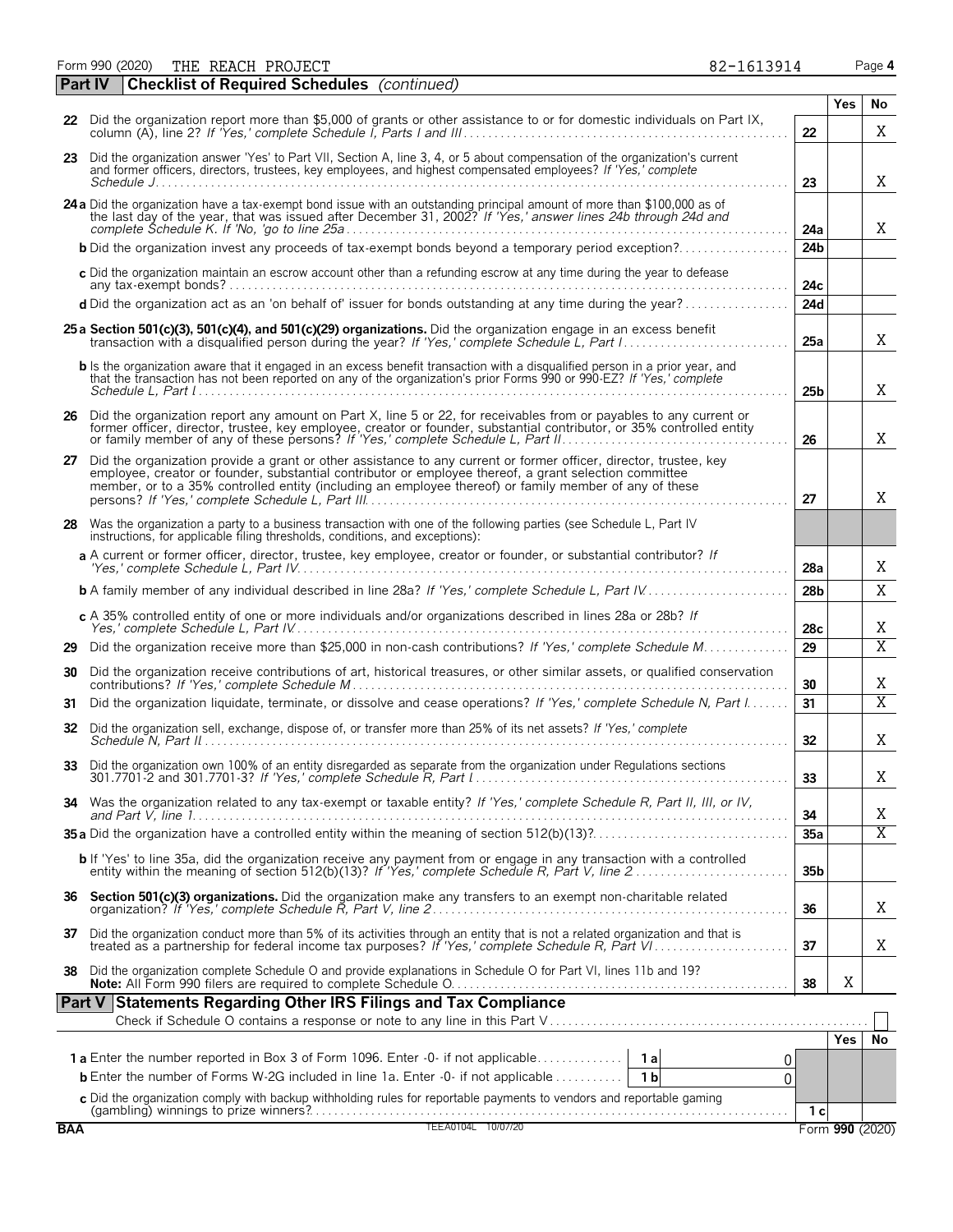|               | Form 990 (2020)<br>THE REACH PROJECT<br>82-1613914                                                                                                                                                                                                                                                    |                      | Page 5                  |  |
|---------------|-------------------------------------------------------------------------------------------------------------------------------------------------------------------------------------------------------------------------------------------------------------------------------------------------------|----------------------|-------------------------|--|
| <b>Part V</b> | Statements Regarding Other IRS Filings and Tax Compliance (continued)                                                                                                                                                                                                                                 |                      |                         |  |
|               |                                                                                                                                                                                                                                                                                                       | Yes                  | No.                     |  |
|               | 2a Enter the number of employees reported on Form W-3, Transmittal of Wage and Tax State-                                                                                                                                                                                                             |                      |                         |  |
|               | ments, filed for the calendar year ending with or within the year covered by this return<br>2a<br>0                                                                                                                                                                                                   |                      |                         |  |
|               | <b>b</b> If at least one is reported on line 2a, did the organization file all required federal employment tax returns?                                                                                                                                                                               | 2 <sub>b</sub>       |                         |  |
|               | Note: If the sum of lines 1a and 2a is greater than 250, you may be required to e-file (see instructions)<br>3a Did the organization have unrelated business gross income of \$1,000 or more during the year?                                                                                         | 3a                   | $\overline{X}$          |  |
|               |                                                                                                                                                                                                                                                                                                       | 3 <sub>b</sub>       |                         |  |
|               |                                                                                                                                                                                                                                                                                                       |                      |                         |  |
|               | 4a At any time during the calendar year, did the organization have an interest in, or a signature or other authority over, a<br>financial account in a foreign country (such as a bank account, securities account, or other financial account)?<br>b If 'Yes,' enter the name of the foreign country | 4а                   | Χ                       |  |
|               | See instructions for filing requirements for FinCEN Form 114, Report of Foreign Bank and Financial Accounts (FBAR).                                                                                                                                                                                   |                      |                         |  |
|               | <b>5a</b> Was the organization a party to a prohibited tax shelter transaction at any time during the tax year?                                                                                                                                                                                       | 5a                   | $\overline{X}$          |  |
|               | <b>b</b> Did any taxable party notify the organization that it was or is a party to a prohibited tax shelter transaction?                                                                                                                                                                             | 5 <sub>b</sub>       | $\overline{\mathrm{X}}$ |  |
|               |                                                                                                                                                                                                                                                                                                       | 5c                   |                         |  |
|               |                                                                                                                                                                                                                                                                                                       |                      |                         |  |
|               | 6a Does the organization have annual gross receipts that are normally greater than \$100,000, and did the organization                                                                                                                                                                                | 6a                   | X                       |  |
|               | b If 'Yes,' did the organization include with every solicitation an express statement that such contributions or gifts were                                                                                                                                                                           | 6b                   |                         |  |
|               | 7 Organizations that may receive deductible contributions under section 170(c).                                                                                                                                                                                                                       |                      |                         |  |
|               | a Did the organization receive a payment in excess of \$75 made partly as a contribution and partly for goods and                                                                                                                                                                                     |                      | X                       |  |
|               | services provided to the payor?<br><b>b</b> If 'Yes,' did the organization notify the donor of the value of the goods or services provided?                                                                                                                                                           | 7a<br>7 <sub>b</sub> |                         |  |
|               | c Did the organization sell, exchange, or otherwise dispose of tangible personal property for which it was required to file                                                                                                                                                                           |                      |                         |  |
|               |                                                                                                                                                                                                                                                                                                       | 7 с                  | X                       |  |
|               |                                                                                                                                                                                                                                                                                                       |                      |                         |  |
|               | e Did the organization receive any funds, directly or indirectly, to pay premiums on a personal benefit contract?                                                                                                                                                                                     | <b>7e</b>            | Χ                       |  |
|               | f Did the organization, during the year, pay premiums, directly or indirectly, on a personal benefit contract?                                                                                                                                                                                        | 7f                   | $\overline{\mathrm{X}}$ |  |
|               | q If the organization received a contribution of qualified intellectual property, did the organization file Form 8899                                                                                                                                                                                 | 7g                   |                         |  |
|               | h If the organization received a contribution of cars, boats, airplanes, or other vehicles, did the organization file a<br>Form 1098-C?                                                                                                                                                               | 7 h                  |                         |  |
| 8             | Sponsoring organizations maintaining donor advised funds. Did a donor advised fund maintained by the sponsoring                                                                                                                                                                                       |                      |                         |  |
|               |                                                                                                                                                                                                                                                                                                       | 8                    |                         |  |
| 9             | Sponsoring organizations maintaining donor advised funds.                                                                                                                                                                                                                                             |                      |                         |  |
|               | a Did the sponsoring organization make any taxable distributions under section 4966?                                                                                                                                                                                                                  | 9a                   |                         |  |
|               | <b>b</b> Did the sponsoring organization make a distribution to a donor, donor advisor, or related person?                                                                                                                                                                                            | 9 <sub>b</sub>       |                         |  |
|               | 10 Section 501(c)(7) organizations. Enter:                                                                                                                                                                                                                                                            |                      |                         |  |
|               | 10a                                                                                                                                                                                                                                                                                                   |                      |                         |  |
|               | <b>b</b> Gross receipts, included on Form 990, Part VIII, line 12, for public use of club facilities<br>10 <sub>b</sub>                                                                                                                                                                               |                      |                         |  |
|               | 11 Section 501(c)(12) organizations. Enter:                                                                                                                                                                                                                                                           |                      |                         |  |
|               | 11a                                                                                                                                                                                                                                                                                                   |                      |                         |  |
|               | <b>b</b> Gross income from other sources (Do not net amounts due or paid to other sources<br>11 b                                                                                                                                                                                                     |                      |                         |  |
|               | 12a Section 4947(a)(1) non-exempt charitable trusts. Is the organization filing Form 990 in lieu of Form 1041?                                                                                                                                                                                        | 12a                  |                         |  |
|               | <b>b</b> If 'Yes,' enter the amount of tax-exempt interest received or accrued during the year<br>12 <sub>b</sub>                                                                                                                                                                                     |                      |                         |  |
|               | 13 Section 501(c)(29) qualified nonprofit health insurance issuers.                                                                                                                                                                                                                                   |                      |                         |  |
|               |                                                                                                                                                                                                                                                                                                       | 13a                  |                         |  |
|               | <b>Note:</b> See the instructions for additional information the organization must report on Schedule O.                                                                                                                                                                                              |                      |                         |  |
|               | <b>b</b> Enter the amount of reserves the organization is required to maintain by the states in<br>which the organization is licensed to issue qualified health plans<br>13 <sub>b</sub>                                                                                                              |                      |                         |  |
|               | 13c                                                                                                                                                                                                                                                                                                   |                      |                         |  |
|               | 14a Did the organization receive any payments for indoor tanning services during the tax year?                                                                                                                                                                                                        | 14 a                 | Χ                       |  |
|               | b If 'Yes,' has it filed a Form 720 to report these payments? If 'No,' provide an explanation on Schedule O                                                                                                                                                                                           | 14 <sub>b</sub>      |                         |  |
|               | 15 Is the organization subject to the section 4960 tax on payment(s) of more than \$1,000,000 in remuneration or<br>excess parachute payment(s) during the year?                                                                                                                                      | 15                   | Χ                       |  |
|               | If 'Yes,' see instructions and file Form 4720, Schedule N.                                                                                                                                                                                                                                            |                      |                         |  |
|               | 16 Is the organization an educational institution subject to the section 4968 excise tax on net investment income?                                                                                                                                                                                    | 16                   | Χ                       |  |
| <b>BAA</b>    | If 'Yes,' complete Form 4720, Schedule O.<br>TEEA0105L 10/07/20                                                                                                                                                                                                                                       | Form 990 (2020)      |                         |  |
|               |                                                                                                                                                                                                                                                                                                       |                      |                         |  |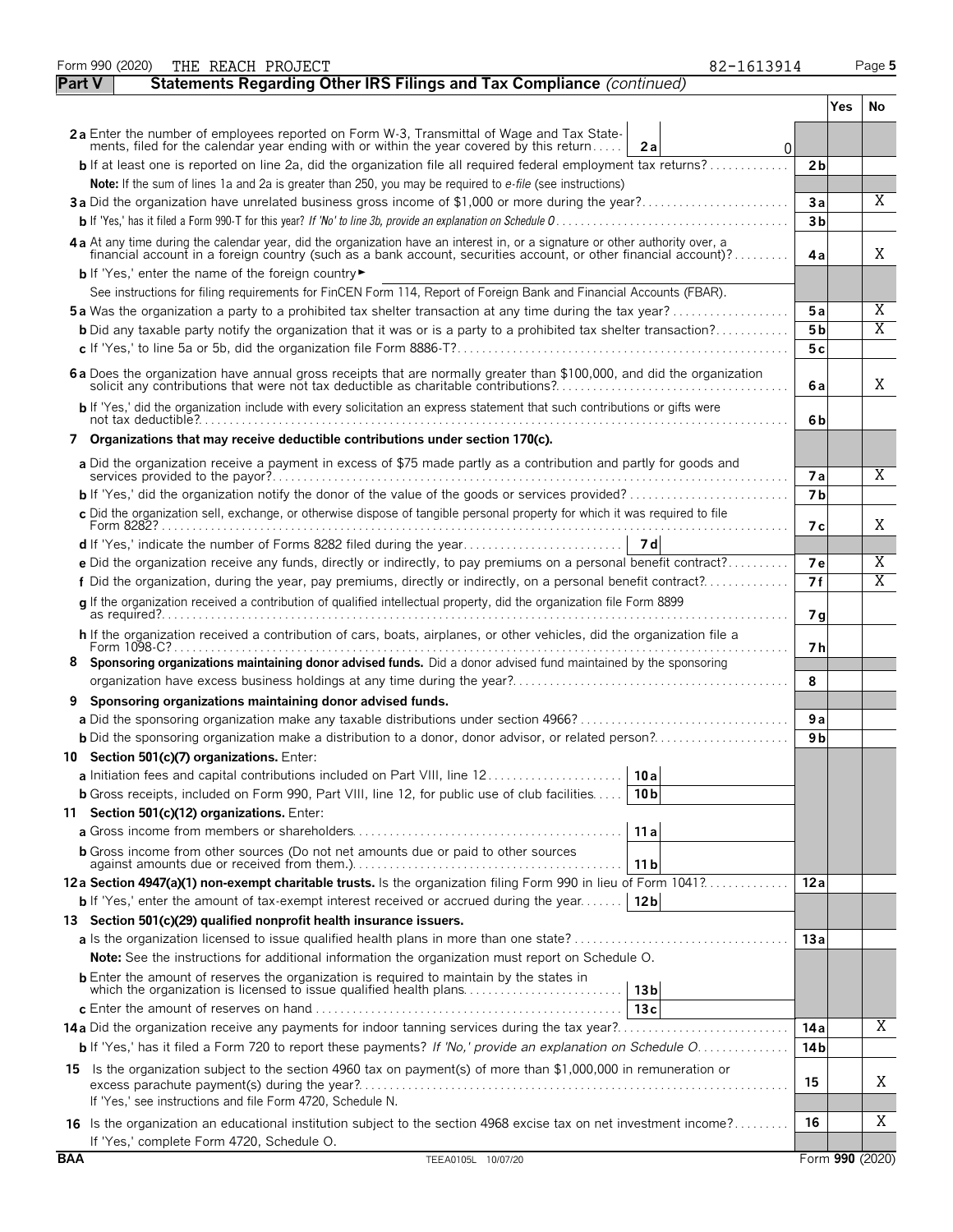|              |                                                                                                                                                                                                                                                                                                                         |                 |                 | $\boldsymbol{\mathrm{X}}$ |
|--------------|-------------------------------------------------------------------------------------------------------------------------------------------------------------------------------------------------------------------------------------------------------------------------------------------------------------------------|-----------------|-----------------|---------------------------|
|              | <b>Section A. Governing Body and Management</b>                                                                                                                                                                                                                                                                         |                 |                 |                           |
|              |                                                                                                                                                                                                                                                                                                                         |                 | Yes             | No.                       |
|              | 1a Enter the number of voting members of the governing body at the end of the tax year<br>1a<br>If there are material differences in voting rights among members<br>of the governing body, or if the governing body delegated broad<br>authority to an executive committee or similar committee, explain on Schedule O. |                 |                 |                           |
|              | <b>b</b> Enter the number of voting members included on line 1a, above, who are independent   1b<br>7                                                                                                                                                                                                                   |                 |                 |                           |
| $\mathbf{2}$ | Did any officer, director, trustee, or key employee have a family relationship or a business relationship with any other<br>officer, director, trustee, or key employee?  SEE SCHEDULE O                                                                                                                                | $\mathbf{2}$    | Χ               |                           |
| 3            | Did the organization delegate control over management duties customarily performed by or under the direct supervision<br>of officers, directors, trustees, or key employees to a management company or other person?                                                                                                    | 3               |                 | X                         |
| 4            | Did the organization make any significant changes to its governing documents                                                                                                                                                                                                                                            |                 |                 |                           |
|              |                                                                                                                                                                                                                                                                                                                         | 4               |                 | Χ                         |
| 5            | Did the organization become aware during the year of a significant diversion of the organization's assets?                                                                                                                                                                                                              | 5               |                 | X                         |
| 6            |                                                                                                                                                                                                                                                                                                                         | 6               |                 | X                         |
|              | 7 a Did the organization have members, stockholders, or other persons who had the power to elect or appoint one or more                                                                                                                                                                                                 | 7а              |                 | Χ                         |
|              | <b>b</b> Are any governance decisions of the organization reserved to (or subject to approval by) members,                                                                                                                                                                                                              | 7 b             |                 | X                         |
| 8            | Did the organization contemporaneously document the meetings held or written actions undertaken during the year by<br>the following:                                                                                                                                                                                    |                 |                 |                           |
|              |                                                                                                                                                                                                                                                                                                                         | 8a              | $\overline{X}$  |                           |
|              |                                                                                                                                                                                                                                                                                                                         | 8b              |                 | X                         |
| 9            | Is there any officer, director, trustee, or key employee listed in Part VII, Section A, who cannot be reached at the                                                                                                                                                                                                    |                 |                 |                           |
|              | organization's mailing address? If 'Yes,' provide the names and addresses on Schedule Q                                                                                                                                                                                                                                 | 9               |                 | X                         |
|              | <b>Section B. Policies</b> (This Section B requests information about policies not required by the Internal Revenue Code.)                                                                                                                                                                                              |                 |                 |                           |
|              |                                                                                                                                                                                                                                                                                                                         |                 | <b>Yes</b>      | No                        |
|              |                                                                                                                                                                                                                                                                                                                         | 10a             |                 | X                         |
|              | b If 'Yes,' did the organization have written policies and procedures governing the activities of such chapters, affiliates, and branches to ensure their                                                                                                                                                               | 10 <sub>b</sub> |                 |                           |
|              |                                                                                                                                                                                                                                                                                                                         | 11a             |                 | X                         |
|              | <b>b</b> Describe in Schedule O the process, if any, used by the organization to review this Form 990. SEE SCHEDULE O                                                                                                                                                                                                   |                 |                 |                           |
|              |                                                                                                                                                                                                                                                                                                                         | 12a             | Χ               |                           |
|              | <b>b</b> Were officers, directors, or trustees, and key employees required to disclose annually interests that could give rise                                                                                                                                                                                          |                 |                 |                           |
|              |                                                                                                                                                                                                                                                                                                                         | 12 <sub>b</sub> |                 | X                         |
|              | c Did the organization regularly and consistently monitor and enforce compliance with the policy? If 'Yes,' describe in                                                                                                                                                                                                 | 12c             |                 | Χ                         |
|              |                                                                                                                                                                                                                                                                                                                         | 13              |                 | $\overline{X}$            |
|              |                                                                                                                                                                                                                                                                                                                         | 14              |                 | $\overline{X}$            |
|              | 15 Did the process for determining compensation of the following persons include a review and approval by independent<br>persons, comparability data, and contemporaneous substantiation of the deliberation and decision?                                                                                              |                 |                 |                           |
|              |                                                                                                                                                                                                                                                                                                                         | 15 a            |                 | Χ                         |
|              |                                                                                                                                                                                                                                                                                                                         | 15 <sub>b</sub> |                 | $\overline{X}$            |
|              | If 'Yes' to line 15a or 15b, describe the process in Schedule O (see instructions).                                                                                                                                                                                                                                     |                 |                 |                           |
|              | <b>16a</b> Did the organization invest in, contribute assets to, or participate in a joint venture or similar arrangement with a                                                                                                                                                                                        | 16 a            |                 | Χ                         |
|              | b If 'Yes,' did the organization follow a written policy or procedure requiring the organization to evaluate its<br>participation in joint venture arrangements under applicable federal tax law, and take steps to safeguard the                                                                                       | 16 b            |                 |                           |
|              | <b>Section C. Disclosure</b>                                                                                                                                                                                                                                                                                            |                 |                 |                           |
|              | 17 List the states with which a copy of this Form 990 is required to be filed $\blacktriangleright$<br><b>NONE</b>                                                                                                                                                                                                      |                 |                 |                           |
| 18.          | - - - - - - - - - - - - - - - - - - -<br>Section 6104 requires an organization to make its Forms 1023 (1024 or 1024-A, if applicable), 990, and 990-T (Section 501(c)(3)s only)<br>available for public inspection. Indicate how you made these available. Check all that apply.                                        |                 |                 |                           |
|              | X Another's website<br>Own website<br>Upon request<br>Other (explain on Schedule O)                                                                                                                                                                                                                                     |                 |                 |                           |
| 19           | Describe on Schedule O whether (and if so, how) the organization made its governing documents, conflict of interest policy, and financial statements available to<br>the public during the tax year.<br>SEE SCHEDULE O                                                                                                  |                 |                 |                           |
| 20           | State the name, address, and telephone number of the person who possesses the organization's books and records ►                                                                                                                                                                                                        |                 |                 |                           |
|              | MINA GERALL 15953 MALIBU WEST WILLIS TX 77318 713-373-9263                                                                                                                                                                                                                                                              |                 |                 |                           |
| <b>BAA</b>   | TEEA0106L 10/07/20                                                                                                                                                                                                                                                                                                      |                 | Form 990 (2020) |                           |

**Part VI Governance, Management, and Disclosure** *For each 'Yes' response to lines 2 through 7b below, and for a 'No' response to line 8a, 8b, or 10b below, describe the circumstances, processes, or changes on*

#### Form 990 (2020) THE REACH PROJECT **12000 12000 12000 12000 12000 12000 1200** 13000 14000 15000 16000 17000 1800

*Schedule O. See instructions.*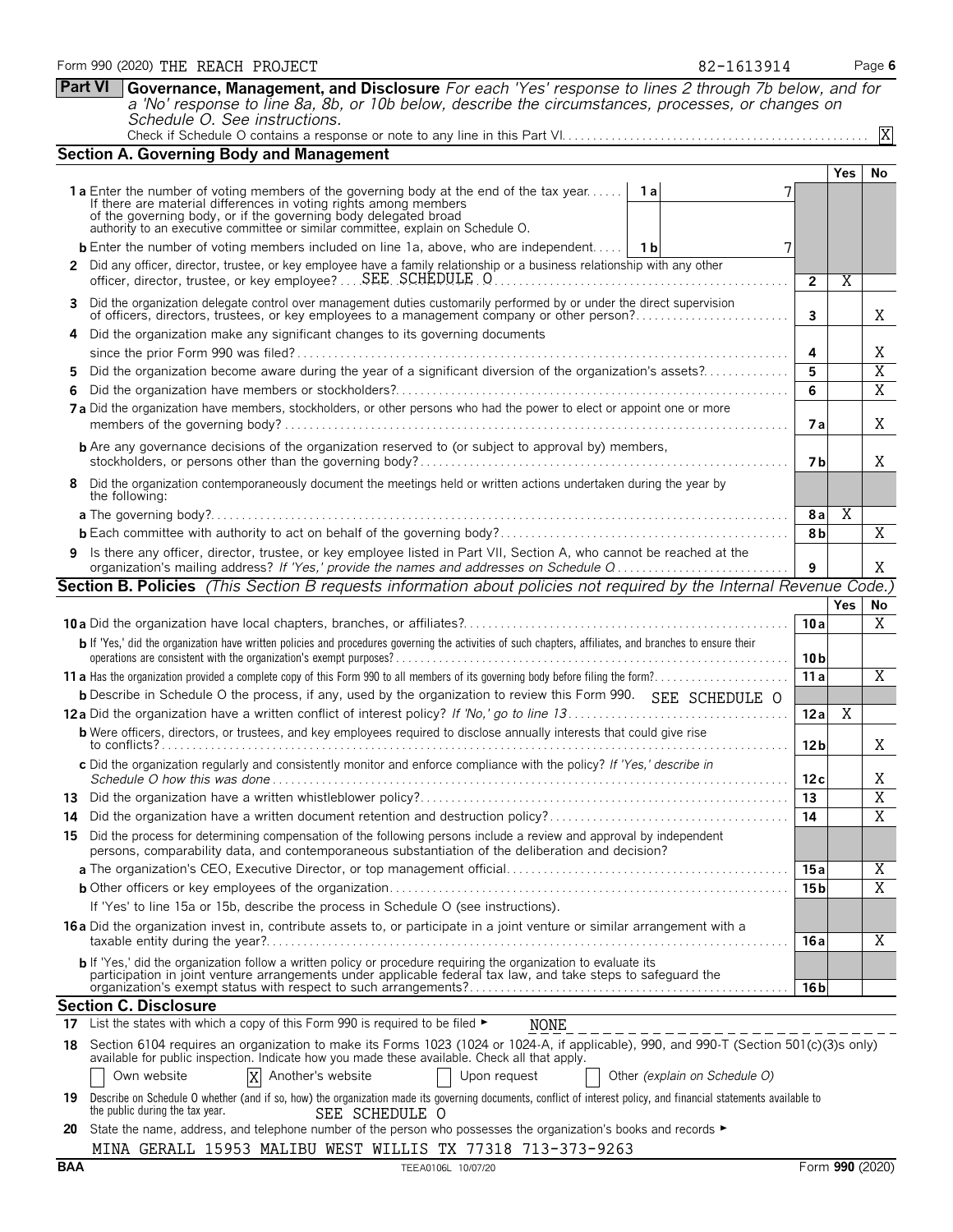| Form 990 (2020) THE REACH PROJECT                                                                                                                                                                                           | 82-1613914 | Page 7 |
|-----------------------------------------------------------------------------------------------------------------------------------------------------------------------------------------------------------------------------|------------|--------|
| Part VII Compensation of Officers, Directors, Trustees, Key Employees, Highest Compensated Employees, and<br><b>Independent Contractors</b>                                                                                 |            |        |
|                                                                                                                                                                                                                             |            |        |
| Section A. Officers, Directors, Trustees, Key Employees, and Highest Compensated Employees                                                                                                                                  |            |        |
| <b>1a</b> Complete this table for all persons required to be listed. Report compensation for the calendar year ending with or within the<br>organization's tax year.                                                        |            |        |
| • List all of the organization's current officers, directors, trustees (whether individuals or organizations), regardless of amount of<br>compensation. Enter -0- in columns (D), (E), and (F) if no compensation was paid. |            |        |

? List all of the organization's **current** key employees, if any. See instructions for definition of 'key employee.'

? List the organization's five **current** highest compensated employees (other than an officer, director, trustee, or key employee) who received reportable compensation (Box 5 of Form W-2 and/or Box 7 of Form 1099-MISC) of more than \$100,000 from the organization and any related organizations.

? List all of the organization's **former** officers, key employees, and highest compensated employees who received more than \$100,000 of reportable compensation from the organization and any related organizations.

? List all of the organization's **former directors or trustees** that received, in the capacity as a former director or trustee of the

organization, more than \$10,000 of reportable compensation from the organization and any related organizations.

See instructions for the order in which to list the persons above.

Check this box if neither the organization nor any related organization compensated any current officer, director, or trustee. X

|                                         |                                                                                                                                                                              |                         |                          | (C)     |                   |                                                                                        |        |                                                            |                                                                 |                                                                       |
|-----------------------------------------|------------------------------------------------------------------------------------------------------------------------------------------------------------------------------|-------------------------|--------------------------|---------|-------------------|----------------------------------------------------------------------------------------|--------|------------------------------------------------------------|-----------------------------------------------------------------|-----------------------------------------------------------------------|
| (A)<br>Name and title                   | (B)<br>Average<br>hours<br>per                                                                                                                                               |                         |                          |         | director/trustee) | Position (do not check more<br>than one box, unless person<br>is both an officer and a |        | (D)<br>Reportable<br>compensation from<br>the organization | (E)<br>Reportable<br>compensation from<br>related organizations | (F)<br>Estimated amount<br>of other                                   |
|                                         | week<br>$\frac{\text{mcm}}{\text{hours}}$ for $\frac{\text{m}}{\text{m}}$<br>related $\frac{\text{m}}{\text{m}}$<br>related<br>organiza<br>tions<br>below<br>dotted<br>line) | Individual trustee<br>g | Institutional<br>trustee | Officer | Key employee      | Highest compensated<br>employee                                                        | Former | (W-2/1099-MISC)                                            | (W-2/1099-MISC)                                                 | compensation from<br>the organization<br>and related<br>organizations |
| (1) MINA GERALL                         | $\pmb{0}$                                                                                                                                                                    |                         |                          |         |                   |                                                                                        |        |                                                            |                                                                 |                                                                       |
| CHAIRMAN                                | 0                                                                                                                                                                            | X                       |                          | X       |                   |                                                                                        |        | 0                                                          | 0.                                                              | $0$ .                                                                 |
| (2) JONATHAN SHIPLEY                    | $\mathbf 0$                                                                                                                                                                  |                         |                          |         |                   |                                                                                        |        |                                                            |                                                                 |                                                                       |
| <b>SECRETARY</b>                        | $\Omega$                                                                                                                                                                     | X                       |                          | X       |                   |                                                                                        |        | 0                                                          | $\mathbf{0}$                                                    | 0.                                                                    |
| (3) DEBBIE ELLER<br><b>DIRECTOR</b>     | $\mathbf{0}$<br>$\Omega$                                                                                                                                                     | $\rm X$                 |                          |         |                   |                                                                                        |        | 0                                                          | 0                                                               | 0.                                                                    |
| (4) DAVID EAGLIN<br><b>DIRECTOR</b>     | $\mathbf 0$<br>$\Omega$                                                                                                                                                      | Χ                       |                          |         |                   |                                                                                        |        | 0                                                          | 0                                                               | $0$ .                                                                 |
| (5) DR. REGINA BEARD<br><b>DIRECTOR</b> | $\mathbf 0$<br>$\Omega$                                                                                                                                                      | Χ                       |                          |         |                   |                                                                                        |        | 0                                                          | 0.                                                              | 0.                                                                    |
| (6) KIM DAILY<br><b>DIRECTOR</b>        | $\mathbf 0$<br>$\Omega$                                                                                                                                                      | $\mathbf X$             |                          |         |                   |                                                                                        |        | 0                                                          | $0$ .                                                           | 0.                                                                    |
| (7) MAX GERALL<br>EXECUTIVE DIR.        | $\mathbf 0$<br>$\Omega$                                                                                                                                                      | $\mathbf X$             |                          | X       |                   |                                                                                        |        | 0                                                          | 0.                                                              | $\boldsymbol{0}$ .                                                    |
| (8)                                     |                                                                                                                                                                              |                         |                          |         |                   |                                                                                        |        |                                                            |                                                                 |                                                                       |
| (9)                                     |                                                                                                                                                                              |                         |                          |         |                   |                                                                                        |        |                                                            |                                                                 |                                                                       |
| (10)                                    |                                                                                                                                                                              |                         |                          |         |                   |                                                                                        |        |                                                            |                                                                 |                                                                       |
| (11)                                    |                                                                                                                                                                              |                         |                          |         |                   |                                                                                        |        |                                                            |                                                                 |                                                                       |
| (12)                                    |                                                                                                                                                                              |                         |                          |         |                   |                                                                                        |        |                                                            |                                                                 |                                                                       |
| (13)                                    |                                                                                                                                                                              |                         |                          |         |                   |                                                                                        |        |                                                            |                                                                 |                                                                       |
| (14)                                    |                                                                                                                                                                              |                         |                          |         |                   |                                                                                        |        |                                                            |                                                                 |                                                                       |
| <b>BAA</b>                              | TEEA0107L 10/07/20                                                                                                                                                           |                         |                          |         |                   |                                                                                        |        |                                                            |                                                                 | Form 990 (2020)                                                       |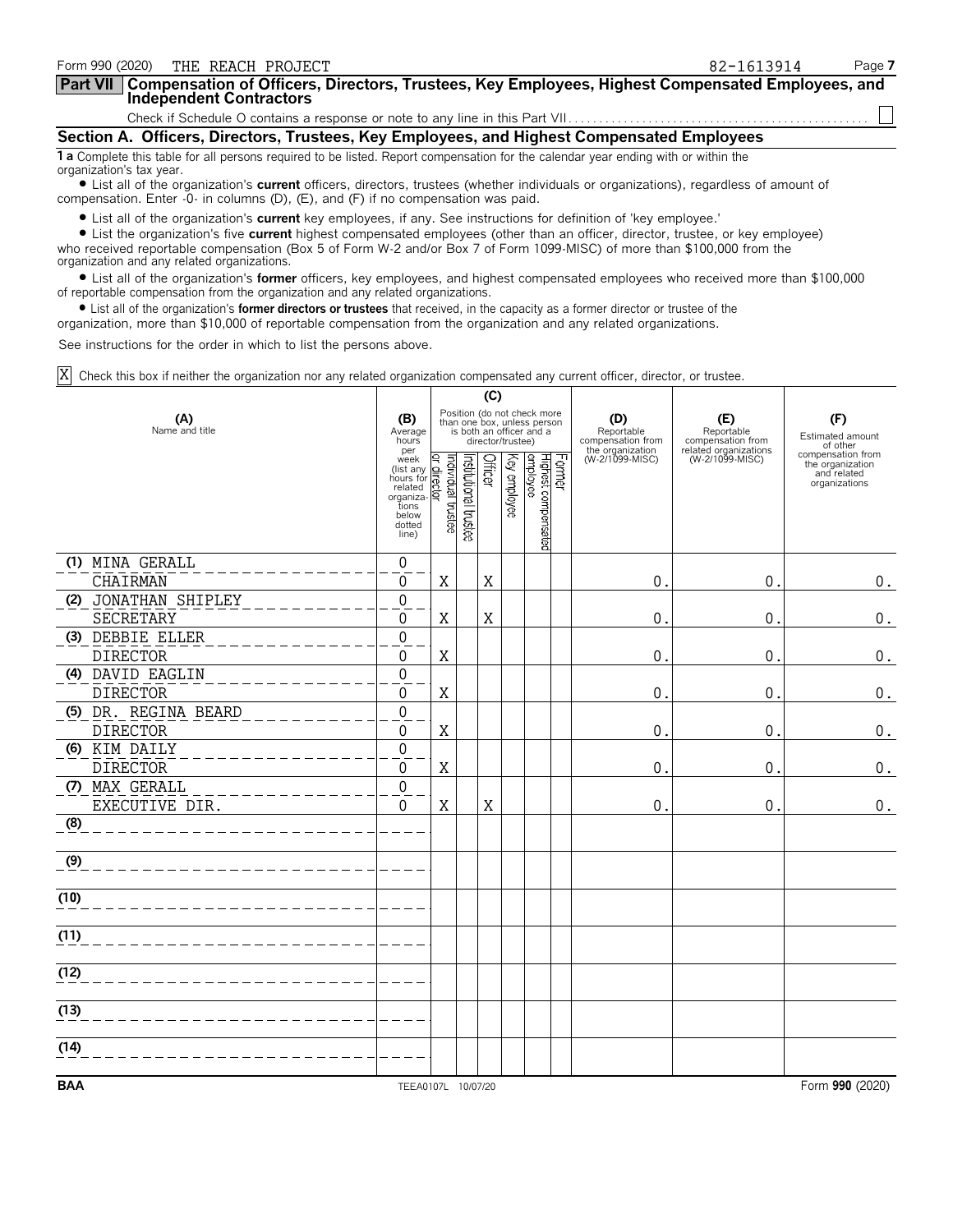#### Form 990 (2020) THE REACH PROJECT **12 Automobile 12 Automobile 12 Automobile 12 Automobile 12 Automobile 13 Automobile 13 Automobile 13 Automobile 13 Automobile 13 Automobile 13 Automobile 13 Automobile 13 Automobile 13 Au**

| (C)<br>(B)<br>Position<br>(do not check more than one<br>(D)<br>(E)<br>(A)<br>Average<br>hours<br>box, unless person is both an<br>Reportable<br>Reportable<br>Name and title<br>officer and a director/trustee)<br>per<br>compensation from<br>compensation from<br>week<br>the organization<br>related organizations<br>Former<br>Highest compensated<br>employee<br>(list any<br>or director<br>Key employee<br>ndividual trustee<br>nstitutional trustee<br>Officer<br>(W-2/1099-MISC)<br>(W-2/1099-MISC)<br>hours<br>for<br>related<br>organiza<br>- tions<br>below<br>dotted<br>line)<br>(15)<br>(16)<br>(17)<br>(18) | (F)<br>Estimated amount<br>of other<br>compensation from<br>the organization<br>and related<br>organizations |
|-----------------------------------------------------------------------------------------------------------------------------------------------------------------------------------------------------------------------------------------------------------------------------------------------------------------------------------------------------------------------------------------------------------------------------------------------------------------------------------------------------------------------------------------------------------------------------------------------------------------------------|--------------------------------------------------------------------------------------------------------------|
|                                                                                                                                                                                                                                                                                                                                                                                                                                                                                                                                                                                                                             |                                                                                                              |
|                                                                                                                                                                                                                                                                                                                                                                                                                                                                                                                                                                                                                             |                                                                                                              |
|                                                                                                                                                                                                                                                                                                                                                                                                                                                                                                                                                                                                                             |                                                                                                              |
|                                                                                                                                                                                                                                                                                                                                                                                                                                                                                                                                                                                                                             |                                                                                                              |
|                                                                                                                                                                                                                                                                                                                                                                                                                                                                                                                                                                                                                             |                                                                                                              |
|                                                                                                                                                                                                                                                                                                                                                                                                                                                                                                                                                                                                                             |                                                                                                              |
|                                                                                                                                                                                                                                                                                                                                                                                                                                                                                                                                                                                                                             |                                                                                                              |
|                                                                                                                                                                                                                                                                                                                                                                                                                                                                                                                                                                                                                             |                                                                                                              |
|                                                                                                                                                                                                                                                                                                                                                                                                                                                                                                                                                                                                                             |                                                                                                              |
|                                                                                                                                                                                                                                                                                                                                                                                                                                                                                                                                                                                                                             |                                                                                                              |
|                                                                                                                                                                                                                                                                                                                                                                                                                                                                                                                                                                                                                             |                                                                                                              |
| (19)                                                                                                                                                                                                                                                                                                                                                                                                                                                                                                                                                                                                                        |                                                                                                              |
| (20)                                                                                                                                                                                                                                                                                                                                                                                                                                                                                                                                                                                                                        |                                                                                                              |
| (21)                                                                                                                                                                                                                                                                                                                                                                                                                                                                                                                                                                                                                        |                                                                                                              |
| (22)                                                                                                                                                                                                                                                                                                                                                                                                                                                                                                                                                                                                                        |                                                                                                              |
| (23)                                                                                                                                                                                                                                                                                                                                                                                                                                                                                                                                                                                                                        |                                                                                                              |
|                                                                                                                                                                                                                                                                                                                                                                                                                                                                                                                                                                                                                             |                                                                                                              |
| (24)                                                                                                                                                                                                                                                                                                                                                                                                                                                                                                                                                                                                                        |                                                                                                              |
| (25)                                                                                                                                                                                                                                                                                                                                                                                                                                                                                                                                                                                                                        |                                                                                                              |
| 1 b Subtotal<br>$0$ .<br>$0$ .                                                                                                                                                                                                                                                                                                                                                                                                                                                                                                                                                                                              | 0.                                                                                                           |
| 0.<br>0.                                                                                                                                                                                                                                                                                                                                                                                                                                                                                                                                                                                                                    | $0$ .                                                                                                        |
| $\overline{0}$ .<br>$\mathbf 0$ .<br>2 Total number of individuals (including but not limited to those listed above) who received more than \$100,000 of reportable compensation                                                                                                                                                                                                                                                                                                                                                                                                                                            | $0$ .                                                                                                        |
| from the organization $\blacktriangleright$<br>0                                                                                                                                                                                                                                                                                                                                                                                                                                                                                                                                                                            |                                                                                                              |
|                                                                                                                                                                                                                                                                                                                                                                                                                                                                                                                                                                                                                             | Yes<br>No                                                                                                    |
| 3 Did the organization list any former officer, director, trustee, key employee, or highest compensated employee<br>3                                                                                                                                                                                                                                                                                                                                                                                                                                                                                                       | X                                                                                                            |
|                                                                                                                                                                                                                                                                                                                                                                                                                                                                                                                                                                                                                             |                                                                                                              |
| 4 For any individual listed on line 1a, is the sum of reportable compensation and other compensation from the organization and related organizations greater than \$150,000? If 'Yes,' complete Schedule J for                                                                                                                                                                                                                                                                                                                                                                                                              |                                                                                                              |
| 4<br>Did any person listed on line 1a receive or accrue compensation from any unrelated organization or individual<br>5                                                                                                                                                                                                                                                                                                                                                                                                                                                                                                     | Χ                                                                                                            |
| 5                                                                                                                                                                                                                                                                                                                                                                                                                                                                                                                                                                                                                           | X                                                                                                            |
| <b>Section B. Independent Contractors</b><br>Complete this table for your five highest compensated independent contractors that received more than \$100,000 of                                                                                                                                                                                                                                                                                                                                                                                                                                                             |                                                                                                              |
| compensation from the organization. Report compensation for the calendar year ending with or within the organization's tax year.                                                                                                                                                                                                                                                                                                                                                                                                                                                                                            |                                                                                                              |
| (A)<br>Name and business address<br>(B)<br>Description of services                                                                                                                                                                                                                                                                                                                                                                                                                                                                                                                                                          | (C)<br>Compensation                                                                                          |
|                                                                                                                                                                                                                                                                                                                                                                                                                                                                                                                                                                                                                             |                                                                                                              |
|                                                                                                                                                                                                                                                                                                                                                                                                                                                                                                                                                                                                                             |                                                                                                              |
|                                                                                                                                                                                                                                                                                                                                                                                                                                                                                                                                                                                                                             |                                                                                                              |
|                                                                                                                                                                                                                                                                                                                                                                                                                                                                                                                                                                                                                             |                                                                                                              |
| 2 Total number of independent contractors (including but not limited to those listed above) who received more than<br>\$100,000 of compensation from the organization $\blacktriangleright$ 0                                                                                                                                                                                                                                                                                                                                                                                                                               |                                                                                                              |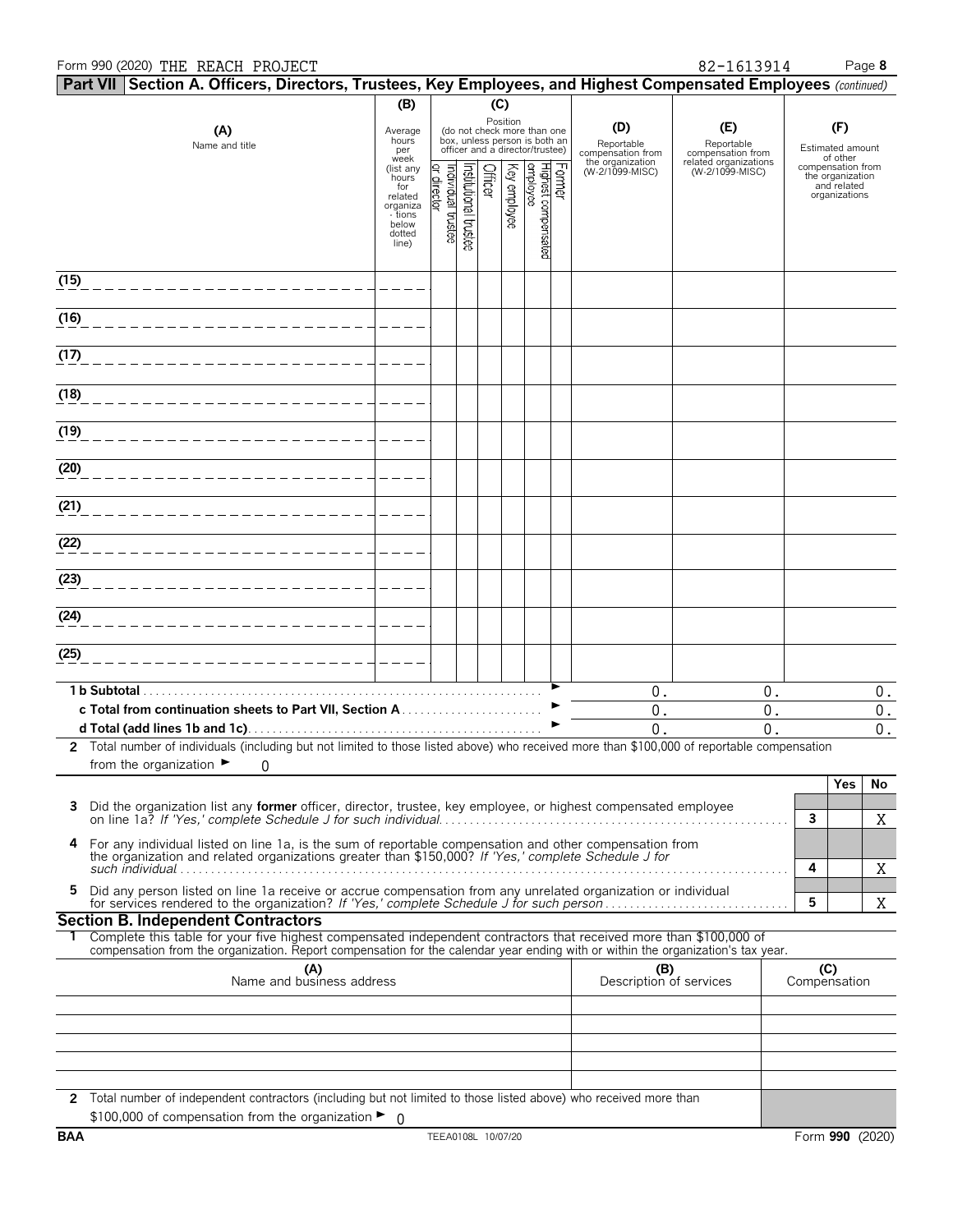#### Form 990 (2020) Page **9** THE REACH PROJECT 82-1613914

Contributions, Gifts, Grants<br>and Other Similar Amounts

Program Service Revenue

#### **Part VIII Statement of Revenue**

|                                                                                     |                |                |                      | (A)<br>Total revenue | (B)<br>Related or<br>exempt<br>function<br>revenue | (C)<br>Unrelated<br>business<br>revenue | (D)<br>Revenue<br>excluded from tax<br>under sections<br>512-514 |
|-------------------------------------------------------------------------------------|----------------|----------------|----------------------|----------------------|----------------------------------------------------|-----------------------------------------|------------------------------------------------------------------|
| 1a Federated campaigns                                                              |                | 1a             | 25,000.              |                      |                                                    |                                         |                                                                  |
| <b>b</b> Membership dues                                                            |                | 1 <sub>b</sub> |                      |                      |                                                    |                                         |                                                                  |
| <b>c</b> Fundraising events                                                         |                | 1 <sub>c</sub> |                      |                      |                                                    |                                         |                                                                  |
| <b>d</b> Related organizations $\ldots$                                             |                | 1 <sub>d</sub> |                      |                      |                                                    |                                         |                                                                  |
| e Government grants (contributions)                                                 |                | 1 <sub>e</sub> |                      |                      |                                                    |                                         |                                                                  |
| f All other contributions, gifts, grants, and<br>similar amounts not included above |                | 1f             | 152,629.             |                      |                                                    |                                         |                                                                  |
| g Noncash contributions included in                                                 |                |                |                      |                      |                                                    |                                         |                                                                  |
|                                                                                     |                | 1 <sub>q</sub> |                      |                      |                                                    |                                         |                                                                  |
|                                                                                     |                |                |                      | 177,629.             |                                                    |                                         |                                                                  |
|                                                                                     |                |                | <b>Business Code</b> |                      |                                                    |                                         |                                                                  |
| 2a<br>_______________                                                               |                |                |                      |                      |                                                    |                                         |                                                                  |
| b                                                                                   |                |                |                      |                      |                                                    |                                         |                                                                  |
| C                                                                                   |                |                |                      |                      |                                                    |                                         |                                                                  |
| d                                                                                   |                |                |                      |                      |                                                    |                                         |                                                                  |
| е<br>f All other program service revenue                                            |                |                |                      |                      |                                                    |                                         |                                                                  |
|                                                                                     |                |                |                      |                      |                                                    |                                         |                                                                  |
|                                                                                     |                |                |                      |                      |                                                    |                                         |                                                                  |
| 3 Investment income (including dividends, interest, and                             |                |                |                      | 33.                  |                                                    |                                         | 33.                                                              |
| Income from investment of tax-exempt bond proceeds ▶<br>4                           |                |                |                      |                      |                                                    |                                         |                                                                  |
| 5.                                                                                  |                |                |                      |                      |                                                    |                                         |                                                                  |
|                                                                                     | (i) Real       |                | (ii) Personal        |                      |                                                    |                                         |                                                                  |
| <b>6a</b> Gross rents $\ldots$ ,                                                    | l6a            |                |                      |                      |                                                    |                                         |                                                                  |
| <b>b</b> Less: rental expenses                                                      | 6 <sub>b</sub> |                |                      |                      |                                                    |                                         |                                                                  |
| c Rental income or (loss) 6c                                                        |                |                |                      |                      |                                                    |                                         |                                                                  |
|                                                                                     |                |                |                      |                      |                                                    |                                         |                                                                  |
| 7 a Gross amount from                                                               | (i) Securities |                | (ii) Other           |                      |                                                    |                                         |                                                                  |
| sales of assets                                                                     | 7a             |                |                      |                      |                                                    |                                         |                                                                  |
| other than inventory<br><b>b</b> Less: cost or other basis<br>and sales expenses    | 7b             |                |                      |                      |                                                    |                                         |                                                                  |
| <b>c</b> Gain or (loss) $\ldots$ .                                                  | 7c             |                |                      |                      |                                                    |                                         |                                                                  |
|                                                                                     |                |                |                      |                      |                                                    |                                         |                                                                  |
|                                                                                     |                |                |                      |                      |                                                    |                                         |                                                                  |

| <b>BAA</b>           |                                                                                                              | TEEA0109L 10/07/20    |   | Form 990 (2020) |
|----------------------|--------------------------------------------------------------------------------------------------------------|-----------------------|---|-----------------|
|                      | <b>Total revenue.</b> See instructions<br>12 <sup>2</sup>                                                    | 177,662.              | 0 | 33.<br>$\Omega$ |
|                      |                                                                                                              | $\blacktriangleright$ |   |                 |
| Miscellaneous        | Revenue<br>$\overline{a}$<br>$\overline{b}$<br>$\overline{a}$<br>$\overline{a}$<br>d All other revenue       |                       |   |                 |
|                      | $- - - - - - - - -$                                                                                          |                       |   |                 |
|                      |                                                                                                              |                       |   |                 |
|                      |                                                                                                              |                       |   |                 |
|                      | <b>Business Code</b>                                                                                         |                       |   |                 |
|                      | c Net income or (loss) from sales of inventory                                                               |                       |   |                 |
|                      | 10Ы<br><b>b</b> Less: $cost$ of goods $sold$                                                                 |                       |   |                 |
|                      | <b>10a</b> Gross sales of inventory, less<br>returns and allowances<br>10a                                   |                       |   |                 |
|                      | c Net income or (loss) from gaming activities                                                                |                       |   |                 |
|                      | <b>b</b> Less: direct expenses<br>9 <sub>b</sub>                                                             |                       |   |                 |
|                      | 9 a Gross income from gaming activities.<br>9a                                                               |                       |   |                 |
|                      | c Net income or (loss) from fundraising events                                                               | ►                     |   |                 |
|                      | <b>b</b> Less: direct expenses<br>8b                                                                         |                       |   |                 |
|                      | See Part IV, line 18<br>8a                                                                                   |                       |   |                 |
| <b>Other Revenue</b> | 8 a Gross income from fundraising events<br>(not including $\zeta$<br>of contributions reported on line 1c). |                       |   |                 |
|                      |                                                                                                              | ▶                     |   |                 |
|                      | 7c<br>$c$ Gain or (loss) $\dots$ .                                                                           |                       |   |                 |
|                      | יוטוויטו נוועוו ווועטוונטו<br><b>b</b> Less: cost or other basis<br>7b<br>and sales expenses                 |                       |   |                 |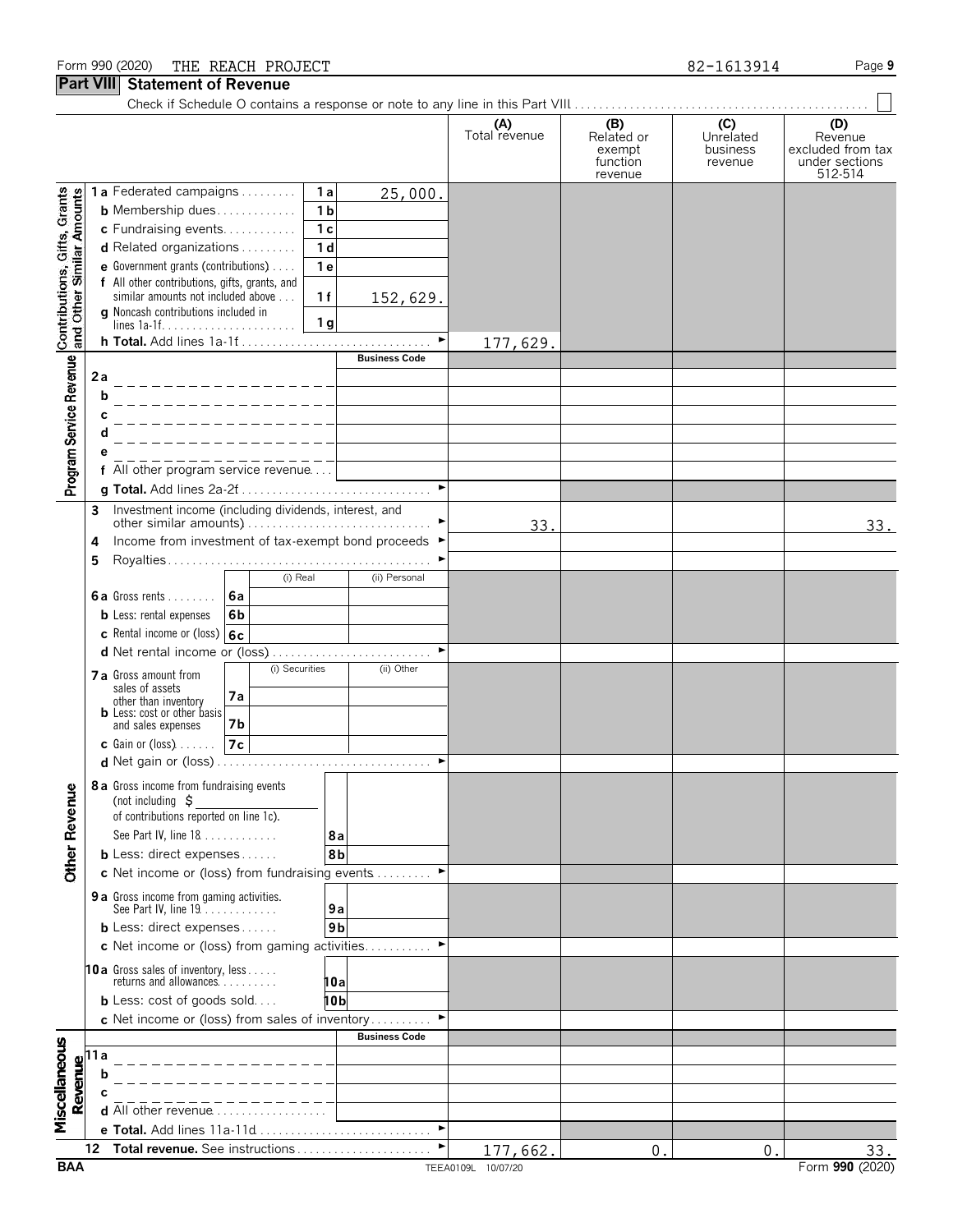| Section 501(c)(3) and 501(c)(4) organizations must complete all columns. All other organizations must complete column (A). |                                                                                                                                                                                                                                                              |                       |                                    |                                                      |                                |  |  |  |
|----------------------------------------------------------------------------------------------------------------------------|--------------------------------------------------------------------------------------------------------------------------------------------------------------------------------------------------------------------------------------------------------------|-----------------------|------------------------------------|------------------------------------------------------|--------------------------------|--|--|--|
|                                                                                                                            |                                                                                                                                                                                                                                                              |                       |                                    |                                                      |                                |  |  |  |
|                                                                                                                            | Do not include amounts reported on lines<br>6b, 7b, 8b, 9b, and 10b of Part VIII.                                                                                                                                                                            | (A)<br>Total expenses | (B)<br>Program service<br>expenses | $\overline{C}$<br>Management and<br>general expenses | (D)<br>Fundraising<br>expenses |  |  |  |
| 1.                                                                                                                         | Grants and other assistance to domestic<br>organizations and domestic governments.<br>See Part IV. line $21, \ldots, \ldots, \ldots, \ldots, \ldots, \ldots$                                                                                                 |                       |                                    |                                                      |                                |  |  |  |
| $\overline{2}$                                                                                                             | Grants and other assistance to domestic<br>individuals. See Part IV, line 22                                                                                                                                                                                 |                       |                                    |                                                      |                                |  |  |  |
|                                                                                                                            | 3 Grants and other assistance to foreign<br>organizations, foreign governments, and for-<br>eign individuals. See Part IV, lines 15 and 16                                                                                                                   |                       |                                    |                                                      |                                |  |  |  |
| 4                                                                                                                          | Benefits paid to or for members                                                                                                                                                                                                                              |                       |                                    |                                                      |                                |  |  |  |
| 5                                                                                                                          | Compensation of current officers, directors,<br>trustees, and key employees                                                                                                                                                                                  | $0$ .                 | 0.                                 | 0.                                                   | $0$ .                          |  |  |  |
| 6                                                                                                                          | Compensation not included above to<br>disqualified persons (as defined under<br>section $4958(f)(1)$ ) and persons described<br>in section $4958(c)(3)(B)$                                                                                                   | 0.                    | 0.                                 | 0.                                                   | 0.                             |  |  |  |
| 7                                                                                                                          | Other salaries and wages                                                                                                                                                                                                                                     |                       |                                    |                                                      |                                |  |  |  |
| 8                                                                                                                          | Pension plan accruals and contributions<br>(include section $401(k)$ and $403(b)$ )<br>employer contributions)                                                                                                                                               |                       |                                    |                                                      |                                |  |  |  |
| 9                                                                                                                          | Other employee benefits                                                                                                                                                                                                                                      |                       |                                    |                                                      |                                |  |  |  |
| 10                                                                                                                         | Payroll taxes                                                                                                                                                                                                                                                |                       |                                    |                                                      |                                |  |  |  |
|                                                                                                                            | 11 Fees for services (nonemployees):                                                                                                                                                                                                                         |                       |                                    |                                                      |                                |  |  |  |
|                                                                                                                            |                                                                                                                                                                                                                                                              |                       |                                    |                                                      |                                |  |  |  |
|                                                                                                                            |                                                                                                                                                                                                                                                              |                       |                                    |                                                      |                                |  |  |  |
|                                                                                                                            |                                                                                                                                                                                                                                                              |                       |                                    |                                                      |                                |  |  |  |
|                                                                                                                            |                                                                                                                                                                                                                                                              |                       |                                    |                                                      |                                |  |  |  |
|                                                                                                                            | e Professional fundraising services. See Part IV, line 17                                                                                                                                                                                                    |                       |                                    |                                                      |                                |  |  |  |
|                                                                                                                            | f Investment management fees                                                                                                                                                                                                                                 |                       |                                    |                                                      |                                |  |  |  |
|                                                                                                                            | <b>g</b> Other. (If line 11q amount exceeds 10% of line 25, column                                                                                                                                                                                           |                       |                                    |                                                      |                                |  |  |  |
|                                                                                                                            | (A) amount, list line 11g expenses on Schedule $0.$ )                                                                                                                                                                                                        |                       |                                    |                                                      |                                |  |  |  |
|                                                                                                                            | 12 Advertising and promotion                                                                                                                                                                                                                                 | 500.                  |                                    | 500.                                                 |                                |  |  |  |
| 13                                                                                                                         |                                                                                                                                                                                                                                                              |                       |                                    |                                                      |                                |  |  |  |
| 14                                                                                                                         | Information technology                                                                                                                                                                                                                                       |                       |                                    |                                                      |                                |  |  |  |
| 15                                                                                                                         |                                                                                                                                                                                                                                                              |                       |                                    |                                                      |                                |  |  |  |
| 16                                                                                                                         | Occupancy                                                                                                                                                                                                                                                    |                       |                                    |                                                      |                                |  |  |  |
| 17                                                                                                                         |                                                                                                                                                                                                                                                              |                       |                                    |                                                      |                                |  |  |  |
| 18                                                                                                                         | Payments of travel or entertainment<br>expenses for any federal, state, or local<br>public officials                                                                                                                                                         |                       |                                    |                                                      |                                |  |  |  |
| 19<br>20                                                                                                                   | Conferences, conventions, and meetings                                                                                                                                                                                                                       |                       |                                    |                                                      |                                |  |  |  |
| 21                                                                                                                         | Payments to affiliates                                                                                                                                                                                                                                       |                       |                                    |                                                      |                                |  |  |  |
| 22                                                                                                                         | Depreciation, depletion, and amortization                                                                                                                                                                                                                    |                       |                                    |                                                      |                                |  |  |  |
| 23                                                                                                                         | $Insurance \ldots \ldots \ldots \ldots \ldots \ldots \ldots \ldots \ldots$                                                                                                                                                                                   |                       |                                    |                                                      |                                |  |  |  |
|                                                                                                                            | 24 Other expenses. Itemize expenses not<br>covered above (List miscellaneous expenses<br>on line 24e. If line 24e amount exceeds 10%<br>of line 25, column (A) amount, list line 24e<br>expenses on Schedule O.)                                             |                       |                                    |                                                      |                                |  |  |  |
|                                                                                                                            | a MEALS SERVED                                                                                                                                                                                                                                               | 115,244.              | 115,244.                           |                                                      |                                |  |  |  |
|                                                                                                                            | <b>b</b> FAMILY ASSISTANCE                                                                                                                                                                                                                                   | 9,031                 | 9,031                              |                                                      |                                |  |  |  |
|                                                                                                                            | c SECURITY<br>$- - - - - - - - - -$                                                                                                                                                                                                                          | 3,767.                | 3,767.                             |                                                      |                                |  |  |  |
|                                                                                                                            | d SUPPLIES<br>__________                                                                                                                                                                                                                                     | 3,327.                | 3,327.                             |                                                      |                                |  |  |  |
|                                                                                                                            |                                                                                                                                                                                                                                                              | 2,142.                | 1,021.                             | 821.                                                 | 300.                           |  |  |  |
| 25                                                                                                                         | Total functional expenses. Add lines 1 through 24e                                                                                                                                                                                                           | 134,011.              | 132,390.                           | 1,321.                                               | 300.                           |  |  |  |
|                                                                                                                            |                                                                                                                                                                                                                                                              |                       |                                    |                                                      |                                |  |  |  |
| 26                                                                                                                         | <b>Joint costs.</b> Complete this line only if<br>the organization reported in column (B)<br>joint costs from a combined educational<br>campaign and fundraising solicitation.<br>Check here $\blacktriangleright$<br>if following<br>SOP 98-2 (ASC 958-720) |                       |                                    |                                                      |                                |  |  |  |

Form 990 (2020) Page **10** THE REACH PROJECT 82-1613914

**Part IX Statement of Functional Expenses**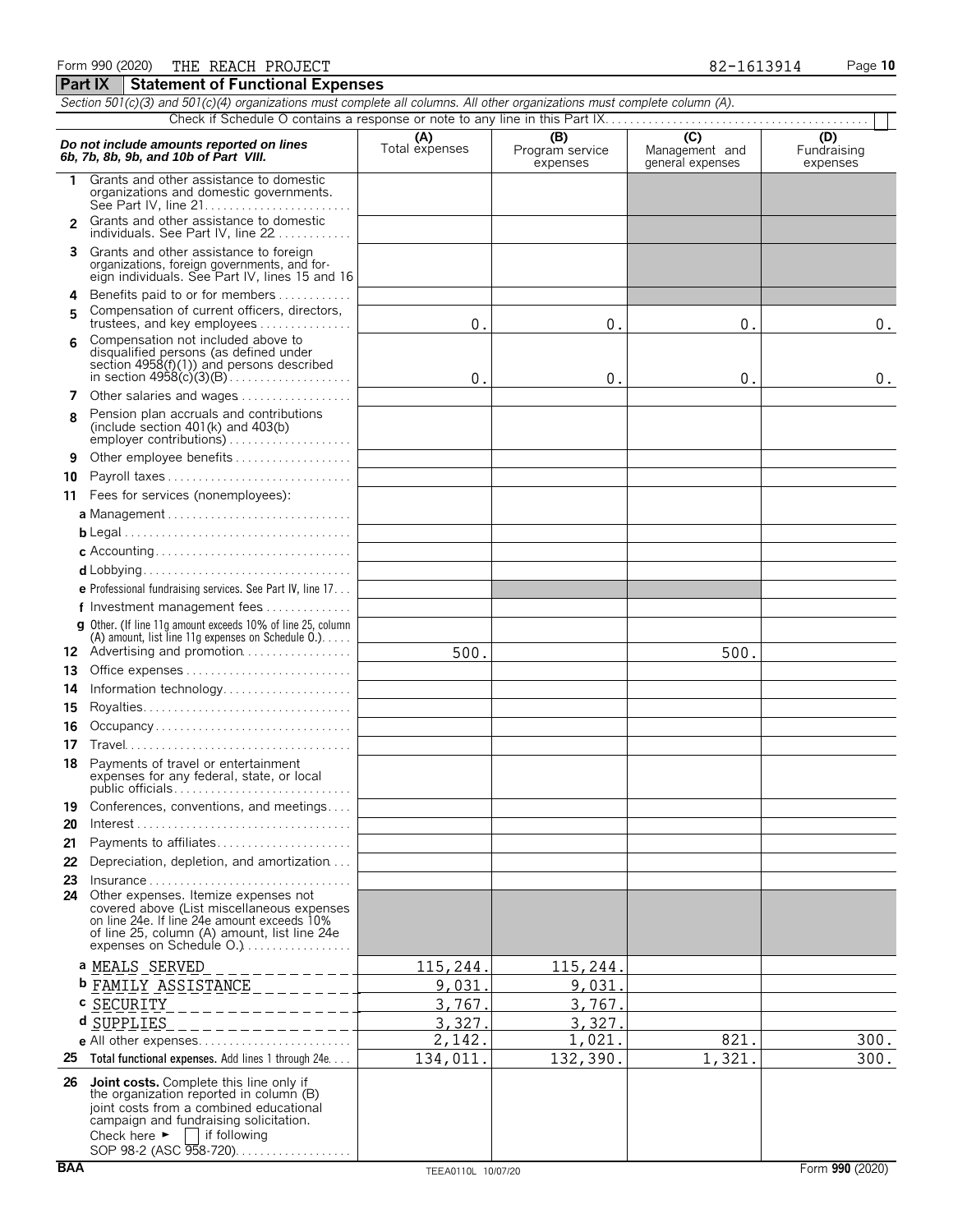#### Form 990 (2020) Page **11** THE REACH PROJECT 82-1613914 **Part X Balance Sheet** Check if Schedule O contains a response or note to any line in this Part X . . . . . . . . . . . . . . . . . . . . . . . . . . . . . . . . . . . . . . . . . . . . . . . . . . **(A) (B)**<br>Beginning of year **End of year** 1 Cash - non-interest-bearing. 28,792. 46,599.

|                  |    |                                                                                                                                                                                                                  | 20, 102.         |                | <b>TO, JJJ .</b> |
|------------------|----|------------------------------------------------------------------------------------------------------------------------------------------------------------------------------------------------------------------|------------------|----------------|------------------|
|                  | 2  |                                                                                                                                                                                                                  |                  | $\overline{2}$ |                  |
|                  | 3  |                                                                                                                                                                                                                  |                  | 3              |                  |
|                  | 4  |                                                                                                                                                                                                                  |                  | 4              |                  |
|                  | 5  | Loans and other receivables from any current or former officer, director, trustee, key employee, creator or founder, substantial contributor, or 35% controlled entity or family member of any of these persons  | 5                |                |                  |
|                  | 6  | Loans and other receivables from other disqualified persons (as defined under                                                                                                                                    |                  |                |                  |
|                  |    | section 4958(f)(1)), and persons described in section $4958(c)(3)(B)$                                                                                                                                            |                  | 6              |                  |
|                  | 7  |                                                                                                                                                                                                                  |                  | 7              |                  |
|                  | 8  |                                                                                                                                                                                                                  |                  | 8              | 844.             |
| Assets           | 9  |                                                                                                                                                                                                                  |                  | 9              |                  |
|                  |    | 10a Land, buildings, and equipment: cost or other basis.<br>10 a                                                                                                                                                 |                  |                |                  |
|                  |    | 10 <sub>b</sub>                                                                                                                                                                                                  |                  | 10c            |                  |
|                  | 11 |                                                                                                                                                                                                                  |                  | 11             |                  |
|                  | 12 |                                                                                                                                                                                                                  |                  | 12             |                  |
|                  | 13 | Investments – program-related. See Part IV, line 11                                                                                                                                                              |                  | 13             |                  |
|                  | 14 |                                                                                                                                                                                                                  |                  | 14             |                  |
|                  | 15 |                                                                                                                                                                                                                  |                  | 15             | 25,000.          |
|                  | 16 | <b>Total assets.</b> Add lines 1 through 15 (must equal line 33)                                                                                                                                                 | 28,792.          | 16             | 72,443.          |
|                  | 17 |                                                                                                                                                                                                                  |                  | 17             |                  |
|                  | 18 |                                                                                                                                                                                                                  |                  | 18             |                  |
|                  | 19 |                                                                                                                                                                                                                  |                  | 19             |                  |
|                  | 20 |                                                                                                                                                                                                                  |                  | 20             |                  |
|                  | 21 | Escrow or custodial account liability. Complete Part IV of Schedule D.                                                                                                                                           |                  | 21             |                  |
| Liabilities      | 22 | Loans and other payables to any current or former officer, director, trustee,<br>key employee, creator or founder, substantial contributor, or 35%<br>controlled entity or family member of any of these persons |                  | 22             |                  |
|                  | 23 | Secured mortgages and notes payable to unrelated third parties                                                                                                                                                   |                  | 23             |                  |
|                  | 24 | Unsecured notes and loans payable to unrelated third parties                                                                                                                                                     |                  | 24             |                  |
|                  | 25 | Other liabilities (including federal income tax, payables to related third parties, and other liabilities not included on lines 17-24). Complete Part X of Schedule D.                                           |                  | 25             |                  |
|                  | 26 |                                                                                                                                                                                                                  | $\overline{0}$ . | 26             | 0.               |
| <b>Balances</b>  |    | Organizations that follow FASB ASC 958, check here ►<br>X<br>and complete lines 27, 28, 32, and 33.                                                                                                              |                  |                |                  |
|                  | 27 |                                                                                                                                                                                                                  | 28,792           | 27             | 72,443.          |
|                  | 28 |                                                                                                                                                                                                                  |                  | 28             |                  |
| 꾿                |    | Organizations that do not follow FASB ASC 958, check here ►<br>and complete lines 29 through 33.                                                                                                                 |                  |                |                  |
|                  | 29 |                                                                                                                                                                                                                  |                  | 29             |                  |
|                  | 30 | Paid-in or capital surplus, or land, building, or equipment fund                                                                                                                                                 |                  | 30             |                  |
|                  | 31 | Retained earnings, endowment, accumulated income, or other funds                                                                                                                                                 |                  | 31             |                  |
|                  | 32 |                                                                                                                                                                                                                  | 28,792.          | 32             | 72,443.          |
| Net Assets or Fu | 33 |                                                                                                                                                                                                                  | 28,792.          | 33             | 72,443.          |
| <b>BAA</b>       |    | TEEA0111L 10/07/20                                                                                                                                                                                               |                  |                | Form 990 (2020)  |
|                  |    |                                                                                                                                                                                                                  |                  |                |                  |

 $\Box$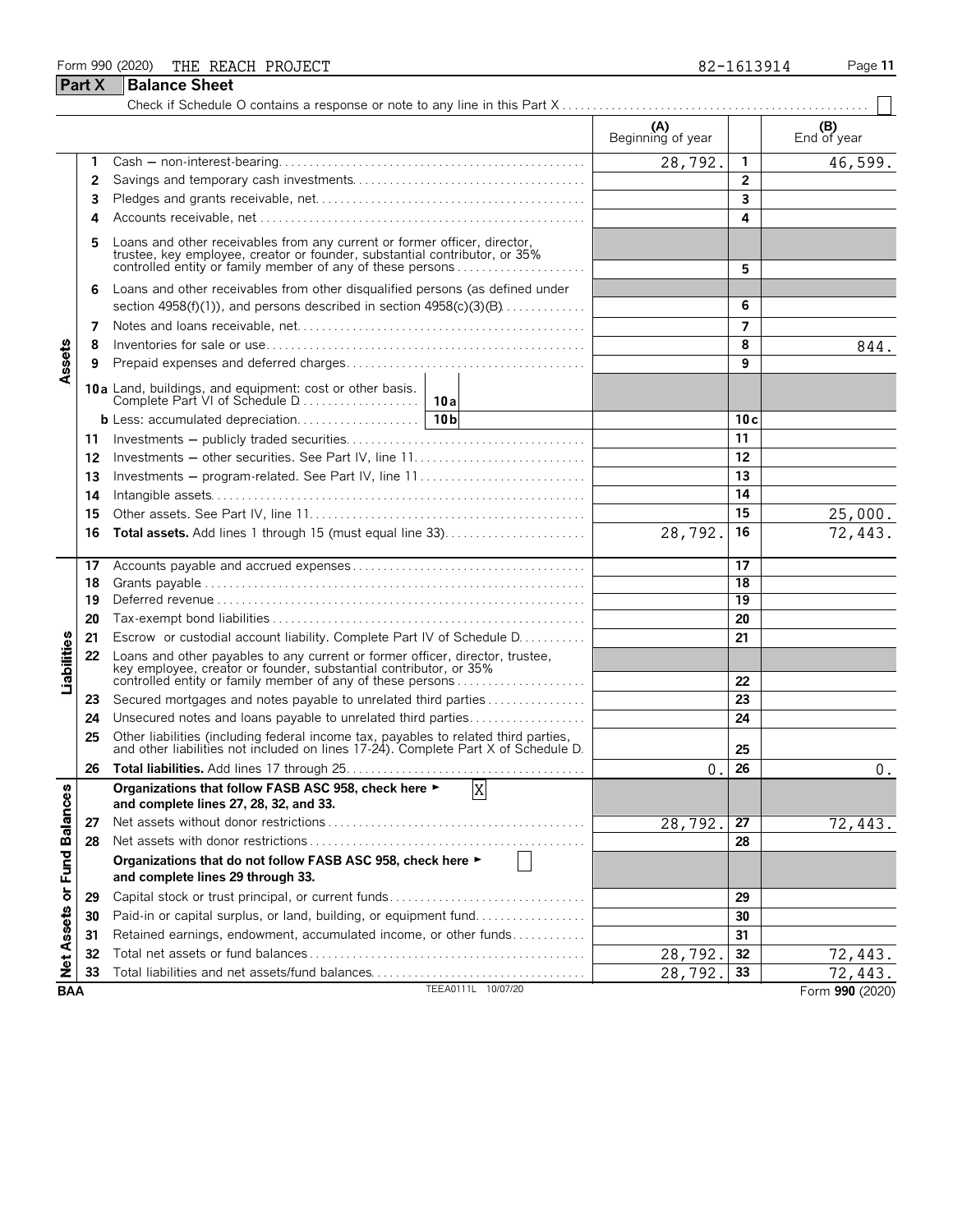|            |         | Form 990 (2020) | THE REACH PROJECT                                                                                                                                                                                                             | 82-1613914              |                |            | Page 12         |
|------------|---------|-----------------|-------------------------------------------------------------------------------------------------------------------------------------------------------------------------------------------------------------------------------|-------------------------|----------------|------------|-----------------|
|            | Part XI |                 | <b>Reconciliation of Net Assets</b>                                                                                                                                                                                           |                         |                |            |                 |
|            |         |                 |                                                                                                                                                                                                                               |                         |                |            |                 |
| 1.         |         |                 |                                                                                                                                                                                                                               | $\mathbf{1}$            |                |            | 177,662.        |
| 2          |         |                 |                                                                                                                                                                                                                               | $\overline{2}$          |                |            | 134,011.        |
| 3          |         |                 |                                                                                                                                                                                                                               | $\overline{3}$          |                |            | 43,651.         |
| 4          |         |                 | Net assets or fund balances at beginning of year (must equal Part X, line 32, column (A))                                                                                                                                     | 4                       |                |            | 28,792.         |
| 5          |         |                 |                                                                                                                                                                                                                               | 5                       |                |            |                 |
|            |         |                 |                                                                                                                                                                                                                               | 6                       |                |            |                 |
| 7          |         |                 |                                                                                                                                                                                                                               |                         |                |            |                 |
| 8          |         |                 |                                                                                                                                                                                                                               | $\overline{\mathbf{8}}$ |                |            |                 |
| 9          |         |                 |                                                                                                                                                                                                                               | 9                       |                |            | 0.              |
| 10         |         |                 | Net assets or fund balances at end of year. Combine lines 3 through 9 (must equal Part X, line 32,                                                                                                                            |                         |                |            |                 |
|            |         |                 | column (B) $\ldots$ $\ldots$ $\ldots$ $\ldots$ $\ldots$ $\ldots$ $\ldots$ $\ldots$ $\ldots$ $\ldots$ $\ldots$ $\ldots$ $\ldots$ $\ldots$ $\ldots$                                                                             | 10                      |                |            | 72,443.         |
|            |         |                 | <b>Part XII   Financial Statements and Reporting</b>                                                                                                                                                                          |                         |                |            |                 |
|            |         |                 |                                                                                                                                                                                                                               |                         |                |            | ΙX              |
|            |         |                 |                                                                                                                                                                                                                               |                         |                | <b>Yes</b> | No              |
| 1.         |         |                 | Accounting method used to prepare the Form 990:<br>X Other<br>  Cash<br><b>Accrual</b><br>SEE SCH. O                                                                                                                          |                         |                |            |                 |
|            |         | in Schedule O.  | If the organization changed its method of accounting from a prior year or checked 'Other,' explain                                                                                                                            |                         |                |            |                 |
|            |         |                 | 2a Were the organization's financial statements compiled or reviewed by an independent accountant?                                                                                                                            |                         | 2a             | X          |                 |
|            |         |                 | If 'Yes,' check a box below to indicate whether the financial statements for the year were compiled or reviewed on a                                                                                                          |                         |                |            |                 |
|            |         |                 | separate basis, consolidated basis, or both:                                                                                                                                                                                  |                         |                |            |                 |
|            | X       | Separate basis  | Consolidated basis<br>Both consolidated and separate basis                                                                                                                                                                    |                         |                |            |                 |
|            |         |                 | <b>b</b> Were the organization's financial statements audited by an independent accountant?                                                                                                                                   |                         | 2 <sub>b</sub> |            | X               |
|            |         |                 | If 'Yes,' check a box below to indicate whether the financial statements for the year were audited on a separate                                                                                                              |                         |                |            |                 |
|            |         |                 | basis, consolidated basis, or both:                                                                                                                                                                                           |                         |                |            |                 |
|            |         | Separate basis  | Consolidated basis<br>Both consolidated and separate basis                                                                                                                                                                    |                         |                |            |                 |
|            |         |                 | c If 'Yes' to line 2a or 2b, does the organization have a committee that assumes responsibility for oversight of the audit,<br>review, or compilation of its financial statements and selection of an independent accountant? |                         | 2c             |            | X               |
|            |         | on Schedule O.  | If the organization changed either its oversight process or selection process during the tax year, explain                                                                                                                    |                         |                |            |                 |
|            |         |                 | 3a As a result of a federal award, was the organization required to undergo an audit or audits as set forth in the Single                                                                                                     |                         | 3a             |            | X               |
|            |         |                 | b If 'Yes,' did the organization undergo the required audit or audits? If the organization did not undergo the required audit                                                                                                 |                         |                |            |                 |
|            |         |                 | or audits, explain why on Schedule O and describe any steps taken to undergo such audits                                                                                                                                      |                         | 3 <sub>b</sub> |            |                 |
| <b>BAA</b> |         |                 | TEEA0112L 10/19/20                                                                                                                                                                                                            |                         |                |            | Form 990 (2020) |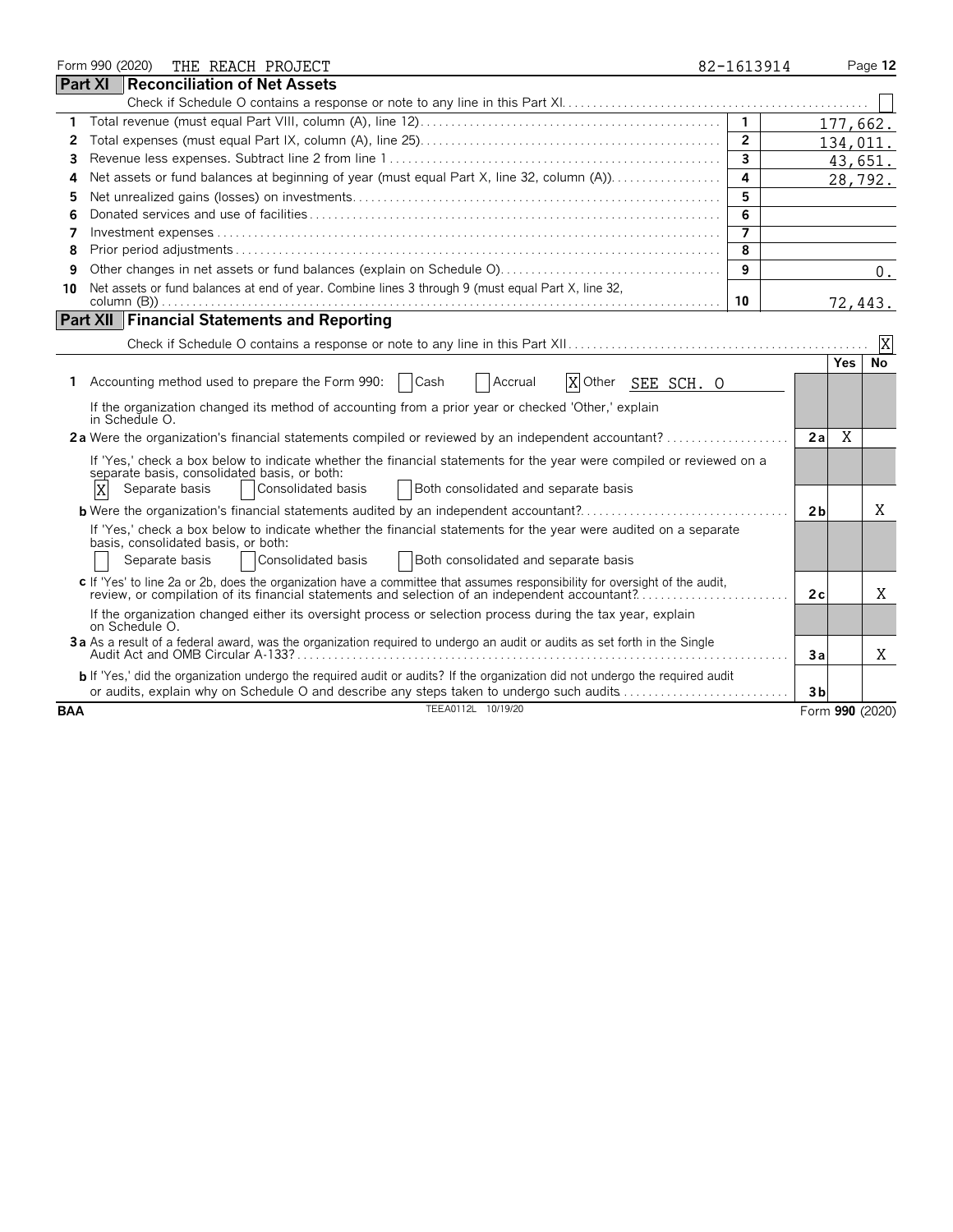## **OMB No. 1545-0047**<br>
Complete if the organization is a section 501(c)(3) organization or a section<br> **SCHEDULE A**<br> **SCHEDULE A**<br> **SCHEDULE A**<br> **SCHEDULE A**<br> **SCHEDULE A**<br> **SCHEDULE A**<br> **SCHEDULE A**<br> **SCHEDULE A**<br> **SCHEDULE**

**COMPOSCHEDULE A**<br>(Form 990 or 990-EZ) Complete if the organization is a section 501(c)(3) organization or a section<br>4947(a)(1) nonexempt charitable trust.

| 2020                                |
|-------------------------------------|
| <b>Open to Public</b><br>Inspection |

|        | ► Attach to Form 990 or Form 990-EZ.<br><b>Open to Public</b>                                                                                                                                   |                                          |                                                                          |                                                                                                                                                                                                                                                                                                                                                                                                                    |     |                                                                        |                                                      |  |                                                    |  |
|--------|-------------------------------------------------------------------------------------------------------------------------------------------------------------------------------------------------|------------------------------------------|--------------------------------------------------------------------------|--------------------------------------------------------------------------------------------------------------------------------------------------------------------------------------------------------------------------------------------------------------------------------------------------------------------------------------------------------------------------------------------------------------------|-----|------------------------------------------------------------------------|------------------------------------------------------|--|----------------------------------------------------|--|
|        | Department of the Treasury<br>Internal Revenue Service                                                                                                                                          |                                          |                                                                          | ► Go to www.irs.gov/Form990 for instructions and the latest information.                                                                                                                                                                                                                                                                                                                                           |     |                                                                        |                                                      |  | Inspection                                         |  |
|        | Name of the organization                                                                                                                                                                        |                                          |                                                                          |                                                                                                                                                                                                                                                                                                                                                                                                                    |     |                                                                        | <b>Employer identification number</b>                |  |                                                    |  |
|        | THE REACH PROJECT                                                                                                                                                                               |                                          |                                                                          |                                                                                                                                                                                                                                                                                                                                                                                                                    |     |                                                                        | 82-1613914                                           |  |                                                    |  |
| Part I |                                                                                                                                                                                                 |                                          |                                                                          | <b>Reason for Public Charity Status.</b> (All organizations must complete this part.) See instructions.                                                                                                                                                                                                                                                                                                            |     |                                                                        |                                                      |  |                                                    |  |
| 1      | The organization is not a private foundation because it is: (For lines 1 through 12, check only one box.)                                                                                       |                                          |                                                                          |                                                                                                                                                                                                                                                                                                                                                                                                                    |     |                                                                        |                                                      |  |                                                    |  |
| 2      | A church, convention of churches, or association of churches described in section 170(b)(1)(A)(i).<br>A school described in section 170(b)(1)(A)(ii). (Attach Schedule E (Form 990 or 990-EZ).) |                                          |                                                                          |                                                                                                                                                                                                                                                                                                                                                                                                                    |     |                                                                        |                                                      |  |                                                    |  |
| 3      |                                                                                                                                                                                                 |                                          |                                                                          | A hospital or a cooperative hospital service organization described in section 170(b)(1)(A)(iii).                                                                                                                                                                                                                                                                                                                  |     |                                                                        |                                                      |  |                                                    |  |
| 4      | name, city, and state:                                                                                                                                                                          |                                          |                                                                          | A medical research organization operated in conjunction with a hospital described in section 170(b)(1)(A)(iii). Enter the hospital's<br>-------------------------------                                                                                                                                                                                                                                            |     |                                                                        |                                                      |  |                                                    |  |
| 5      |                                                                                                                                                                                                 |                                          | section 170(b)(1)(A)(iv). (Complete Part II.)                            | An organization operated for the benefit of a college or university owned or operated by a governmental unit described in                                                                                                                                                                                                                                                                                          |     |                                                                        |                                                      |  |                                                    |  |
| 6      |                                                                                                                                                                                                 |                                          |                                                                          | A federal, state, or local government or governmental unit described in section 170(b)(1)(A)(v).                                                                                                                                                                                                                                                                                                                   |     |                                                                        |                                                      |  |                                                    |  |
| 7      | X                                                                                                                                                                                               |                                          | in section 170(b)(1)(A)(vi). (Complete Part II.)                         | An organization that normally receives a substantial part of its support from a governmental unit or from the general public described                                                                                                                                                                                                                                                                             |     |                                                                        |                                                      |  |                                                    |  |
| 8      |                                                                                                                                                                                                 |                                          |                                                                          | A community trust described in section 170(b)(1)(A)(vi). (Complete Part II.)                                                                                                                                                                                                                                                                                                                                       |     |                                                                        |                                                      |  |                                                    |  |
| 9      |                                                                                                                                                                                                 |                                          |                                                                          | An agricultural research organization described in section 170(b)(1)(A)(ix) operated in conjunction with a land-grant college<br>or university or a non-land-grant college of agriculture (see instructions). Enter the name, city, and state of the college or                                                                                                                                                    |     |                                                                        |                                                      |  |                                                    |  |
| 10     |                                                                                                                                                                                                 |                                          | June 30, 1975. See section 509(a)(2). (Complete Part III.)               | An organization that normally receives (1) more than 33-1/3% of its support from contributions, membership fees, and gross receipts<br>from activities related to its exempt functions, subject to certain exceptions; and (2) no more than 33-1/3% of its support from gross<br>investment income and unrelated business taxable income (less section 511 tax) from businesses acquired by the organization after |     |                                                                        |                                                      |  |                                                    |  |
| 11     |                                                                                                                                                                                                 |                                          |                                                                          | An organization organized and operated exclusively to test for public safety. See section 509(a)(4).                                                                                                                                                                                                                                                                                                               |     |                                                                        |                                                      |  |                                                    |  |
| 12     |                                                                                                                                                                                                 |                                          |                                                                          | An organization organized and operated exclusively for the benefit of, to perform the functions of, or to carry out the purposes of one<br>or more publicly supported organizations described in section 509(a)(1) or section 509(a)(2). See section 509(a)(3). Check the box in<br>lines 12a through 12d that describes the type of supporting organization and complete lines 12e, 12f, and 12g.                 |     |                                                                        |                                                      |  |                                                    |  |
| a      |                                                                                                                                                                                                 | complete Part IV, Sections A and B.      |                                                                          | Type I. A supporting organization operated, supervised, or controlled by its supported organization(s), typically by giving the supported organization(s) the power to regularly appoint or elect a majority of the directors                                                                                                                                                                                      |     |                                                                        |                                                      |  |                                                    |  |
| b      |                                                                                                                                                                                                 | must complete Part IV, Sections A and C. |                                                                          | Type II. A supporting organization supervised or controlled in connection with its supported organization(s), by having control or<br>management of the supporting organization vested in the same persons that control or manage the supported organization(s). You                                                                                                                                               |     |                                                                        |                                                      |  |                                                    |  |
| с      |                                                                                                                                                                                                 |                                          |                                                                          | Type III functionally integrated. A supporting organization operated in connection with, and functionally integrated with, its supported organization(s) (see instructions). You must complete Part IV, Sections A, D, and E.                                                                                                                                                                                      |     |                                                                        |                                                      |  |                                                    |  |
| d      |                                                                                                                                                                                                 |                                          |                                                                          | Type III non-functionally integrated. A supporting organization operated in connection with its supported organization(s) that is not<br>functionally integrated. The organization generally must satisfy a distribution requirement and an attentiveness requirement (see<br>instructions). You must complete Part IV, Sections A and D, and Part V.                                                              |     |                                                                        |                                                      |  |                                                    |  |
| e      |                                                                                                                                                                                                 |                                          |                                                                          | Check this box if the organization received a written determination from the IRS that it is a Type I, Type II, Type III functionally                                                                                                                                                                                                                                                                               |     |                                                                        |                                                      |  |                                                    |  |
| t.     |                                                                                                                                                                                                 |                                          |                                                                          | integrated, or Type III non-functionally integrated supporting organization.                                                                                                                                                                                                                                                                                                                                       |     |                                                                        |                                                      |  |                                                    |  |
|        |                                                                                                                                                                                                 |                                          | g Provide the following information about the supported organization(s). |                                                                                                                                                                                                                                                                                                                                                                                                                    |     |                                                                        |                                                      |  |                                                    |  |
|        | (i) Name of supported organization                                                                                                                                                              |                                          | (ii) EIN                                                                 | (iii) Type of organization<br>described on lines 1-10<br>above (see instructions))                                                                                                                                                                                                                                                                                                                                 |     | $(iv)$ is the<br>organization listed<br>in your governing<br>document? | (v) Amount of monetary<br>support (see instructions) |  | (vi) Amount of other<br>support (see instructions) |  |
|        |                                                                                                                                                                                                 |                                          |                                                                          |                                                                                                                                                                                                                                                                                                                                                                                                                    | Yes | No                                                                     |                                                      |  |                                                    |  |
| (A)    |                                                                                                                                                                                                 |                                          |                                                                          |                                                                                                                                                                                                                                                                                                                                                                                                                    |     |                                                                        |                                                      |  |                                                    |  |
| (B)    |                                                                                                                                                                                                 |                                          |                                                                          |                                                                                                                                                                                                                                                                                                                                                                                                                    |     |                                                                        |                                                      |  |                                                    |  |
| (C)    |                                                                                                                                                                                                 |                                          |                                                                          |                                                                                                                                                                                                                                                                                                                                                                                                                    |     |                                                                        |                                                      |  |                                                    |  |
| (D)    |                                                                                                                                                                                                 |                                          |                                                                          |                                                                                                                                                                                                                                                                                                                                                                                                                    |     |                                                                        |                                                      |  |                                                    |  |
| (E)    |                                                                                                                                                                                                 |                                          |                                                                          |                                                                                                                                                                                                                                                                                                                                                                                                                    |     |                                                                        |                                                      |  |                                                    |  |
|        |                                                                                                                                                                                                 |                                          |                                                                          |                                                                                                                                                                                                                                                                                                                                                                                                                    |     |                                                                        |                                                      |  |                                                    |  |

**Total**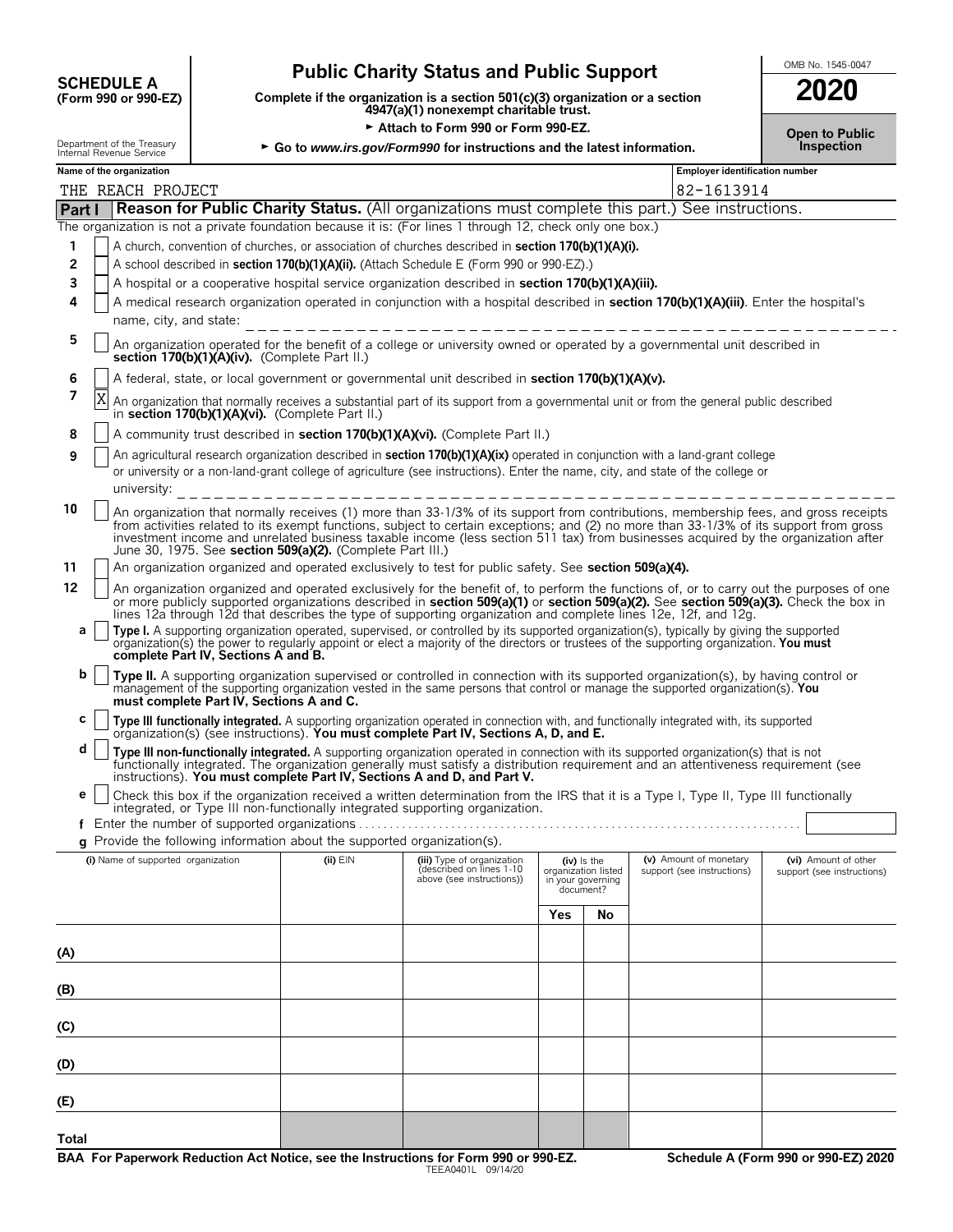|              | organization fails to qualify under the tests listed below, please complete Part III.)                                                                                                                                                                                                                                                                                                      |                  |                |                  |            |                 |           |
|--------------|---------------------------------------------------------------------------------------------------------------------------------------------------------------------------------------------------------------------------------------------------------------------------------------------------------------------------------------------------------------------------------------------|------------------|----------------|------------------|------------|-----------------|-----------|
|              | <b>Section A. Public Support</b>                                                                                                                                                                                                                                                                                                                                                            |                  |                |                  |            |                 |           |
|              | Calendar year (or fiscal year<br>beginning in) $\rightarrow$                                                                                                                                                                                                                                                                                                                                | (a) 2016         | (b) 2017       | $(c)$ 2018       | $(d)$ 2019 | (e) 2020        | (f) Total |
| 1.           | Gifts, grants, contributions, and<br>membership fees received. (Do not<br>include any 'unusual grants.'). $\ldots$                                                                                                                                                                                                                                                                          |                  |                |                  |            | 177,629.        | 177,629.  |
| $\mathbf{2}$ | Tax revenues levied for the<br>organization's benefit and<br>either paid to or expended                                                                                                                                                                                                                                                                                                     |                  |                |                  |            |                 | $0$ .     |
| 3            | The value of services or<br>facilities furnished by a<br>governmental unit to the<br>organization without charge                                                                                                                                                                                                                                                                            |                  |                |                  |            |                 | $0$ .     |
| 4            | <b>Total.</b> Add lines 1 through 3                                                                                                                                                                                                                                                                                                                                                         | $\overline{0}$ . | $\mathbf{0}$ . | $\overline{0}$ . | 0.         | 177,629.        | 177,629.  |
| 5            | The portion of total<br>contributions by each person<br>(other than a governmental<br>unit or publicly supported<br>organization) included on line 1<br>that exceeds 2% of the amount<br>shown on line 11, column $(f)$                                                                                                                                                                     |                  |                |                  |            |                 | $0$ .     |
| 6            | <b>Public support.</b> Subtract line 5<br>from line $4$                                                                                                                                                                                                                                                                                                                                     |                  |                |                  |            |                 | 177,629.  |
|              | <b>Section B. Total Support</b>                                                                                                                                                                                                                                                                                                                                                             |                  |                |                  |            |                 |           |
|              | Calendar year (or fiscal year<br>beginning in) $\rightarrow$                                                                                                                                                                                                                                                                                                                                | (a) 2016         | $(b)$ 2017     | $(c)$ 2018       | $(d)$ 2019 | (e) 2020        | (f) Total |
|              | <b>7</b> Amounts from line $4, \ldots, \ldots$                                                                                                                                                                                                                                                                                                                                              | 0.               | 0.             | 0.               | 0.         | 177,629.        | 177,629.  |
| 8            | Gross income from interest,<br>dividends, payments received<br>on securities loans, rents,<br>royalties, and income from<br>$similar$ sources $\ldots \ldots \ldots \ldots$                                                                                                                                                                                                                 |                  |                |                  |            | 33.             | 33.       |
| 9            | Net income from unrelated<br>business activities, whether or<br>not the business is regularly<br>carried on                                                                                                                                                                                                                                                                                 |                  |                |                  |            |                 | $0$ .     |
| 10           | Other income. Do not include<br>gain or loss from the sale of<br>capital assets (Explain in                                                                                                                                                                                                                                                                                                 |                  |                |                  |            |                 | $0$ .     |
|              | 11 Total support. Add lines 7<br>through 10                                                                                                                                                                                                                                                                                                                                                 |                  |                |                  |            |                 | 177,662.  |
|              | 12 Gross receipts from related activities, etc. (see instructions)                                                                                                                                                                                                                                                                                                                          |                  |                |                  |            | 12              | $0$ .     |
|              | 13 First 5 years. If the Form 990 is for the organization's first, second, third, fourth, or fifth tax year as a section 501(c)(3)                                                                                                                                                                                                                                                          |                  |                |                  |            |                 | X         |
|              | <b>Section C. Computation of Public Support Percentage</b>                                                                                                                                                                                                                                                                                                                                  |                  |                |                  |            |                 |           |
|              |                                                                                                                                                                                                                                                                                                                                                                                             |                  |                |                  |            | $\overline{14}$ | $\%$      |
|              |                                                                                                                                                                                                                                                                                                                                                                                             |                  |                |                  |            | 15              | %         |
|              | 16a 33-1/3% support test-2020. If the organization did not check the box on line 13, and line 14 is 33-1/3% or more, check this box                                                                                                                                                                                                                                                         |                  |                |                  |            |                 |           |
|              | <b>b 33-1/3% support test-2019.</b> If the organization did not check a box on line 13 or 16a, and line 15 is 33-1/3% or more, check this box                                                                                                                                                                                                                                               |                  |                |                  |            |                 |           |
|              | 17a 10%-facts-and-circumstances test-2020. If the organization did not check a box on line 13, 16a, or 16b, and line 14 is 10%<br>or more, and if the organization meets the facts-and-circumstances test, check this box and stop here. Explain in Part VI how<br>the organization meets the facts-and-circumstances test. The organization qualifies as a publicly supported organization |                  |                |                  |            |                 |           |
|              | <b>b 10%-facts-and-circumstances test-2019.</b> If the organization did not check a box on line 13, 16a, 16b, or 17a, and line 15 is 10%<br>or more, and if the organization meets the facts-and-circumstances test, check this box and stop here. Explain in Part VI how the organization meets the 'facts-and-circumstances' test. The organization qualifies as a publi                  |                  |                |                  |            |                 |           |
|              | 18 Private foundation. If the organization did not check a box on line 13, 16a, 16b, 17a, or 17b, check this box and see instructions                                                                                                                                                                                                                                                       |                  |                |                  |            |                 |           |

**BAA Schedule A (Form 990 or 990-EZ) 2020**

| ו 990 or 990-EZ) 2020<br>REACH PROJECT<br>THE<br>391<br>… A (Form ≌<br>Schedule<br>$P$ age $\blacksquare$<br>n |
|----------------------------------------------------------------------------------------------------------------|
|                                                                                                                |

**Part II Support Schedule for Organizations Described in Sections 170(b)(1)(A)(iv) and 170(b)(1)(A)(vi)** (Complete only if you checked the box on line 5, 7, or 8 of Part I or if the organization failed to qualify under Part III. If the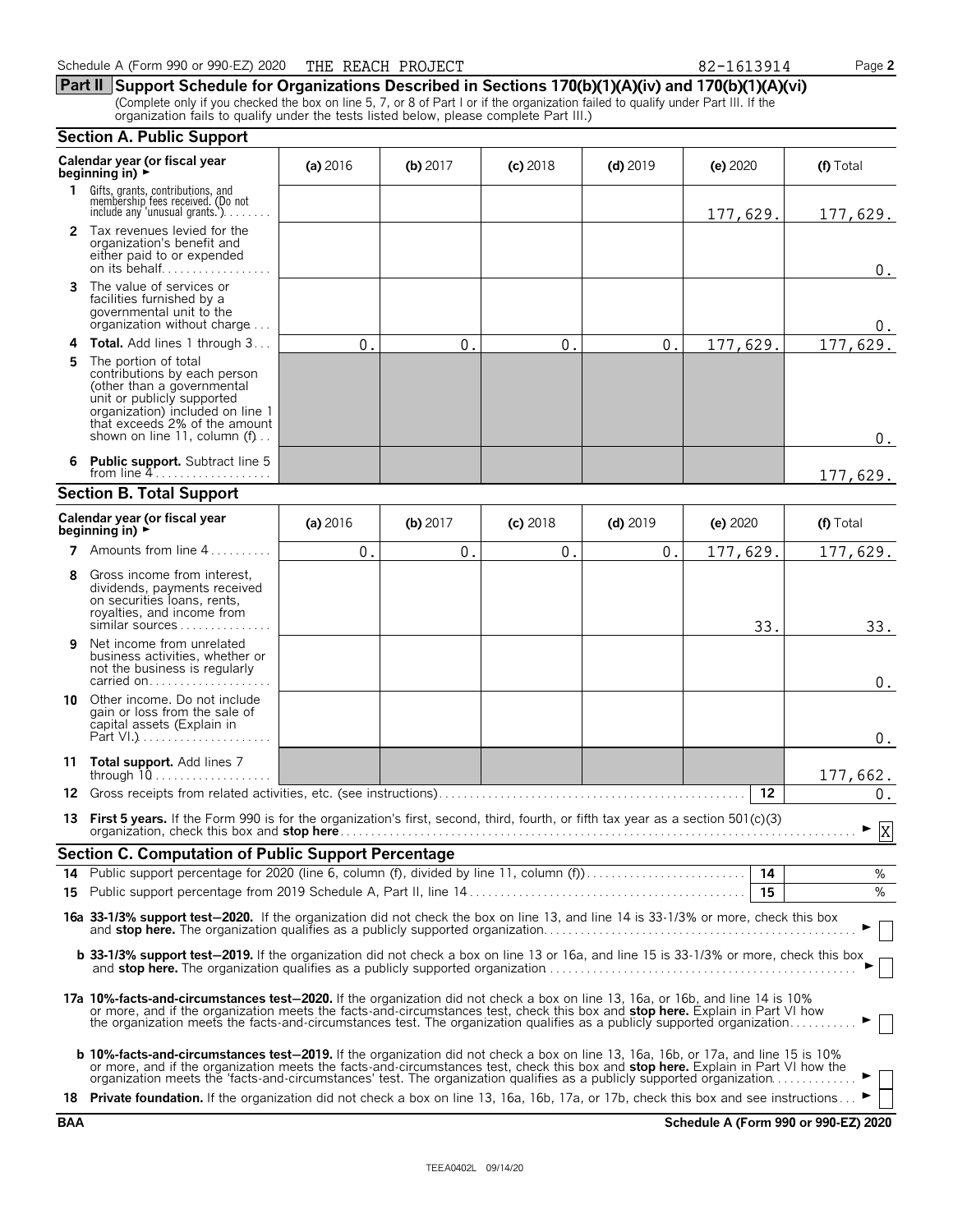#### **Part III Support Schedule for Organizations Described in Section 509(a)(2)**

(Complete only if you checked the box on line 10 of Part I or if the organization failed to qualify under Part II. If the organization fails to qualify under the tests listed below, please complete Part II.)

|            | <b>Section A. Public Support</b>                                                                                                                                                                                                                                              |          |            |            |            |          |           |  |
|------------|-------------------------------------------------------------------------------------------------------------------------------------------------------------------------------------------------------------------------------------------------------------------------------|----------|------------|------------|------------|----------|-----------|--|
|            | Calendar year (or fiscal year beginning in) ►                                                                                                                                                                                                                                 | (a) 2016 | (b) $2017$ | $(c)$ 2018 | $(d)$ 2019 | (e) 2020 | (f) Total |  |
|            | 1 Gifts, grants, contributions,<br>and membership fees<br>received. (Do not include<br>any 'unusual grants.')                                                                                                                                                                 |          |            |            |            |          |           |  |
|            | 2 Gross receipts from admissions,<br>merchandise sold or services<br>performed, or facilities<br>furnished in any activity that is<br>related to the organization's<br>$tax\text{-}exempt$ purpose                                                                            |          |            |            |            |          |           |  |
| 3.         | Gross receipts from activities<br>that are not an unrelated trade<br>or business under section 513.                                                                                                                                                                           |          |            |            |            |          |           |  |
| 4          | Tax revenues levied for the<br>organization's benefit and<br>either paid to or expended on                                                                                                                                                                                    |          |            |            |            |          |           |  |
| 5.         | The value of services or<br>facilities furnished by a<br>governmental unit to the<br>organization without charge                                                                                                                                                              |          |            |            |            |          |           |  |
| 6          | <b>Total.</b> Add lines 1 through 5<br><b>7a</b> Amounts included on lines 1,<br>2, and 3 received from<br>disqualified persons                                                                                                                                               |          |            |            |            |          |           |  |
|            | <b>b</b> Amounts included on lines 2<br>and 3 received from other than<br>disqualified persons that<br>exceed the greater of \$5,000 or<br>1% of the amount on line 13                                                                                                        |          |            |            |            |          |           |  |
|            | c Add lines $7a$ and $7b$                                                                                                                                                                                                                                                     |          |            |            |            |          |           |  |
|            | <b>Public support.</b> (Subtract line                                                                                                                                                                                                                                         |          |            |            |            |          |           |  |
|            | <b>Section B. Total Support</b>                                                                                                                                                                                                                                               |          |            |            |            |          |           |  |
|            | Calendar year (or fiscal year beginning in) $\blacktriangleright$                                                                                                                                                                                                             | (a) 2016 | (b) 2017   | $(c)$ 2018 | $(d)$ 2019 | (e) 2020 | (f) Total |  |
| 9.         | Amounts from line 6                                                                                                                                                                                                                                                           |          |            |            |            |          |           |  |
|            | <b>10a</b> Gross income from interest, dividends,<br>payments received on securities loans,<br>rents, royalties, and income from<br><b>b</b> Unrelated business taxable<br>income (less section 511<br>taxes) from businesses                                                 |          |            |            |            |          |           |  |
|            | acquired after June 30, 1975                                                                                                                                                                                                                                                  |          |            |            |            |          |           |  |
| 11         | c Add lines 10a and $10b$<br>Net income from unrelated business<br>activities not included in line 10b,<br>whether or not the business is<br>regularly carried on $\dots\dots\dots\dots$                                                                                      |          |            |            |            |          |           |  |
|            | 12 Other income. Do not include<br>gain or loss from the sale of<br>capital assets (Explain in                                                                                                                                                                                |          |            |            |            |          |           |  |
|            | 13 Total support. (Add lines 9,<br>10c, 11, and $12$                                                                                                                                                                                                                          |          |            |            |            |          |           |  |
|            | 14 First 5 years. If the Form 990 is for the organization's first, second, third, fourth, or fifth tax year as a section 501(c)(3)<br>organization, check this box and stop here                                                                                              |          |            |            |            |          |           |  |
|            | <b>Section C. Computation of Public Support Percentage</b>                                                                                                                                                                                                                    |          |            |            |            |          |           |  |
|            | 15 Public support percentage for 2020 (line 8, column (f), divided by line 13, column (f)                                                                                                                                                                                     |          |            |            |            | 15       | န့        |  |
|            |                                                                                                                                                                                                                                                                               |          |            |            |            | 16       | ०१०       |  |
|            | Section D. Computation of Investment Income Percentage                                                                                                                                                                                                                        |          |            |            |            |          |           |  |
| 17         |                                                                                                                                                                                                                                                                               |          |            |            |            | 17       | %         |  |
| 18         |                                                                                                                                                                                                                                                                               |          |            |            |            | 18       | ०७        |  |
|            | 19a 33-1/3% support tests-2020. If the organization did not check the box on line 14, and line 15 is more than 33-1/3%, and line 17<br>is not more than 33-1/3%, check this box and stop here. The organization qualifies as a publicly supported organization                |          |            |            |            |          |           |  |
|            | <b>b</b> 33-1/3% support tests-2019. If the organization did not check a box on line 14 or line 19a, and line 16 is more than 33-1/3%, and<br>line 18 is not more than 33-1/3%, check this box and stop here. The organization qualifies as a publicly supported organization |          |            |            |            |          |           |  |
| 20         | Private foundation. If the organization did not check a box on line 14, 19a, or 19b, check this box and see instructions.                                                                                                                                                     |          |            |            |            |          |           |  |
| <b>BAA</b> |                                                                                                                                                                                                                                                                               |          |            |            |            |          |           |  |
|            | Schedule A (Form 990 or 990-EZ) 2020<br>TEEA0403L 09/14/20                                                                                                                                                                                                                    |          |            |            |            |          |           |  |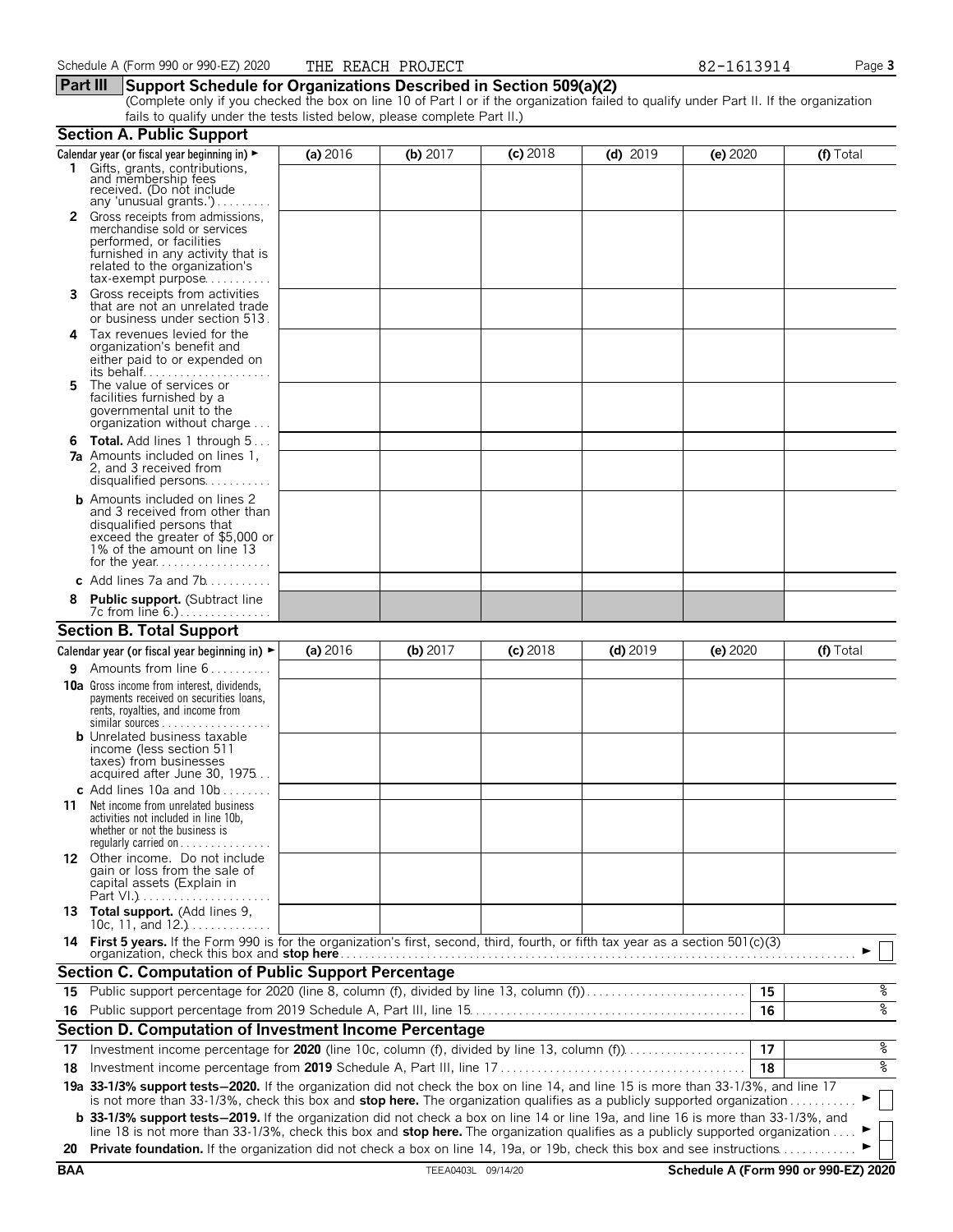#### **Part IV Supporting Organizations**

(Complete only if you checked a box in line 12 on Part I. If you checked box 12a, Part I, complete Sections A and B. If you checked box 12b, Part I, complete Sections A and C. If you checked box 12c, Part I, complete Sections A, D, and E. If you checked box 12d, Part I, complete Sections A and D, and complete Part V.)

#### **Section A. All Supporting Organizations**

|   |                                                                                                                                                                                                                                                                                                                                                                                                                                                                                                                                                      |                 | <b>Yes</b> | <b>No</b> |
|---|------------------------------------------------------------------------------------------------------------------------------------------------------------------------------------------------------------------------------------------------------------------------------------------------------------------------------------------------------------------------------------------------------------------------------------------------------------------------------------------------------------------------------------------------------|-----------------|------------|-----------|
|   | 1 Are all of the organization's supported organizations listed by name in the organization's governing documents?<br>If 'No,' describe in Part VI how the supported organizations are designated. If designated by class or purpose, describe<br>the designation. If historic and continuing relationship, explain.                                                                                                                                                                                                                                  | 1               |            |           |
|   | 2 Did the organization have any supported organization that does not have an IRS determination of status under section<br>$509(a)(1)$ or (2)? If 'Yes,' explain in <b>Part VI</b> how the organization determined that the supported organization was<br>described in section $509(a)(1)$ or (2).                                                                                                                                                                                                                                                    | $\overline{2}$  |            |           |
|   | 3a Did the organization have a supported organization described in section 501(c)(4), (5), or (6)? If 'Yes,' answer lines 3b<br>and 3c below.                                                                                                                                                                                                                                                                                                                                                                                                        | 3a              |            |           |
|   | <b>b</b> Did the organization confirm that each supported organization qualified under section 501(c)(4), (5), or (6) and<br>satisfied the public support tests under section 509( $a(2)$ ? If 'Yes,' describe in <b>Part VI</b> when and how the organization<br>made the determination.                                                                                                                                                                                                                                                            | 3 <sub>b</sub>  |            |           |
|   | c Did the organization ensure that all support to such organizations was used exclusively for section $170(c)(2)(B)$<br>purposes? If 'Yes,' explain in <b>Part VI</b> what controls the organization put in place to ensure such use.                                                                                                                                                                                                                                                                                                                | 3c              |            |           |
|   | 4a Was any supported organization not organized in the United States ('foreign supported organization')? If 'Yes' and<br>if you checked box 12a or 12b in Part I, answer lines 4b and 4c below.                                                                                                                                                                                                                                                                                                                                                      | 4a              |            |           |
|   | <b>b</b> Did the organization have ultimate control and discretion in deciding whether to make grants to the foreign supported<br>organization? If 'Yes,' describe in Part VI how the organization had such control and discretion despite being controlled<br>or supervised by or in connection with its supported organizations.                                                                                                                                                                                                                   | 4b              |            |           |
|   | c Did the organization support any foreign supported organization that does not have an IRS determination under<br>sections 501(c)(3) and 509(a)(1) or (2)? If 'Yes,' explain in <b>Part VI</b> what controls the organization used to ensure that<br>all support to the foreign supported organization was used exclusively for section $170(c)(2)(B)$ purposes.                                                                                                                                                                                    | 4c              |            |           |
|   | 5a Did the organization add, substitute, or remove any supported organizations during the tax year? If 'Yes,' answer lines<br>5b and 5c below (if applicable). Also, provide detail in <b>Part VI</b> , including (i) the names and EIN numbers of the<br>supported organizations added, substituted, or removed; (ii) the reasons for each such action; (iii) the<br>authority under the organization's organizing document authorizing such action; and (iv) how the action was<br>accomplished (such as by amendment to the organizing document). | 5a              |            |           |
|   | <b>b</b> Type I or Type II only. Was any added or substituted supported organization part of a class already designated in the<br>organization's organizing document?                                                                                                                                                                                                                                                                                                                                                                                | 5b              |            |           |
|   | c Substitutions only. Was the substitution the result of an event beyond the organization's control?                                                                                                                                                                                                                                                                                                                                                                                                                                                 | 5с              |            |           |
| 6 | Did the organization provide support (whether in the form of grants or the provision of services or facilities) to<br>anyone other than (i) its supported organizations, (ii) individuals that are part of the charitable class benefited by one<br>or more of its supported organizations, or (iii) other supporting organizations that also support or benefit one or more of<br>the filing organization's supported organizations? If 'Yes,' provide detail in Part VI.                                                                           | 6               |            |           |
| 7 | Did the organization provide a grant, loan, compensation, or other similar payment to a substantial contributor<br>(as defined in section $4958(c)(3)(c)$ ), a family member of a substantial contributor, or a 35% controlled entity with<br>regard to a substantial contributor? If 'Yes,' complete Part I of Schedule L (Form 990 or 990-EZ).                                                                                                                                                                                                     | 7               |            |           |
| 8 | Did the organization make a loan to a disqualified person (as defined in section 4958) not described in line 7? If 'Yes,'<br>complete Part I of Schedule L (Form 990 or 990-EZ).                                                                                                                                                                                                                                                                                                                                                                     | 8               |            |           |
|   | 9a Was the organization controlled directly or indirectly at any time during the tax year by one or more disqualified persons,<br>as defined in section 4946 (other than foundation managers and organizations described in section 509(a)(1) or (2))?<br>If 'Yes,' provide detail in <b>Part VI.</b>                                                                                                                                                                                                                                                | 9a              |            |           |
|   | <b>b</b> Did one or more disqualified persons (as defined in line 9a) hold a controlling interest in any entity in which the<br>supporting organization had an interest? If 'Yes,' provide detail in Part VI.                                                                                                                                                                                                                                                                                                                                        | 9b              |            |           |
|   | c Did a disqualified person (as defined in line 9a) have an ownership interest in, or derive any personal benefit from,<br>assets in which the supporting organization also had an interest? If 'Yes,' provide detail in <b>Part VI.</b>                                                                                                                                                                                                                                                                                                             | 9c              |            |           |
|   | 10a Was the organization subject to the excess business holdings rules of section 4943 because of section 4943(f) (regarding<br>certain Type II supporting organizations, and all Type III non-functionally integrated supporting organizations)? If 'Yes,'<br>answer line 10b below.                                                                                                                                                                                                                                                                | 10a             |            |           |
|   | <b>b</b> Did the organization have any excess business holdings in the tax year? (Use Schedule C, Form 4720, to determine<br>whether the organization had excess business holdings.).                                                                                                                                                                                                                                                                                                                                                                | 10 <sub>b</sub> |            |           |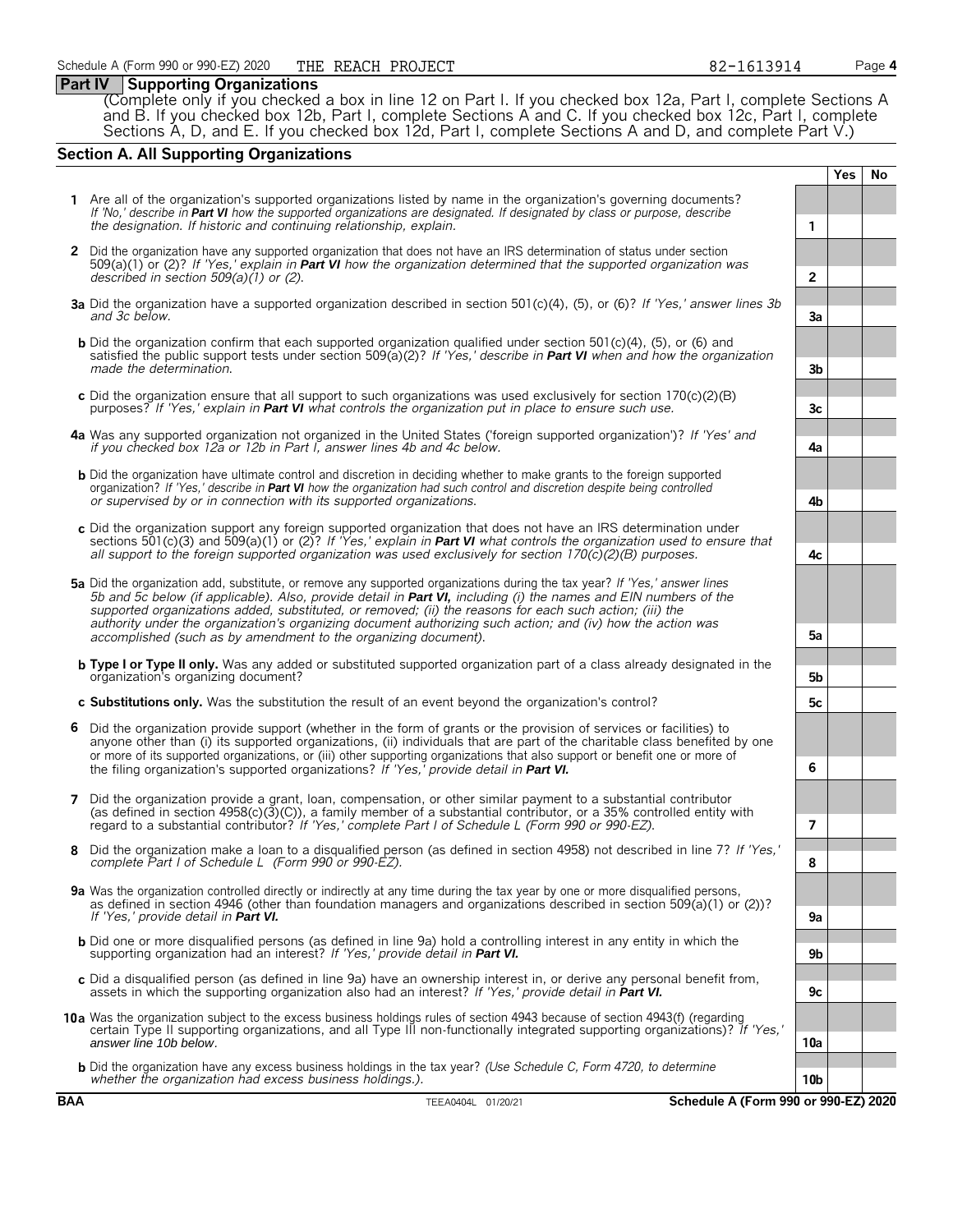**Part IV Supporting Organizations** *(continued)*

|                                                                                                                                                                             |                 | Yes | Νo |
|-----------------------------------------------------------------------------------------------------------------------------------------------------------------------------|-----------------|-----|----|
| Has the organization accepted a gift or contribution from any of the following persons?<br>11                                                                               |                 |     |    |
| a A person who directly or indirectly controls, either alone or together with persons described in lines 11b and 11c below, the governing body of a supported organization? |                 |     |    |
|                                                                                                                                                                             | 11a             |     |    |
| <b>b</b> A family member of a person described in line 11a above?                                                                                                           | 11 <sub>b</sub> |     |    |
| C A 35% controlled entity of a person described in line 11a or 11b above? If 'Yes' to line 11a, 11b, or 11c, provide detail in Part VI.                                     | 11c             |     |    |
|                                                                                                                                                                             |                 |     |    |

#### **Section B. Type I Supporting Organizations**

- **1** Did the governing body, members of the governing body, officers acting in their official capacity, or membership of one or more supported organizations have the power to regularly appoint or elect at least a majority of the organization's officers, directors, or trustees at all times during the tax year? *If 'No,' describe in Part VI how the supported organization(s) effectively operated, supervised, or controlled the organization's activities. If the organization had more than one supported organization, describe how the powers to appoint and/or remove officers, directors, or trustees were allocated among the supported organizations and what conditions or restrictions, if any, applied to such powers* **1** *during the tax* year.
- **2** Did the organization operate for the benefit of any supported organization other than the supported organization(s) that operated, supervised, or controlled the supporting organization? *If 'Yes,' explain in Part VI how providing such benefit carried out the purposes of the supported organization(s) that operated, supervised, or controlled the supporting organization.* **2**

#### **Section C. Type II Supporting Organizations**

**Yes No 1** Were a majority of the organization's directors or trustees during the tax year also a majority of the directors or trustees of each of the organization's supported organization(s)? *If 'No,' describe in Part VI how control or management of the supporting organization was vested in the same persons that controlled or managed the supported organization(s).* **1**

#### **Section D. All Type III Supporting Organizations**

|                                                                                                                                                                                                                                                                                                                                                                                       | ′e< |  |
|---------------------------------------------------------------------------------------------------------------------------------------------------------------------------------------------------------------------------------------------------------------------------------------------------------------------------------------------------------------------------------------|-----|--|
| 1 Did the organization provide to each of its supported organizations, by the last day of the fifth month of the<br>organization's tax year, (i) a written notice describing the type and amount of support provided during the prior tax<br>year, (ii) a copy of the Form 990 that was most recently filed as of the date of notification, and (iii) copies of the                   |     |  |
| organization's governing documents in effect on the date of notification, to the extent not previously provided?                                                                                                                                                                                                                                                                      |     |  |
| 2 Were any of the organization's officers, directors, or trustees either (i) appointed or elected by the supported                                                                                                                                                                                                                                                                    |     |  |
| organization(s) or (ii) serving on the governing body of a supported organization? If No, explain in <b>Part VI</b> how<br>the organization maintained a close and continuous working relationship with the supported organization(s).                                                                                                                                                |     |  |
| 3 By reason of the relationship described in line 2, above, did the organization's supported organizations have a significant<br>voice in the organization's investment policies and in directing the use of the organization's income or assets at<br>all times during the tax year? If 'Yes,' describe in <b>Part VI</b> the role the organization's supported organizations played |     |  |
| in this regard.                                                                                                                                                                                                                                                                                                                                                                       |     |  |

#### **Section E. Type III Functionally Integrated Supporting Organizations**

- **1** *Check the box next to the method that the organization used to satisfy the Integral Part Test during the year (see instructions).* 
	- **a** The organization satisfied the Activities Test. *Complete line 2 below.*
	- **b** The organization is the parent of each of its supported organizations. *Complete line 3 below.*
	- **c** The organization supported a governmental entity. *Describe in Part VI how you supported a governmental entity (see instructions).*

#### **2** Activities Test. *Answer lines 2a and 2b below.* **Yes No**

- **a** Did substantially all of the organization's activities during the tax year directly further the exempt purposes of the supported organization(s) to which the organization was responsive? *If 'Yes,' then in Part VI identify those supported organizations and explain how these activities directly furthered their exempt purposes, how the organization was responsive to those supported organizations, and how the organization determined that these activities constituted substantially all of its activities.* **2a**
- **b** Did the activities described in line 2a, above, constitute activities that, but for the organization's involvement, one or more of the organization's supported organization(s) would have been engaged in? *If 'Yes,' explain in Part VI the reasons for the organization's position that its supported organization(s) would have engaged in these activities but for the organization's involvement.* **2b**
- **3** Parent of Supported Organizations. *Answer lines 3a and 3b below.*
- **a** Did the organization have the power to regularly appoint or elect a majority of the officers, directors, or trustees of each of the supported organizations? *If 'Yes' or 'No,' provide details in Part VI.* **3a**
- **b** Did the organization exercise a substantial degree of direction over the policies, programs, and activities of each of its supported organizations? *If 'Yes,' describe in Part VI the role played by the organization in this regard.* **3b**

**Yes No**

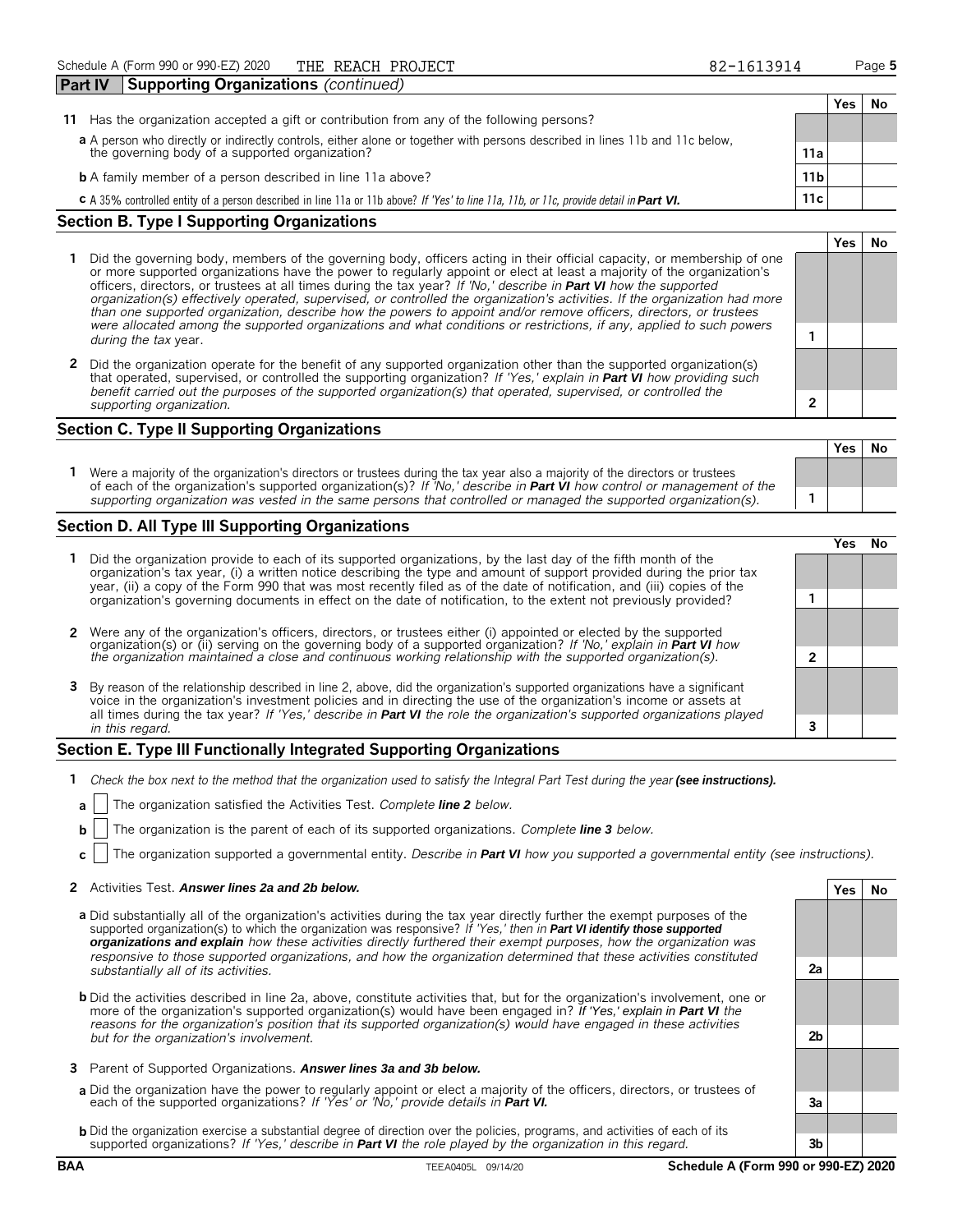**Part V Type III Non-Functionally Integrated 509(a)(3) Supporting Organizations**

| 1            | Check here if the organization satisfied the Integral Part Test as a qualifying trust on Nov. 20, 1970 (explain in Part VI). See<br>instructions. All other Type III non-functionally integrated supporting organizations must complete Sections A through E. |                |                                |                                |
|--------------|---------------------------------------------------------------------------------------------------------------------------------------------------------------------------------------------------------------------------------------------------------------|----------------|--------------------------------|--------------------------------|
|              | Section A - Adjusted Net Income                                                                                                                                                                                                                               | (A) Prior Year | (B) Current Year<br>(optional) |                                |
| 1.           | Net short-term capital gain                                                                                                                                                                                                                                   | 1              |                                |                                |
| $\mathbf{2}$ | Recoveries of prior-year distributions                                                                                                                                                                                                                        | $\overline{2}$ |                                |                                |
| 3            | Other gross income (see instructions)                                                                                                                                                                                                                         | 3              |                                |                                |
| 4            | Add lines 1 through 3.                                                                                                                                                                                                                                        | 4              |                                |                                |
| 5            | Depreciation and depletion                                                                                                                                                                                                                                    | 5              |                                |                                |
| 6            | Portion of operating expenses paid or incurred for production or collection of gross<br>income or for management, conservation, or maintenance of property held for<br>production of income (see instructions)                                                | 6              |                                |                                |
|              | 7 Other expenses (see instructions)                                                                                                                                                                                                                           | $\overline{7}$ |                                |                                |
| 8            | Adjusted Net Income (subtract lines 5, 6, and 7 from line 4)                                                                                                                                                                                                  | 8              |                                |                                |
|              | Section B - Minimum Asset Amount                                                                                                                                                                                                                              |                | (A) Prior Year                 | (B) Current Year<br>(optional) |
|              | 1 Aggregate fair market value of all non-exempt-use assets (see instructions for short<br>tax year or assets held for part of year):                                                                                                                          |                |                                |                                |
|              | <b>a</b> Average monthly value of securities                                                                                                                                                                                                                  | 1a             |                                |                                |
|              | <b>b</b> Average monthly cash balances                                                                                                                                                                                                                        | 1b             |                                |                                |
|              | c Fair market value of other non-exempt-use assets                                                                                                                                                                                                            | 1c             |                                |                                |
|              | <b>d Total</b> (add lines 1a, 1b, and 1c)                                                                                                                                                                                                                     | 1d             |                                |                                |
|              | <b>e Discount</b> claimed for blockage or other factors<br>(explain in detail in <b>Part VI</b> ):                                                                                                                                                            |                |                                |                                |
|              | 2 Acquisition indebtedness applicable to non-exempt-use assets                                                                                                                                                                                                | $\overline{2}$ |                                |                                |
| 3            | Subtract line 2 from line 1d.                                                                                                                                                                                                                                 | 3              |                                |                                |
| 4            | Cash deemed held for exempt use. Enter 0.015 of line 3 (for greater amount,<br>see instructions).                                                                                                                                                             | 4              |                                |                                |
| 5.           | Net value of non-exempt-use assets (subtract line 4 from line 3)                                                                                                                                                                                              | 5              |                                |                                |
| 6            | Multiply line 5 by 0.035.                                                                                                                                                                                                                                     | 6              |                                |                                |
| 7            | Recoveries of prior-year distributions                                                                                                                                                                                                                        | $\overline{ }$ |                                |                                |
| 8            | Minimum Asset Amount (add line 7 to line 6)                                                                                                                                                                                                                   | 8              |                                |                                |
|              | Section C - Distributable Amount                                                                                                                                                                                                                              |                |                                | <b>Current Year</b>            |
| 1            | Adjusted net income for prior year (from Section A, line 8, column A)                                                                                                                                                                                         | $\mathbf{1}$   |                                |                                |
| 2            | Enter 0.85 of line 1.                                                                                                                                                                                                                                         | $\overline{2}$ |                                |                                |
| 3            | Minimum asset amount for prior year (from Section B, line 8, column A)                                                                                                                                                                                        | 3              |                                |                                |
| 4            | Enter greater of line 2 or line 3.                                                                                                                                                                                                                            | 4              |                                |                                |
| 5            | Income tax imposed in prior year                                                                                                                                                                                                                              | 5              |                                |                                |
| 6            | Distributable Amount. Subtract line 5 from line 4, unless subject to emergency<br>temporary reduction (see instructions).                                                                                                                                     | 6              |                                |                                |

**7**  $\mid$  Check here if the current year is the organization's first as a non-functionally integrated Type III supporting organization (see instructions).

**BAA Schedule A (Form 990 or 990-EZ) 2020**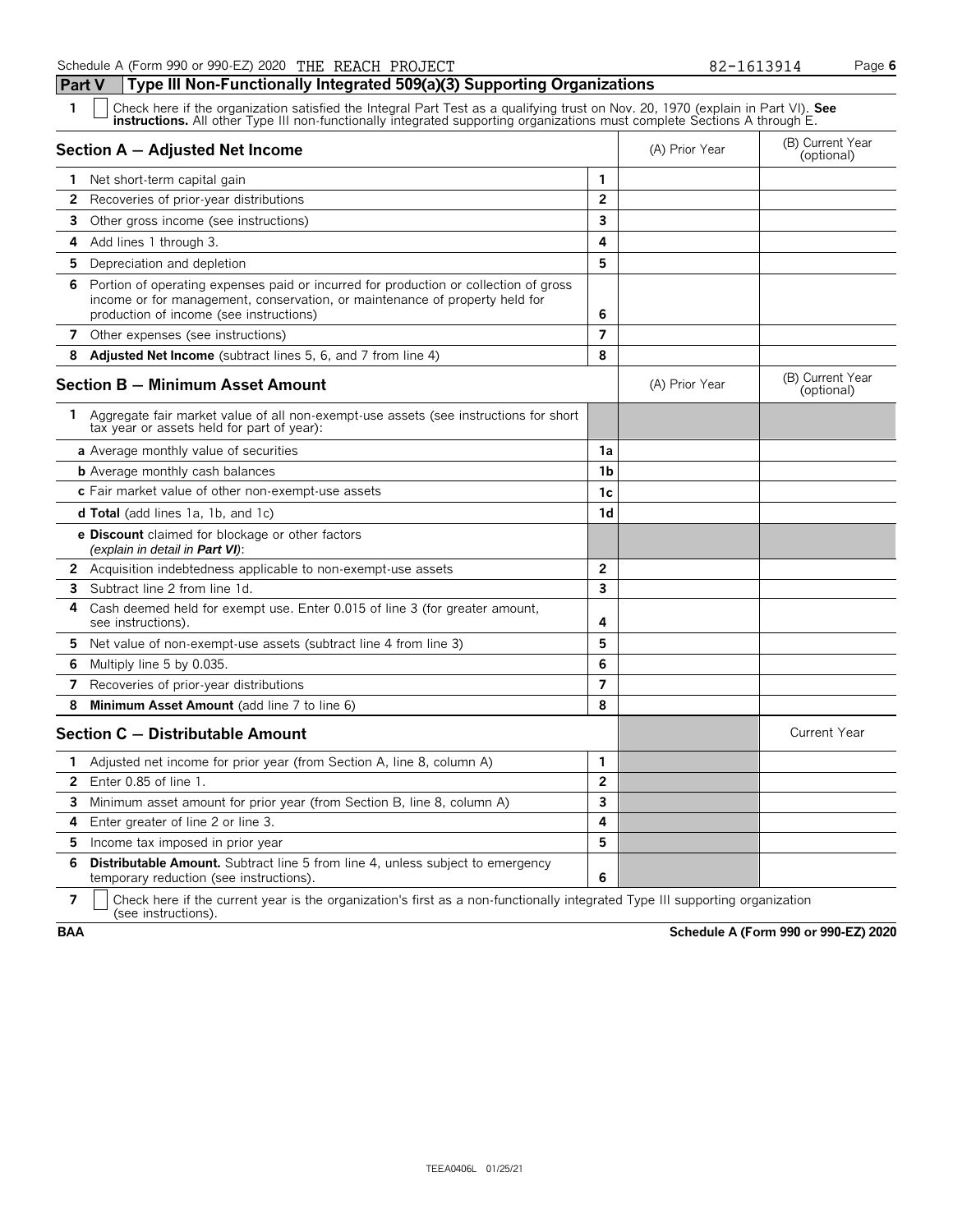| <b>Part V</b> | Type III Non-Functionally Integrated 509(a)(3) Supporting Organizations (continued)                                                                                           |                                              |                                               |    |                                                  |
|---------------|-------------------------------------------------------------------------------------------------------------------------------------------------------------------------------|----------------------------------------------|-----------------------------------------------|----|--------------------------------------------------|
|               | Section D - Distributions                                                                                                                                                     |                                              |                                               |    | <b>Current Year</b>                              |
| 1             | Amounts paid to supported organizations to accomplish exempt purposes                                                                                                         |                                              |                                               | 1  |                                                  |
| $\mathbf{2}$  | Amounts paid to perform activity that directly furthers exempt purposes of supported organizations,                                                                           |                                              |                                               |    |                                                  |
|               | in excess of income from activity                                                                                                                                             |                                              |                                               | 2  |                                                  |
| 3             | Administrative expenses paid to accomplish exempt purposes of supported organizations                                                                                         |                                              |                                               | 3  |                                                  |
| 4             | Amounts paid to acquire exempt-use assets                                                                                                                                     |                                              |                                               | 4  |                                                  |
| 5             | Qualified set-aside amounts (prior IRS approval required $-$ provide details in Part VI)                                                                                      |                                              |                                               | 5  |                                                  |
| 6             | Other distributions (describe in Part VI). See instructions.                                                                                                                  |                                              |                                               | 6  |                                                  |
| 7             | <b>Total annual distributions.</b> Add lines 1 through 6.                                                                                                                     |                                              |                                               | 7  |                                                  |
| 8             | Distributions to attentive supported organizations to which the organization is responsive (provide details<br>in Part VI). See instructions.                                 |                                              |                                               | 8  |                                                  |
| 9             | Distributable amount for 2020 from Section C, line 6                                                                                                                          |                                              |                                               | 9  |                                                  |
|               | 10 Line 8 amount divided by line 9 amount                                                                                                                                     |                                              |                                               | 10 |                                                  |
|               | Section E - Distribution Allocations (see instructions)                                                                                                                       | (i)<br><b>Excess</b><br><b>Distributions</b> | (II)<br><b>Underdistributions</b><br>Pre-2020 |    | (iii)<br><b>Distributable</b><br>Amount for 2020 |
|               | Distributable amount for 2020 from Section C, line 6                                                                                                                          |                                              |                                               |    |                                                  |
|               | 2 Underdistributions, if any, for years prior to 2020 (reasonable<br>cause required - explain in Part VI). See instructions.                                                  |                                              |                                               |    |                                                  |
|               | 3 Excess distributions carryover, if any, to 2020                                                                                                                             |                                              |                                               |    |                                                  |
|               | a From 2015                                                                                                                                                                   |                                              |                                               |    |                                                  |
|               | <b>b</b> From 2016                                                                                                                                                            |                                              |                                               |    |                                                  |
|               | c From 2017.                                                                                                                                                                  |                                              |                                               |    |                                                  |
|               | $d$ From 2018                                                                                                                                                                 |                                              |                                               |    |                                                  |
|               | e From 2019                                                                                                                                                                   |                                              |                                               |    |                                                  |
|               | f Total of lines 3a through 3e                                                                                                                                                |                                              |                                               |    |                                                  |
|               | g Applied to underdistributions of prior years                                                                                                                                |                                              |                                               |    |                                                  |
|               | h Applied to 2020 distributable amount                                                                                                                                        |                                              |                                               |    |                                                  |
|               | i Carryover from 2015 not applied (see instructions)                                                                                                                          |                                              |                                               |    |                                                  |
|               | j Remainder. Subtract lines 3g, 3h, and 3i from line 3f.                                                                                                                      |                                              |                                               |    |                                                  |
| 4             | Distributions for 2020 from Section D,<br>\$<br>line $7:$                                                                                                                     |                                              |                                               |    |                                                  |
|               | a Applied to underdistributions of prior years                                                                                                                                |                                              |                                               |    |                                                  |
|               | <b>b</b> Applied to 2020 distributable amount                                                                                                                                 |                                              |                                               |    |                                                  |
|               | c Remainder. Subtract lines 4a and 4b from line 4.                                                                                                                            |                                              |                                               |    |                                                  |
| 5.            | Remaining underdistributions for years prior to 2020, if any.<br>Subtract lines 3g and 4a from line 2. For result greater than<br>zero, explain in Part VI. See instructions. |                                              |                                               |    |                                                  |
|               | 6 Remaining underdistributions for 2020. Subtract lines 3h and 4b<br>from line 1. For result greater than zero, explain in Part VI. See<br>instructions.                      |                                              |                                               |    |                                                  |
|               | 7 Excess distributions carryover to 2021. Add lines 3j and 4c.                                                                                                                |                                              |                                               |    |                                                  |
|               | 8 Breakdown of line 7:                                                                                                                                                        |                                              |                                               |    |                                                  |
|               | <b>a</b> Excess from $2016$                                                                                                                                                   |                                              |                                               |    |                                                  |
|               | <b>b</b> Excess from $2017$                                                                                                                                                   |                                              |                                               |    |                                                  |
|               | <b>c</b> Excess from 2018                                                                                                                                                     |                                              |                                               |    |                                                  |
|               | $d$ Excess from 2019.                                                                                                                                                         |                                              |                                               |    |                                                  |
|               | <b>e</b> Excess from 2020                                                                                                                                                     |                                              |                                               |    |                                                  |

**BAA Schedule A (Form 990 or 990-EZ) 2020**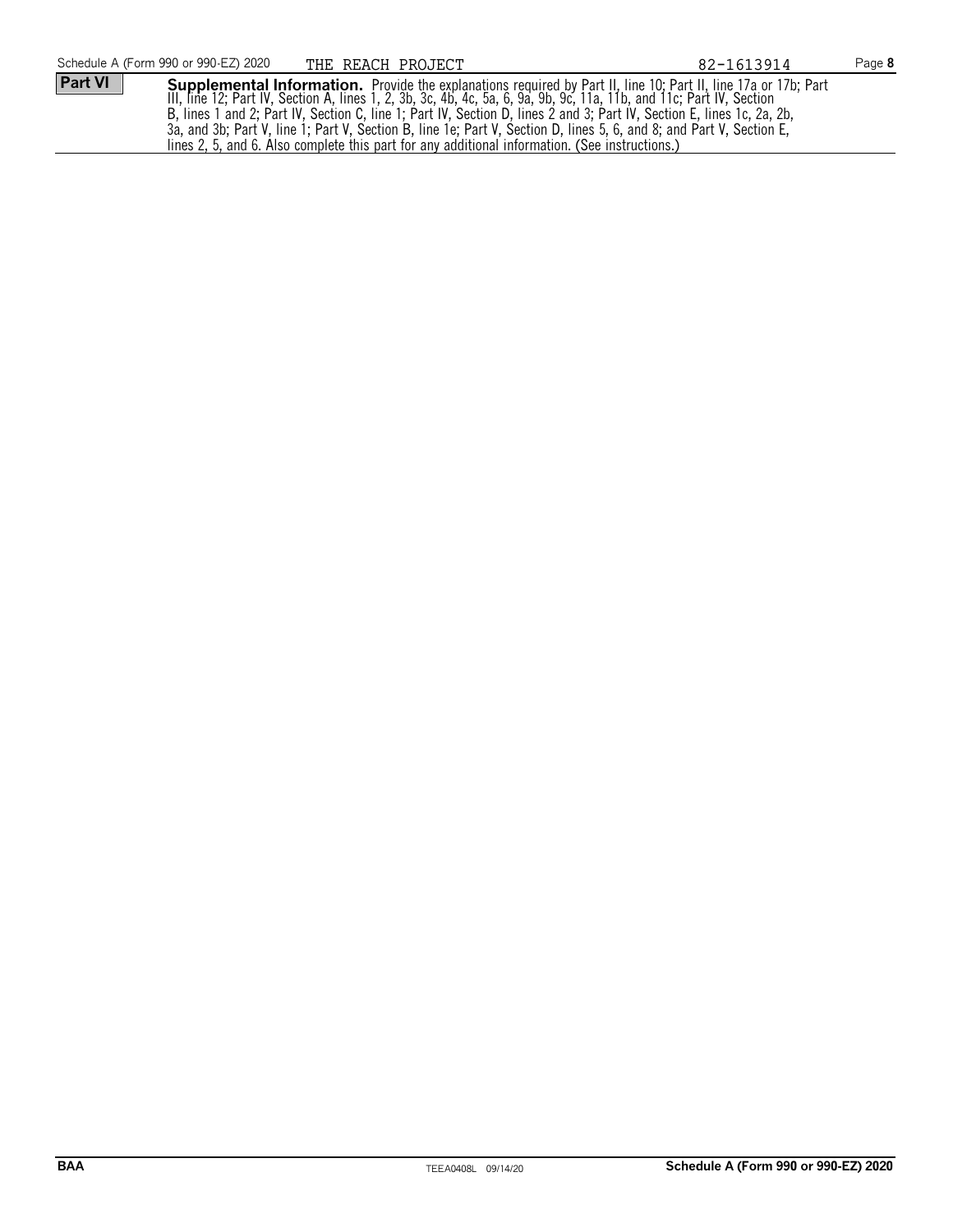| <b>Schedule B</b> |     | 1545-0047<br>OMB No. |
|-------------------|-----|----------------------|
|                   | - - |                      |

**(Form 990, 990-EZ,**

| (Form 990, 990-EZ,                                     |                                                                        | 2020 |
|--------------------------------------------------------|------------------------------------------------------------------------|------|
| or 990-PF)                                             | Attach to Form 990. Form 990-EZ, or Form 990-PF.                       |      |
| Department of the Treasury<br>Internal Revenue Service | $\triangleright$ Go to www.irs.gov/Form990 for the latest information. |      |

| <b>ILIGITIAL LIGAGE DE ARTICE</b>     | ad to www.ms.gov/rommesonor the latest imormation.                          |            |                                       |  |
|---------------------------------------|-----------------------------------------------------------------------------|------------|---------------------------------------|--|
| Name of the organization              |                                                                             |            | <b>Employer identification number</b> |  |
| THE REACH PROJECT                     |                                                                             | 82-1613914 |                                       |  |
| <b>Organization type</b> (check one): |                                                                             |            |                                       |  |
| Filers of:                            | Section:                                                                    |            |                                       |  |
| Form 990 or 990-EZ                    | $ X $ 501(c)( 3) (enter number) organization                                |            |                                       |  |
|                                       | $4947(a)(1)$ nonexempt charitable trust not treated as a private foundation |            |                                       |  |
|                                       | 527 political organization                                                  |            |                                       |  |
| Form 990-PF                           | 501(c)(3) exempt private foundation                                         |            |                                       |  |
|                                       | 4947(a)(1) nonexempt charitable trust treated as a private foundation       |            |                                       |  |
|                                       | 501(c)(3) taxable private foundation                                        |            |                                       |  |
|                                       |                                                                             |            |                                       |  |

Check if your organization is covered by the **General Rule** or a **Special Rule.**

Note: Only a section 501(c)(7), (8), or (10) organization can check boxes for both the General Rule and a Special Rule. See instructions.

#### **General Rule**

X

For an organization filing Form 990, 990-EZ, or 990-PF that received, during the year, contributions totaling \$5,000 or more (in money or property) from any one contributor. Complete Parts I and II. See instructions for determining a contributor's total contributions.

#### **Special Rules**

For an organization described in section 501(c)(3) filing Form 990 or 990-EZ that met the 33-1/3% support test of the regulations under sections 509(a)(1) and 170(b)(1)(A)(vi), that checked Schedule A (Form 990 or 990-EZ), Part II, line 13, 16a, or 16b, and that received from any one contributor, during the year, total contributions of the greater of (**1**) \$5,000; or (**2**) 2% of the amount on (i) Form 990, Part VIII, line 1h; or (ii) Form 990-EZ, line 1. Complete Parts I and II.

For an organization described in section 501(c)(7), (8), or (10) filing Form 990 or 990-EZ that received from any one contributor, during the year, total contributions of more than \$1,000 *exclusively* for religious, charitable, scientific, literary, or educational purposes, or for the prevention of cruelty to children or animals. Complete Parts I (entering 'N/A' in column (b) instead of the contributor name and address), II, and III.

For an organization described in section 501(c)(7), (8), or (10) filing Form 990 or 990-EZ that received from any one contributor, during the year, contributions *exclusively* for religious, charitable, etc., purposes, but no such contributions totaled more than \$1,000. If this box is checked, enter here the total contributions that were received during the year for an *exclusively* religious, charitable, etc., purpose. Don't complete any of the parts unless the **General Rule** applies to this organization because it received *nonexclusively* religious, charitable, etc., contributions totaling \$5,000 or more during the year . ►\$

**Caution:** An organization that isn't covered by the General Rule and/or the Special Rules doesn't file Schedule B (Form 990, 990-EZ, or 990-PF), but it **must** answer 'No' on Part IV, line 2, of its Form 990; or check the box on line H of its Form 990-EZ or on its Form 990-PF, Part I, line 2, to certify that it doesn't meet the filing requirements of Schedule B (Form 990, 990-EZ, or 990-PF).

**BAA For Paperwork Reduction Act Notice, see the instructions for Form 990, 990-EZ, or 990-PF. Schedule B (Form 990, 990-EZ, or 990-PF) (2020)**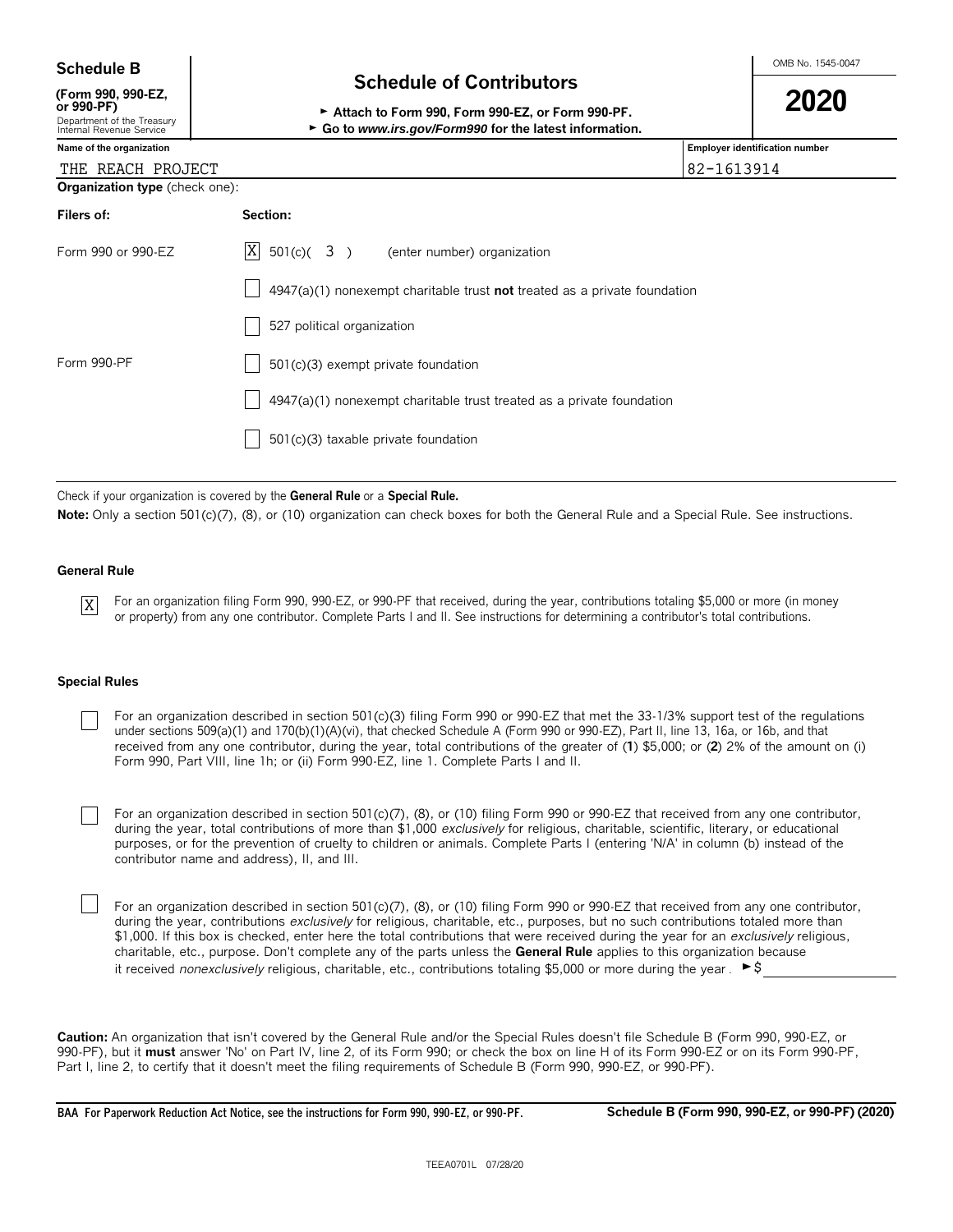| Schedule B (Form 990, 990-EZ, or 990-PF) (2020) |                                       | $P$ ade $\blacktriangle$ |
|-------------------------------------------------|---------------------------------------|--------------------------|
| Name of organization                            | <b>Employer identification number</b> |                          |
| $min$ $min$ $min$ $min$ $min$ $min$             | $100 - 1010011$                       |                          |

|  | THE REACH PROJECT |
|--|-------------------|
|  |                   |

82-1613914

| Part I        | Contributors (see instructions). Use duplicate copies of Part I if additional space is needed.                 |                               |                                                                                         |
|---------------|----------------------------------------------------------------------------------------------------------------|-------------------------------|-----------------------------------------------------------------------------------------|
| (a)<br>No.    | (b)<br>Name, address, and ZIP + 4                                                                              | (c)<br>Total<br>contributions | (d)<br>Type of contribution                                                             |
| 1             | UNITED WAY BRAZOS VALLEY<br>1716 BIARCREST DR_STE 155 _______________<br>BRYAN, TX 77802 __________________    | 25,000.                       | X<br>Person<br>Payroll<br>Noncash<br>(Complete Part II for<br>noncash contributions.)   |
| (a)<br>No.    | (b)<br>Name, address, and ZIP + 4                                                                              | (c)<br>Total<br>contributions | (d)<br>Type of contribution                                                             |
| $\frac{2}{2}$ | BRAZOS COMMUNITY FOUNDATION<br>1733 BRIARCREST DR STE 203 _______________<br>BRYAN, TX 77802 _________________ | 15,142.                       | Person<br>Χ<br>Payroll<br>Noncash<br>(Complete Part II for<br>noncash contributions.)   |
| (a)<br>Ňó.    | (b)<br>Name, address, and ZIP + 4                                                                              | (c)<br>Total<br>contributions | (d)<br>Type of contribution                                                             |
| $\frac{3}{2}$ | MAYS STRATEGIC PHILANTHROPY<br>TAMU<br>______________________<br>COLLEGE STATION, TX 77843                     | 25,000.                       | Person<br>Χ<br>Payroll<br>Noncash<br>(Complete Part II for<br>noncash contributions.)   |
| (a)<br>No.    | (b)<br>Name, address, and ZIP + 4                                                                              | (c)<br>Total<br>contributions | (d)<br>Type of contribution                                                             |
|               | -------------------------                                                                                      |                               | Person<br>Payroll<br><b>Noncash</b><br>(Complete Part II for<br>noncash contributions.) |
| (a)<br>Ñó.    | (b)<br>Name, address, and ZIP + 4                                                                              | (c)<br>Total<br>contributions | (d)<br>Type of contribution                                                             |
|               |                                                                                                                |                               | Person<br>Payroll<br><b>Noncash</b><br>(Complete Part II for<br>noncash contributions.) |
| (a)<br>No.    | (b)<br>Name, address, and $ZIP + 4$                                                                            | (c)<br>Total<br>contributions | (d)<br>Type of contribution                                                             |
|               |                                                                                                                |                               | Person<br>Payroll<br>Noncash<br>(Complete Part II for<br>noncash contributions.)        |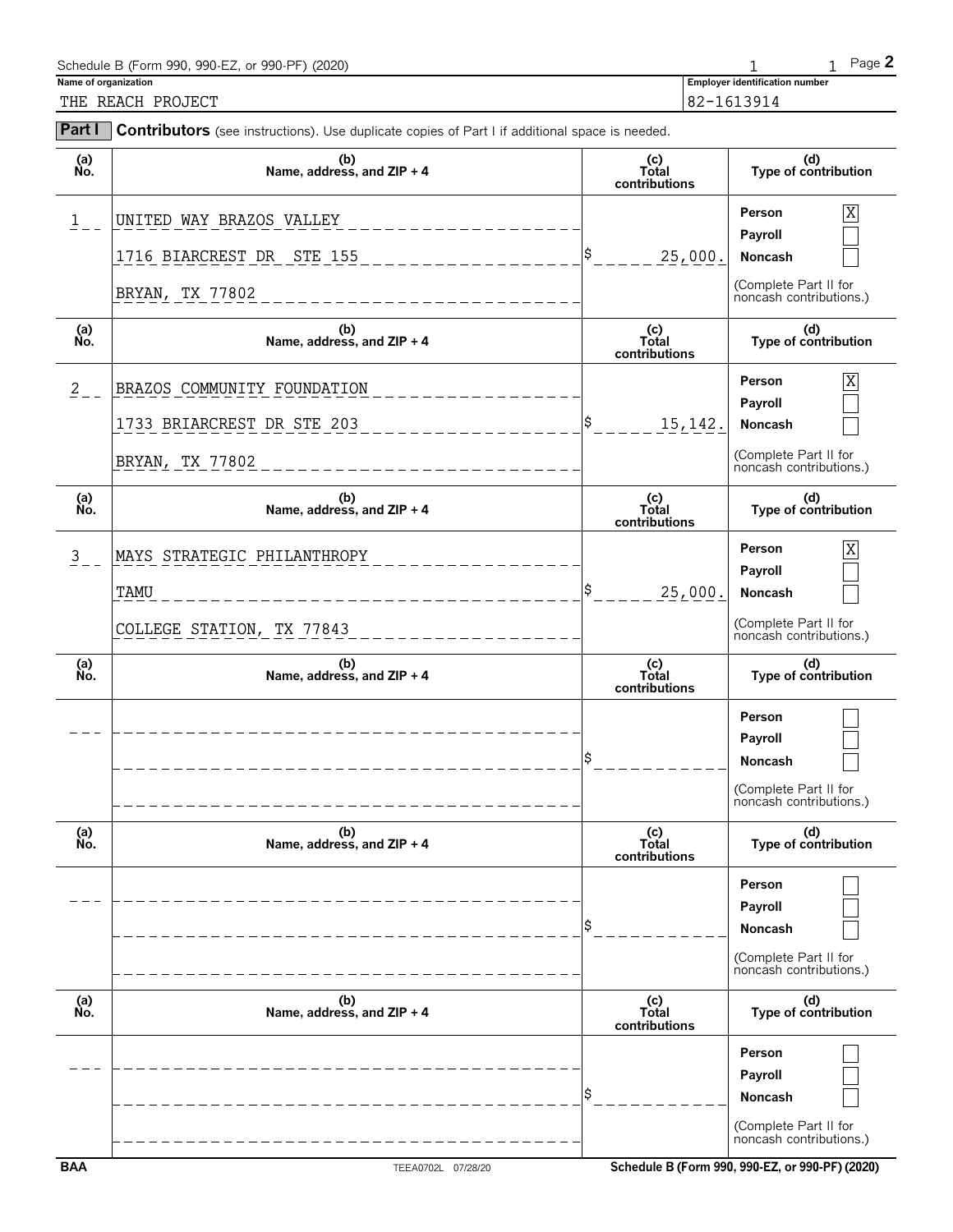| Schedule B (Form 990, 990-EZ, or 990-PF) (2020) |                                       | $P$ aqe $\bullet$ |
|-------------------------------------------------|---------------------------------------|-------------------|
| Name of organization                            | <b>Employer identification number</b> |                   |
| THE REACH PROJECT                               | 82-1613914                            |                   |

**Part II** Noncash Property (see instructions). Use duplicate copies of Part II if additional space is needed.

| (a) $No.$ from<br>Part I  | (b)<br>Description of noncash property given | (c)<br>FMV (or estimate)<br>(See instructions.) | (d)<br>Date received |
|---------------------------|----------------------------------------------|-------------------------------------------------|----------------------|
|                           | N/A                                          |                                                 |                      |
|                           |                                              |                                                 |                      |
| (a) No.<br>from<br>Part I | (b)<br>Description of noncash property given | (c)<br>FMV (or estimate)<br>(See instructions.) | (d)<br>Date received |
|                           |                                              |                                                 |                      |
| (a) No.<br>from<br>Part I | (b)<br>Description of noncash property given | (c)<br>FMV (or estimate)<br>(See instructions.) | (d)<br>Date received |
|                           |                                              |                                                 |                      |
| (a) No.<br>from<br>Part I | (b)<br>Description of noncash property given | (c)<br>FMV (or estimate)<br>(See instructions.) | (d)<br>Date received |
|                           |                                              |                                                 |                      |
| (a) $No.$ from<br>Part I  | (b)<br>Description of noncash property given | (c)<br>FMV (or estimate)<br>(See instructions.) | (d)<br>Date received |
|                           |                                              |                                                 |                      |
| (a) No.<br>from<br>Part I | (b)<br>Description of noncash property given | (c)<br>FMV (or estimate)<br>(See instructions.) | (d)<br>Date received |
|                           |                                              |                                                 |                      |
| <b>BAA</b>                |                                              | Schedule B (Form 990, 990-EZ, or 990-PF) (2020) |                      |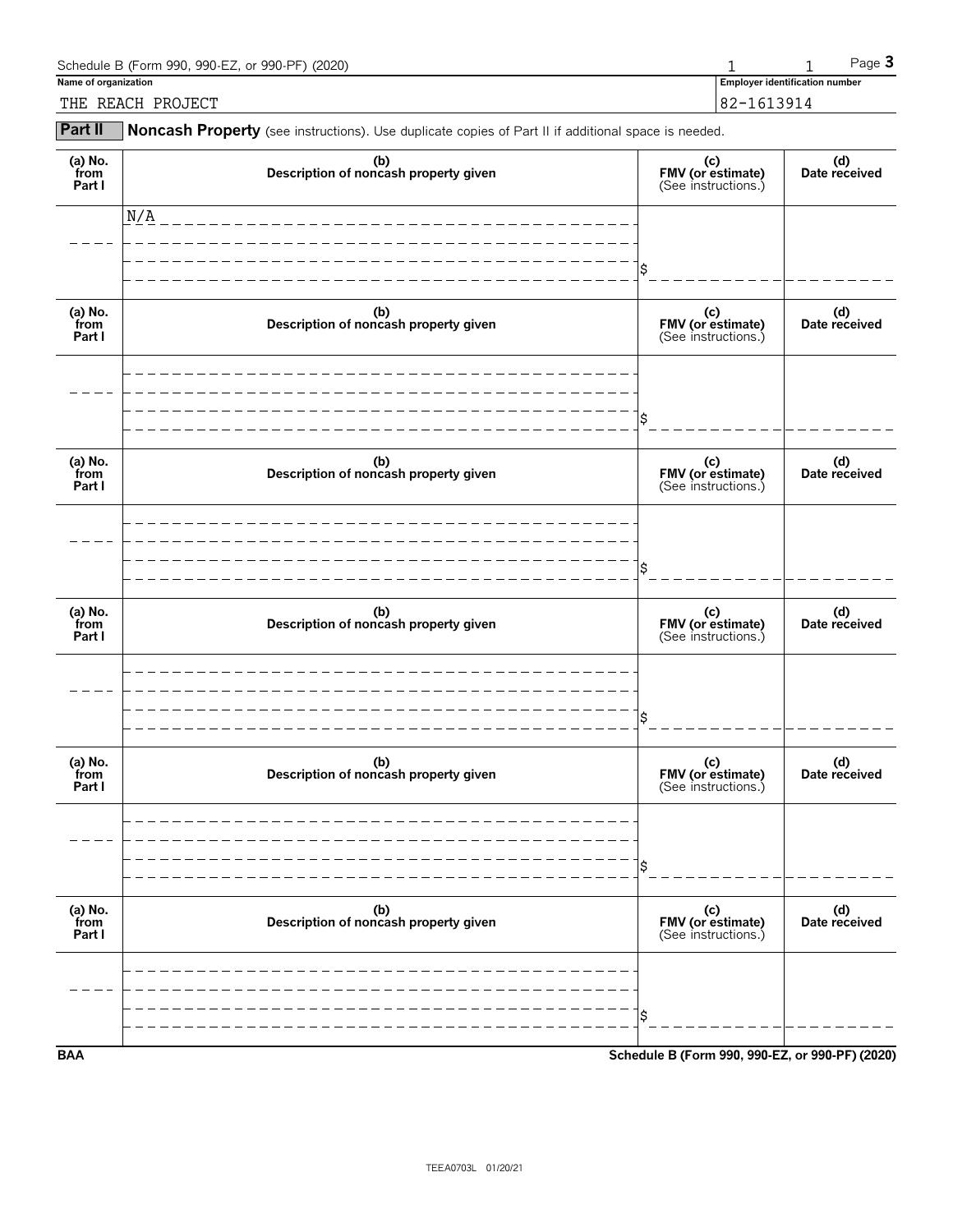|                           | Schedule B (Form 990, 990-EZ, or 990-PF) (2020)                                                                                                                                                                                                                                                                                                                                                                                                                                                                                        |                       | Page 4                                              |
|---------------------------|----------------------------------------------------------------------------------------------------------------------------------------------------------------------------------------------------------------------------------------------------------------------------------------------------------------------------------------------------------------------------------------------------------------------------------------------------------------------------------------------------------------------------------------|-----------------------|-----------------------------------------------------|
| Name of organization      | THE REACH PROJECT                                                                                                                                                                                                                                                                                                                                                                                                                                                                                                                      |                       | <b>Employer identification number</b><br>82-1613914 |
| Part III                  | Exclusively religious, charitable, etc., contributions to organizations described in section 501(c)(7), (8),<br>or (10) that total more than \$1,000 for the year from any one contributor. Complete columns (a) through (e) and<br>the following line entry. For organizations completing Part III, enter the total of exclusively religious, charitable, etc.,<br>contributions of \$1,000 or less for the year. (Enter this information once. See instructions.)<br>Use duplicate copies of Part III if additional space is needed. |                       | ►\$<br>$  N/A$                                      |
| (a)<br>No. from<br>Part I | (b) Purpose of gift                                                                                                                                                                                                                                                                                                                                                                                                                                                                                                                    | (c) Use of gift       | (d) Description of how gift is held                 |
|                           | N/A _________________                                                                                                                                                                                                                                                                                                                                                                                                                                                                                                                  | _____________________ |                                                     |
|                           |                                                                                                                                                                                                                                                                                                                                                                                                                                                                                                                                        |                       |                                                     |
|                           |                                                                                                                                                                                                                                                                                                                                                                                                                                                                                                                                        |                       |                                                     |
|                           | Transferee's name, address, and ZIP + 4                                                                                                                                                                                                                                                                                                                                                                                                                                                                                                | (e) Transfer of gift  | Relationship of transferor to transferee            |
|                           |                                                                                                                                                                                                                                                                                                                                                                                                                                                                                                                                        |                       |                                                     |
| (a)<br>No. from<br>Part I | (b) Purpose of gift                                                                                                                                                                                                                                                                                                                                                                                                                                                                                                                    | (c) Use of gift       | (d) Description of how gift is held                 |
|                           |                                                                                                                                                                                                                                                                                                                                                                                                                                                                                                                                        |                       |                                                     |
|                           |                                                                                                                                                                                                                                                                                                                                                                                                                                                                                                                                        | (e) Transfer of gift  |                                                     |
|                           | Transferee's name, address, and ZIP + 4                                                                                                                                                                                                                                                                                                                                                                                                                                                                                                |                       | Relationship of transferor to transferee            |
|                           |                                                                                                                                                                                                                                                                                                                                                                                                                                                                                                                                        |                       |                                                     |
|                           |                                                                                                                                                                                                                                                                                                                                                                                                                                                                                                                                        |                       |                                                     |
| (a)<br>No. from<br>Part I | (b) Purpose of gift                                                                                                                                                                                                                                                                                                                                                                                                                                                                                                                    | (c) Use of gift       | (d) Description of how gift is held                 |
|                           |                                                                                                                                                                                                                                                                                                                                                                                                                                                                                                                                        |                       |                                                     |
|                           |                                                                                                                                                                                                                                                                                                                                                                                                                                                                                                                                        | (e) Transfer of gift  |                                                     |
|                           | Transferee's name, address, and ZIP + 4                                                                                                                                                                                                                                                                                                                                                                                                                                                                                                |                       | Relationship of transferor to transferee            |
|                           |                                                                                                                                                                                                                                                                                                                                                                                                                                                                                                                                        |                       |                                                     |
|                           |                                                                                                                                                                                                                                                                                                                                                                                                                                                                                                                                        |                       |                                                     |
| (a)<br>No. from<br>Part I | (b) Purpose of gift                                                                                                                                                                                                                                                                                                                                                                                                                                                                                                                    | (c) Use of gift       | (d) Description of how gift is held                 |
|                           |                                                                                                                                                                                                                                                                                                                                                                                                                                                                                                                                        |                       |                                                     |
|                           |                                                                                                                                                                                                                                                                                                                                                                                                                                                                                                                                        |                       |                                                     |
|                           | Transferee's name, address, and ZIP + 4                                                                                                                                                                                                                                                                                                                                                                                                                                                                                                | (e) Transfer of gift  | Relationship of transferor to transferee            |
|                           |                                                                                                                                                                                                                                                                                                                                                                                                                                                                                                                                        |                       |                                                     |
|                           |                                                                                                                                                                                                                                                                                                                                                                                                                                                                                                                                        |                       |                                                     |
| <b>BAA</b>                |                                                                                                                                                                                                                                                                                                                                                                                                                                                                                                                                        |                       | Schedule B (Form 990, 990-EZ, or 990-PF) (2020)     |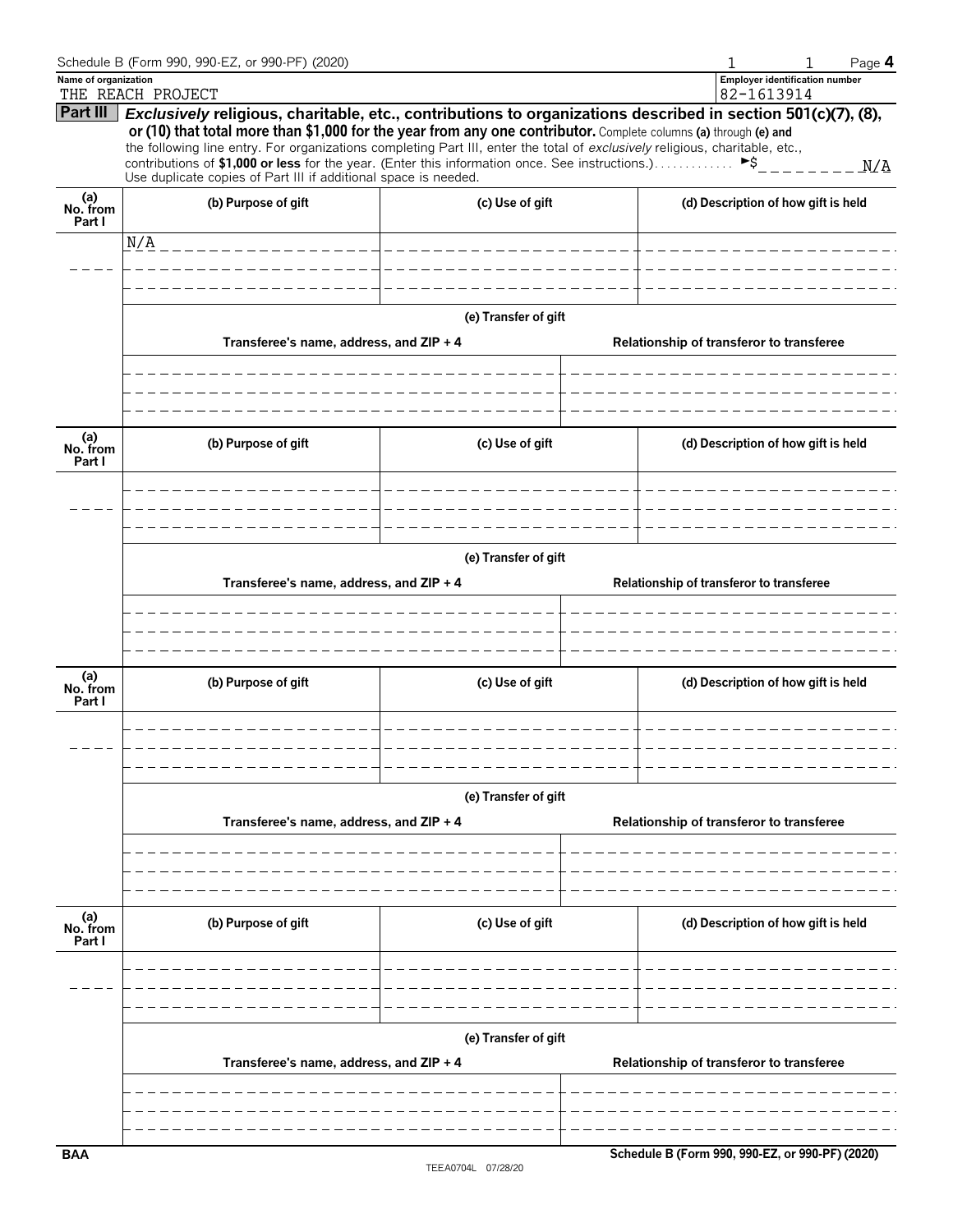### **(Form 990)**

### SCHEDULE D **Supplemental Financial Statements**<br>
(Form 990) Complete if the organization answered Yes' on Form 990, **2020**

**Part IV, line 6, 7, 8, 9, 10, 11a, 11b, 11c, 11d, 11e, 11f, 12a, or 12b.**<br>
Part IV, line 6, 7, 8, 9, 10, 11a, 11b, 11c, 11d, 11e, 11f, 12a, or 12b.

Attach to Form 990.

Department of the Treasury **Compartment of the Treasury <b>Company Compartment of the Treasury <b>Company Company Company Company Company Company Company Company Company Company Company Compartment of** 

| 111011101110000110000011000 |                             | --- |
|-----------------------------|-----------------------------|-----|
| Name of the organization    | <b>Employer identificat</b> |     |
|                             |                             |     |
|                             |                             |     |
| REACH<br>PROJECT<br>THE     | 82-1613914                  |     |

| <b>Employer identification number</b> |
|---------------------------------------|
|                                       |
|                                       |
|                                       |
| 82-1613914                            |
|                                       |
| counts.                               |
|                                       |

| Part I  |                                                                               | Organizations Maintaining Donor Advised Funds or Other Similar Funds or Accounts.<br>Complete if the organization answered 'Yes' on Form 990, Part IV, line 6.                                                                                                                                                                                                                         |                                                    |
|---------|-------------------------------------------------------------------------------|----------------------------------------------------------------------------------------------------------------------------------------------------------------------------------------------------------------------------------------------------------------------------------------------------------------------------------------------------------------------------------------|----------------------------------------------------|
|         |                                                                               | (a) Donor advised funds                                                                                                                                                                                                                                                                                                                                                                | (b) Funds and other accounts                       |
| 1       | Total number at end of year                                                   |                                                                                                                                                                                                                                                                                                                                                                                        |                                                    |
| 2       | Aggregate value of contributions to (during year)                             |                                                                                                                                                                                                                                                                                                                                                                                        |                                                    |
| 3       | Aggregate value of grants from (during year)                                  |                                                                                                                                                                                                                                                                                                                                                                                        |                                                    |
| 4       | Aggregate value at end of year                                                |                                                                                                                                                                                                                                                                                                                                                                                        |                                                    |
| 5       |                                                                               | Did the organization inform all donors and donor advisors in writing that the assets held in donor advised funds<br>are the organization's property, subject to the organization's exclusive legal control?                                                                                                                                                                            | Yes<br>No                                          |
| 6       |                                                                               | Did the organization inform all grantees, donors, and donor advisors in writing that grant funds can be used only for charitable purposes and not for the benefit of the donor or donor advisor, or for any other purpose conf                                                                                                                                                         | Yes<br>No                                          |
| Part II | <b>Conservation Easements.</b>                                                | Complete if the organization answered 'Yes' on Form 990, Part IV, line 7.                                                                                                                                                                                                                                                                                                              |                                                    |
|         |                                                                               | Purpose(s) of conservation easements held by the organization (check all that apply).                                                                                                                                                                                                                                                                                                  |                                                    |
|         | Preservation of land for public use (for example, recreation or education)    |                                                                                                                                                                                                                                                                                                                                                                                        | Preservation of a historically important land area |
|         | Protection of natural habitat                                                 |                                                                                                                                                                                                                                                                                                                                                                                        | Preservation of a certified historic structure     |
|         | Preservation of open space                                                    |                                                                                                                                                                                                                                                                                                                                                                                        |                                                    |
| 2       | last day of the tax year.                                                     | Complete lines 2a through 2d if the organization held a qualified conservation contribution in the form of a conservation easement on the                                                                                                                                                                                                                                              |                                                    |
|         |                                                                               |                                                                                                                                                                                                                                                                                                                                                                                        | Held at the End of the Tax Year                    |
|         |                                                                               |                                                                                                                                                                                                                                                                                                                                                                                        | 2a                                                 |
|         |                                                                               |                                                                                                                                                                                                                                                                                                                                                                                        | 2 <sub>b</sub>                                     |
|         |                                                                               | <b>c</b> Number of conservation easements on a certified historic structure included in (a) $\dots$                                                                                                                                                                                                                                                                                    | 2c                                                 |
|         |                                                                               | d Number of conservation easements included in (c) acquired after 7/25/06, and not on a historic                                                                                                                                                                                                                                                                                       | 2d                                                 |
| 3.      | tax year $\blacktriangleright$                                                | Number of conservation easements modified, transferred, released, extinguished, or terminated by the organization during the                                                                                                                                                                                                                                                           |                                                    |
| 4       | Number of states where property subject to conservation easement is located ► |                                                                                                                                                                                                                                                                                                                                                                                        |                                                    |
| 5       |                                                                               | Does the organization have a written policy regarding the periodic monitoring, inspection, handling of violations,                                                                                                                                                                                                                                                                     |                                                    |
|         |                                                                               |                                                                                                                                                                                                                                                                                                                                                                                        | No<br>Yes                                          |
| 6       |                                                                               | Staff and volunteer hours devoted to monitoring, inspecting, handling of violations, and enforcing conservation easements during the year                                                                                                                                                                                                                                              |                                                    |
| 7       | ►\$                                                                           | Amount of expenses incurred in monitoring, inspecting, handling of violations, and enforcing conservation easements during the year                                                                                                                                                                                                                                                    |                                                    |
| 8       |                                                                               | Does each conservation easement reported on line 2(d) above satisfy the requirements of section 170(h)(4)(B)(i)                                                                                                                                                                                                                                                                        | Yes<br>No                                          |
| 9       | conservation easements.                                                       | In Part XIII, describe how the organization reports conservation easements in its revenue and expense statement and balance sheet, and include, if applicable, the text of the footnote to the organization's financial statem                                                                                                                                                         |                                                    |
|         | <b>Part III</b>                                                               | Organizations Maintaining Collections of Art, Historical Treasures, or Other Similar Assets.                                                                                                                                                                                                                                                                                           |                                                    |
|         |                                                                               | Complete if the organization answered 'Yes' on Form 990, Part IV, line 8.                                                                                                                                                                                                                                                                                                              |                                                    |
|         |                                                                               | 1a If the organization elected, as permitted under FASB ASC 958, not to report in its revenue statement and balance sheet works of art,<br>historical treasures, or other similar assets held for public exhibition, education, or research in furtherance of public service, provide in<br>Part XIII the text of the footnote to its financial statements that describes these items. |                                                    |
|         | following amounts relating to these items:                                    | <b>b</b> If the organization elected, as permitted under FASB ASC 958, to report in its revenue statement and balance sheet works of art, historical treasures, or other similar assets held for public exhibition, education, or r                                                                                                                                                    |                                                    |
|         |                                                                               |                                                                                                                                                                                                                                                                                                                                                                                        | ►s                                                 |
|         |                                                                               |                                                                                                                                                                                                                                                                                                                                                                                        | $\triangleright$ \$                                |
|         |                                                                               | 2 If the organization received or held works of art, historical treasures, or other similar assets for financial gain, provide the following amounts required to be reported under FASB ASC 958 relating to these items:                                                                                                                                                               |                                                    |
|         |                                                                               |                                                                                                                                                                                                                                                                                                                                                                                        | $\blacktriangleright$ \$                           |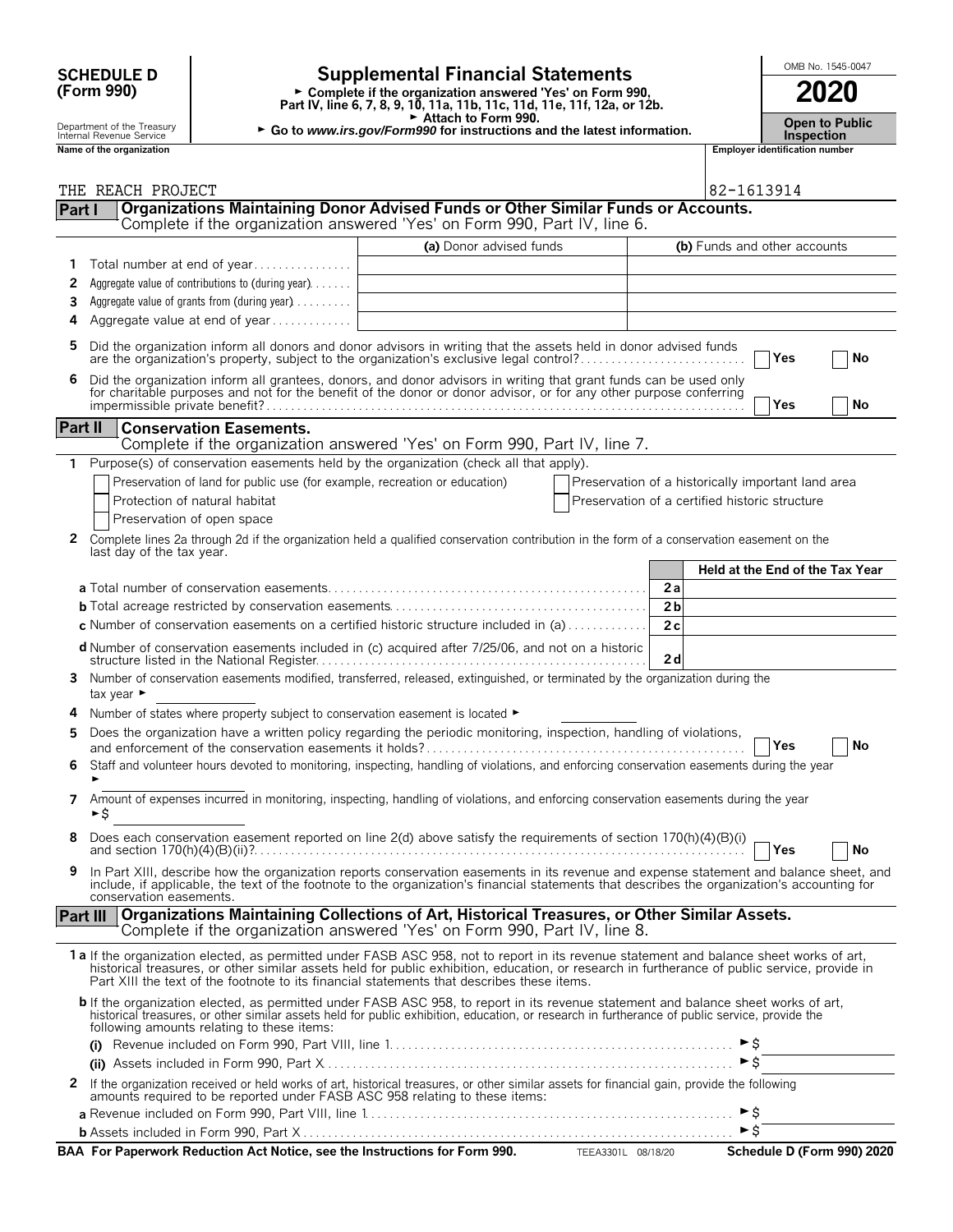| Schedule D (Form 990) 2020 THE REACH PROJECT<br>Part III   Organizations Maintaining Collections of Art, Historical Treasures, or Other Similar Assets (continued)                                                             |                  |                                         |                                    | 82-1613914                      |                            | Page 2 |
|--------------------------------------------------------------------------------------------------------------------------------------------------------------------------------------------------------------------------------|------------------|-----------------------------------------|------------------------------------|---------------------------------|----------------------------|--------|
| 3 Using the organization's acquisition, accession, and other records, check any of the following that make significant use of its collection<br>items (check all that apply):                                                  |                  |                                         |                                    |                                 |                            |        |
| Public exhibition<br>a                                                                                                                                                                                                         |                  | d                                       | Loan or exchange program           |                                 |                            |        |
| Scholarly research<br>b                                                                                                                                                                                                        |                  | Other<br>е                              |                                    |                                 |                            |        |
| Preservation for future generations<br>C                                                                                                                                                                                       |                  |                                         |                                    |                                 |                            |        |
| Provide a description of the organization's collections and explain how they further the organization's exempt purpose in<br>4<br>Part XIII.                                                                                   |                  |                                         |                                    |                                 |                            |        |
| During the year, did the organization solicit or receive donations of art, historical treasures, or other similar assets to be sold to raise funds rather than to be maintained as part of the organization's collection?<br>5 |                  |                                         |                                    |                                 | Yes                        | No     |
| Part IV   Escrow and Custodial Arrangements. Complete if the organization answered 'Yes' on Form 990, Part IV,<br>line 9, or reported an amount on Form 990, Part X, line 21.                                                  |                  |                                         |                                    |                                 |                            |        |
| 1 a Is the organization an agent, trustee, custodian or other intermediary for contributions or other assets not included                                                                                                      |                  |                                         |                                    |                                 | Yes                        | No     |
| <b>b</b> If 'Yes,' explain the arrangement in Part XIII and complete the following table:                                                                                                                                      |                  |                                         |                                    |                                 |                            |        |
|                                                                                                                                                                                                                                |                  |                                         |                                    |                                 | Amount                     |        |
|                                                                                                                                                                                                                                |                  |                                         |                                    |                                 |                            |        |
|                                                                                                                                                                                                                                |                  |                                         |                                    |                                 |                            |        |
|                                                                                                                                                                                                                                |                  |                                         |                                    | 1f                              |                            |        |
| 2a Did the organization include an amount on Form 990, Part X, line 21, for escrow or custodial account liability?   Yes                                                                                                       |                  |                                         |                                    |                                 |                            | No     |
|                                                                                                                                                                                                                                |                  |                                         |                                    |                                 |                            |        |
|                                                                                                                                                                                                                                |                  |                                         |                                    |                                 |                            |        |
| <b>Part V</b><br>Endowment Funds. Complete if the organization answered 'Yes' on Form 990, Part IV, line 10.                                                                                                                   |                  |                                         |                                    |                                 |                            |        |
|                                                                                                                                                                                                                                | (a) Current year | (b) Prior year                          | (c) Two years back                 | (d) Three years back            | (e) Four years back        |        |
| <b>1 a</b> Beginning of year balance                                                                                                                                                                                           |                  |                                         |                                    |                                 |                            |        |
| <b>b</b> Contributions                                                                                                                                                                                                         |                  |                                         |                                    |                                 |                            |        |
| <b>c</b> Net investment earnings, gains,<br>and losses                                                                                                                                                                         |                  |                                         |                                    |                                 |                            |        |
| <b>d</b> Grants or scholarships $\ldots$                                                                                                                                                                                       |                  |                                         |                                    |                                 |                            |        |
| e Other expenditures for facilities<br>and programs                                                                                                                                                                            |                  |                                         |                                    |                                 |                            |        |
| f Administrative expenses                                                                                                                                                                                                      |                  |                                         |                                    |                                 |                            |        |
| $q$ End of year balance $\ldots \ldots \ldots$                                                                                                                                                                                 |                  |                                         |                                    |                                 |                            |        |
| 2 Provide the estimated percentage of the current year end balance (line 1g, column (a)) held as:                                                                                                                              |                  |                                         |                                    |                                 |                            |        |
| a Board designated or quasi-endowment $\blacktriangleright$                                                                                                                                                                    |                  |                                         |                                    |                                 |                            |        |
| <b>b</b> Permanent endowment ►                                                                                                                                                                                                 | g<br>8           |                                         |                                    |                                 |                            |        |
| c Term endowment ►                                                                                                                                                                                                             | ৡ                |                                         |                                    |                                 |                            |        |
| The percentages on lines 2a, 2b, and 2c should equal 100%.                                                                                                                                                                     |                  |                                         |                                    |                                 |                            |        |
| 3a Are there endowment funds not in the possession of the organization that are held and administered for the                                                                                                                  |                  |                                         |                                    |                                 | Yes                        | No     |
| organization by:                                                                                                                                                                                                               |                  |                                         |                                    |                                 | 3a(i)                      |        |
|                                                                                                                                                                                                                                |                  |                                         |                                    |                                 | 3a(ii)                     |        |
|                                                                                                                                                                                                                                |                  |                                         |                                    |                                 | 3 <sub>b</sub>             |        |
| 4 Describe in Part XIII the intended uses of the organization's endowment funds.                                                                                                                                               |                  |                                         |                                    |                                 |                            |        |
| <b>Part VI</b> Land, Buildings, and Equipment.                                                                                                                                                                                 |                  |                                         |                                    |                                 |                            |        |
| Complete if the organization answered 'Yes' on Form 990, Part IV, line 11a. See Form 990, Part X, line 10.                                                                                                                     |                  |                                         |                                    |                                 |                            |        |
| Description of property                                                                                                                                                                                                        |                  | (a) Cost or other basis<br>(investment) | (b) Cost or other<br>basis (other) | (c) Accumulated<br>depreciation | (d) Book value             |        |
|                                                                                                                                                                                                                                |                  |                                         |                                    |                                 |                            |        |
|                                                                                                                                                                                                                                |                  |                                         |                                    |                                 |                            |        |
| c Leasehold improvements                                                                                                                                                                                                       |                  |                                         |                                    |                                 |                            |        |
|                                                                                                                                                                                                                                |                  |                                         |                                    |                                 |                            |        |
|                                                                                                                                                                                                                                |                  |                                         |                                    | ▶                               |                            |        |
| Total. Add lines 1a through 1e. (Column (d) must equal Form 990, Part X, column (B), line 10c.)<br><b>BAA</b>                                                                                                                  |                  |                                         |                                    |                                 | Schedule D (Form 990) 2020 | 0.     |
|                                                                                                                                                                                                                                |                  |                                         |                                    |                                 |                            |        |

TEEA3302L 08/18/20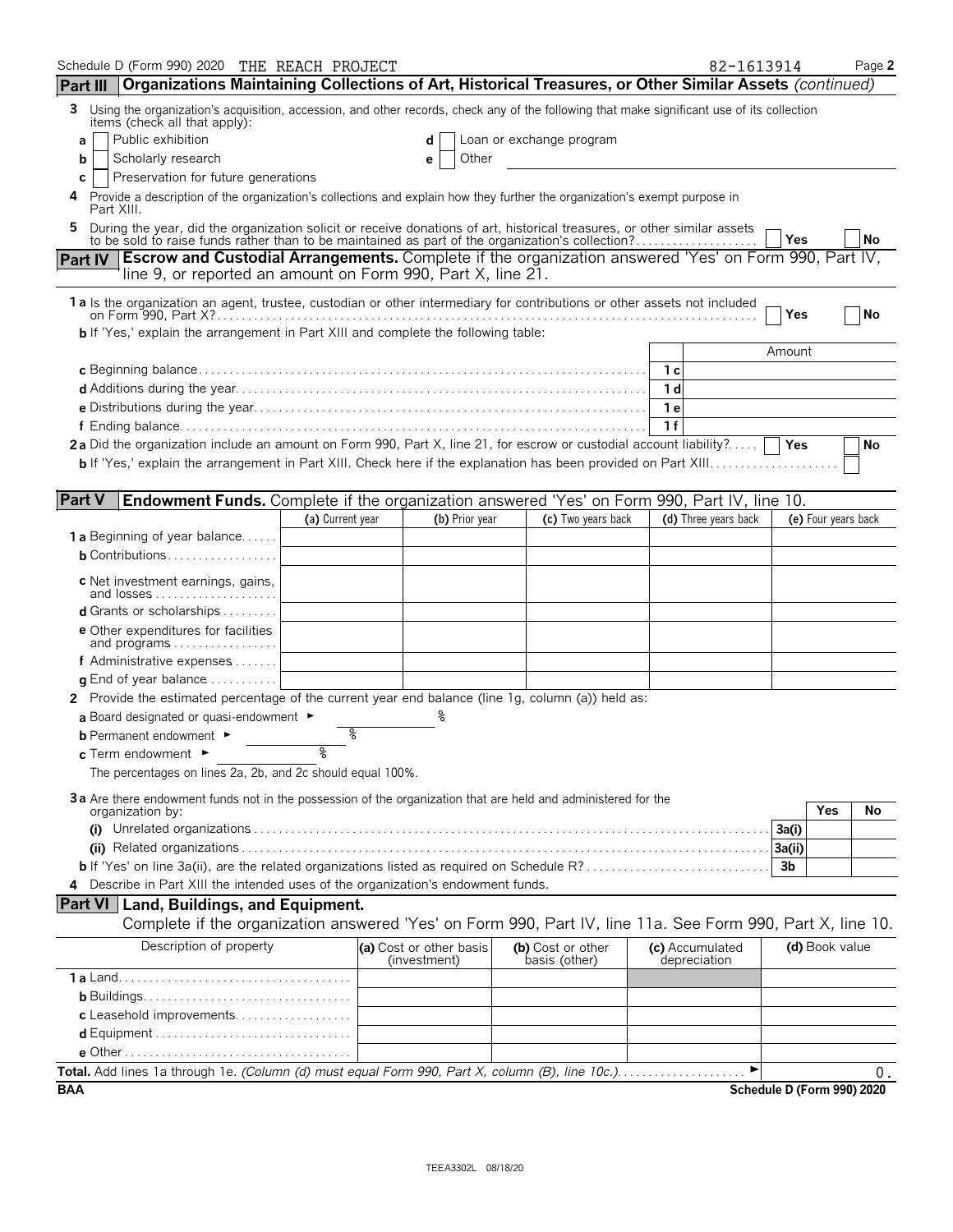| Schedule D (Form 990) 2020 THE REACH PROJECT                          |                | Page 3<br>82-1613914                                                                                       |
|-----------------------------------------------------------------------|----------------|------------------------------------------------------------------------------------------------------------|
| Part VII   Investments - Other Securities.                            |                | N/A                                                                                                        |
|                                                                       |                | Complete if the organization answered 'Yes' on Form 990, Part IV, line 11b. See Form 990, Part X, line 12. |
| (a) Description of security or category (including name of security)  | (b) Book value | (c) Method of valuation: Cost or end-of-year market value                                                  |
| (1) Financial derivatives                                             |                |                                                                                                            |
|                                                                       |                |                                                                                                            |
| (3) Other<br>_____________________                                    |                |                                                                                                            |
|                                                                       |                |                                                                                                            |
|                                                                       |                |                                                                                                            |
| $\frac{(A)}{(B)}$<br>$\frac{(C)}{(C)}$                                |                |                                                                                                            |
| $\frac{(D)}{D}$                                                       |                |                                                                                                            |
|                                                                       |                |                                                                                                            |
| $\frac{\overline{(E)}}{\overline{(F)}}$                               |                |                                                                                                            |
| (G)                                                                   |                |                                                                                                            |
| $\overline{(\mathsf{H})}$                                             |                |                                                                                                            |
| $($ l $)$                                                             |                |                                                                                                            |
| Total. (Column (b) must equal Form 990, Part X, column (B) line 12.)  |                |                                                                                                            |
| Part VIII Investments - Program Related.                              |                | N/A                                                                                                        |
|                                                                       |                | Complete if the organization answered 'Yes' on Form 990, Part IV, line 11c. See Form 990, Part X, line 13. |
| (a) Description of investment                                         | (b) Book value | (c) Method of valuation: Cost or end-of-year market value                                                  |
| (1)                                                                   |                |                                                                                                            |
| (2)                                                                   |                |                                                                                                            |
| (3)                                                                   |                |                                                                                                            |
| (4)                                                                   |                |                                                                                                            |
| (5)                                                                   |                |                                                                                                            |
| (6)                                                                   |                |                                                                                                            |
| (7)                                                                   |                |                                                                                                            |
| (8)                                                                   |                |                                                                                                            |
| (9)                                                                   |                |                                                                                                            |
| (10)                                                                  |                |                                                                                                            |
| Total. (Column (b) must equal Form 990, Part X, column (B) line 13.). |                |                                                                                                            |
| Part IX<br><b>Other Assets.</b>                                       |                |                                                                                                            |
|                                                                       |                | Complete if the organization answered 'Yes' on Form 990, Part IV, line 11d. See Form 990, Part X, line 15. |

|                             | <u>oomproto mano organizzatori antonoroa noo on nominoo ojnaani, mito nan ooon omnoo ojnaani mito non</u> |                |
|-----------------------------|-----------------------------------------------------------------------------------------------------------|----------------|
|                             | (a) Description                                                                                           | (b) Book value |
|                             | (1) CONSTRUCTION IN PROGRESS                                                                              | 25,000.        |
| (2)                         |                                                                                                           |                |
| (3)                         |                                                                                                           |                |
| (4)                         |                                                                                                           |                |
| $\sqrt{(5)}$                |                                                                                                           |                |
| (6)                         |                                                                                                           |                |
|                             |                                                                                                           |                |
| $\overline{(\overline{8})}$ |                                                                                                           |                |
| (9)                         |                                                                                                           |                |
| (10)                        |                                                                                                           |                |
|                             |                                                                                                           | 25,000.        |

#### **Part X Other Liabilities.**

Complete if the organization answered 'Yes' on Form 990, Part IV, line 11e or 11f. See Form 990, Part X, line 25.

| 1.                          | (a) Description of liability | (b) Book value |
|-----------------------------|------------------------------|----------------|
| (1) Federal income taxes    |                              |                |
| (2)                         |                              |                |
| (3)                         |                              |                |
| (4)                         |                              |                |
| $\overline{(5)}$            |                              |                |
| $\overline{(6)}$            |                              |                |
| (7)                         |                              |                |
| (8)                         |                              |                |
| $\overline{(\overline{9})}$ |                              |                |
| (10)                        |                              |                |
| (11)                        |                              |                |
|                             |                              |                |

**2.** Liability for uncertain tax positions. In Part XIII, provide the text of the footnote to the organization's financial statements that reports the organization's liability for uncertain tax positions under FASB ASC 740. Check here if the text of the footnote has been provided in Part XIII. . . . . . . . . . . . . . . . . . . . . . . . . . . . . . . . . . . . . . . . . . . . . . . . . . . . . . . .

 $\Box$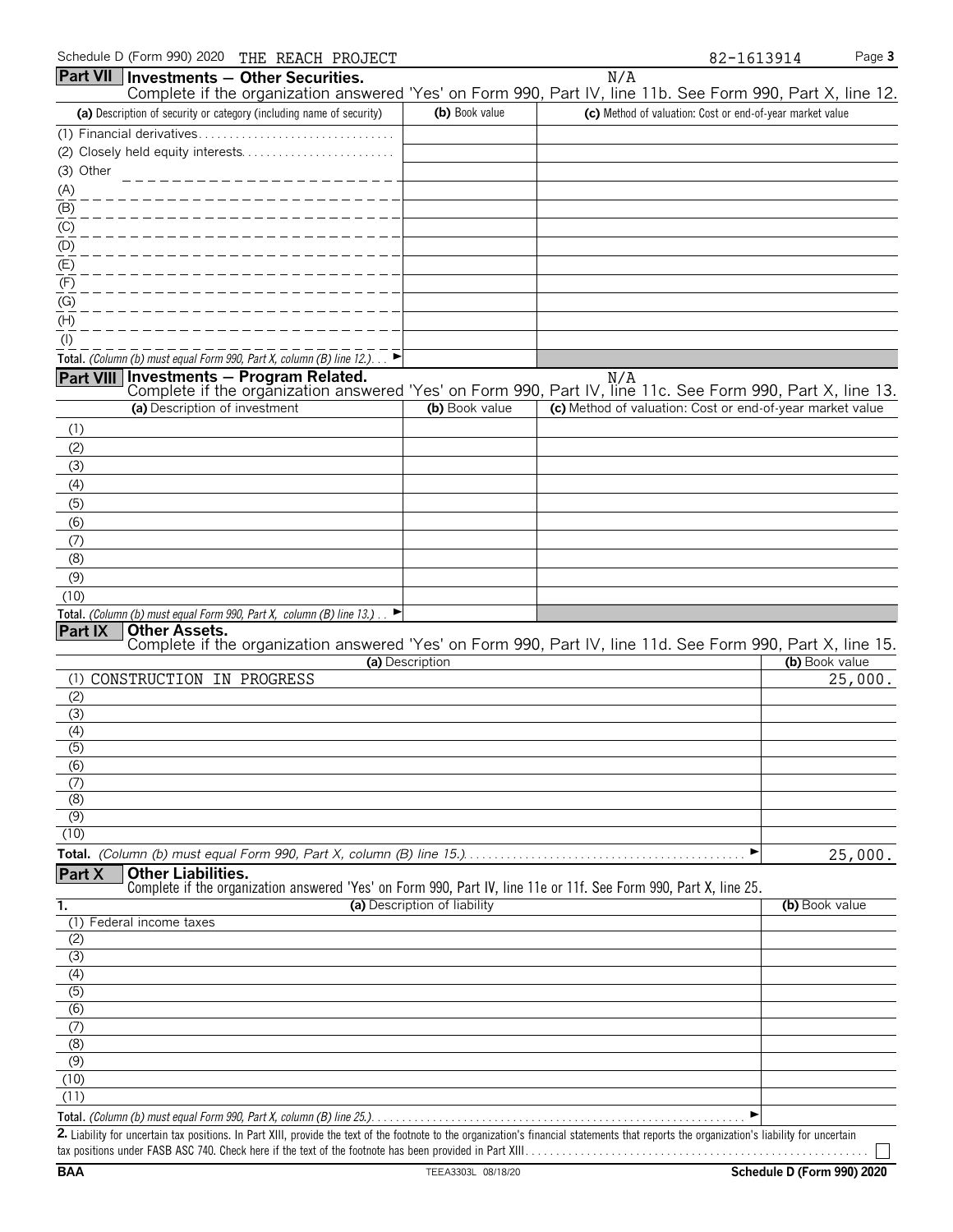| Schedule D (Form 990) 2020 THE REACH PROJECT                                                             | 82-1613914     | Page 4 |
|----------------------------------------------------------------------------------------------------------|----------------|--------|
| <b>Part XI</b> Reconciliation of Revenue per Audited Financial Statements With Revenue per Return. $N/A$ |                |        |
| Complete if the organization answered 'Yes' on Form 990, Part IV, line 12a.                              |                |        |
| 1 Total revenue, gains, and other support per audited financial statements                               | $\mathbf{1}$   |        |
| Amounts included on line 1 but not on Form 990, Part VIII, line 12:<br>2                                 |                |        |
|                                                                                                          |                |        |
| 2 <sub>b</sub>                                                                                           |                |        |
|                                                                                                          |                |        |
|                                                                                                          |                |        |
|                                                                                                          | 2e             |        |
| 3.                                                                                                       | $\overline{3}$ |        |
| Amounts included on Form 990, Part VIII, line 12, but not on line 1:<br>4                                |                |        |
|                                                                                                          |                |        |
|                                                                                                          |                |        |
|                                                                                                          | 4 c            |        |
| 5 Total revenue. Add lines 3 and 4c. (This must equal Form 990, Part I, line 12.)                        | 5              |        |
| Part XII   Reconciliation of Expenses per Audited Financial Statements With Expenses per Return. N/A     |                |        |
| Complete if the organization answered 'Yes' on Form 990, Part IV, line 12a.                              |                |        |
|                                                                                                          | -1             |        |
| 2 Amounts included on line 1 but not on Form 990, Part IX, line 25:                                      |                |        |
|                                                                                                          |                |        |
| 2 <sub>h</sub>                                                                                           |                |        |
|                                                                                                          |                |        |
|                                                                                                          |                |        |
|                                                                                                          | 2e             |        |
| 3                                                                                                        | 3              |        |
| Amounts included on Form 990, Part IX, line 25, but not on line 1:<br>4                                  |                |        |
| <b>a</b> Investment expenses not included on Form 990, Part VIII, line 7b. 4a                            |                |        |
|                                                                                                          |                |        |
|                                                                                                          | 4 c            |        |
| 5 Total expenses. Add lines 3 and 4c. (This must equal Form 990, Part I, line 18.)                       | 5              |        |
| Part XIII Supplemental Information.                                                                      |                |        |

Provide the descriptions required for Part II, lines 3, 5, and 9; Part III, lines 1a and 4; Part IV, lines 1b and 2b; Part V,

line 4; Part X, line 2; Part XI, lines 2d and 4b; and Part XII, lines 2d and 4b. Also complete this part to provide any additional information.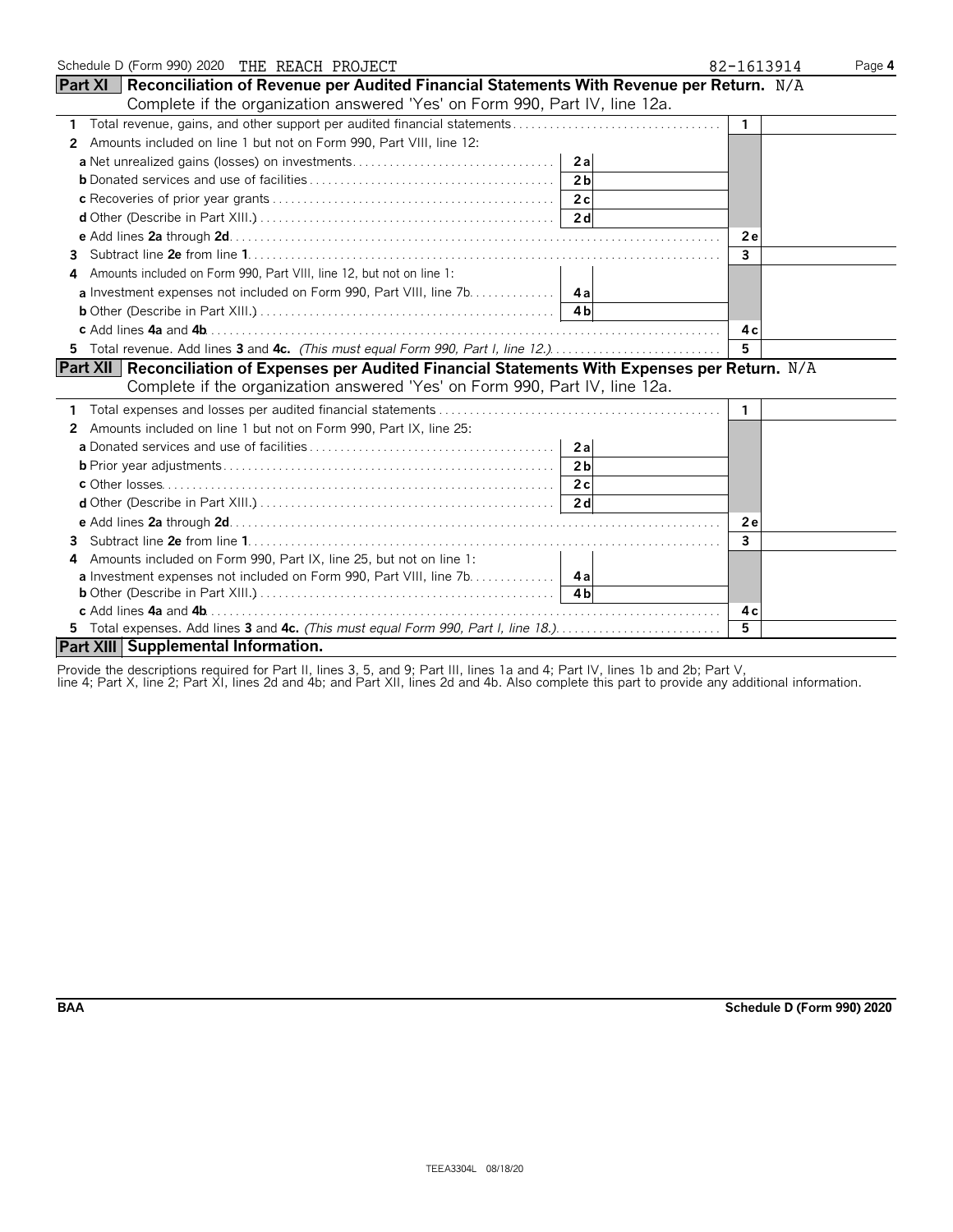### **CHEDULE O** Supplemental Information to Form 990 or 990-EZ<br>
Form 990 or 990-EZ) Complete to provide information for responses to specific questions on **(Form 990 or 990-EZ) Complete to provide information for responses to specific questions on Form 990 or 990-EZ or to provide any additional information. 2020**

Attach to Form 990 or 990-EZ. Department of the Treasury **Connect Connect Connect Connect Connect Connect Connect Connect Connect Connect Conne<br>Internal Revenue Service <b>Inspection** 

THE REACH PROJECT 82-1613914

#### **FORM 990, PART VI, LINE 2 - BUSINESS OR FAMILY RELATIONSHIP OF OFFICERS, DIRECTORS, ETC.**

MAX GERALL, EXECUTIVE DIRECTOR, IS THE NEPHEW OF MINA GERALL, BOARD CHAIR.

#### **FORM 990, PART VI, LINE 11B - FORM 990 REVIEW PROCESS**

THE BOARD OFFICER WHO SIGNS THE RETURN WILL REVIEW IT PRIOR TO SIGNING.

#### **FORM 990, PART VI, LINE 19 - OTHER ORGANIZATION DOCUMENTS PUBLICLY AVAILABLE**

GUIDESTAR.COM

#### **FORM 990, PART XII, LINE 1 - OTHER ACCOUNTING METHOD**

MODIFIED CASH

Signature: *[Mina Gerall](https://secure.na2.adobesign.com/verifier?tx=CBJCHBCAABAAht_DsxYi5rBwZTFRkVW0ibymxiRAAZ9H)* **Gerall (Mar 16, 2021 16:09 CDT)** 

**Email:** mina@txreachproject.org